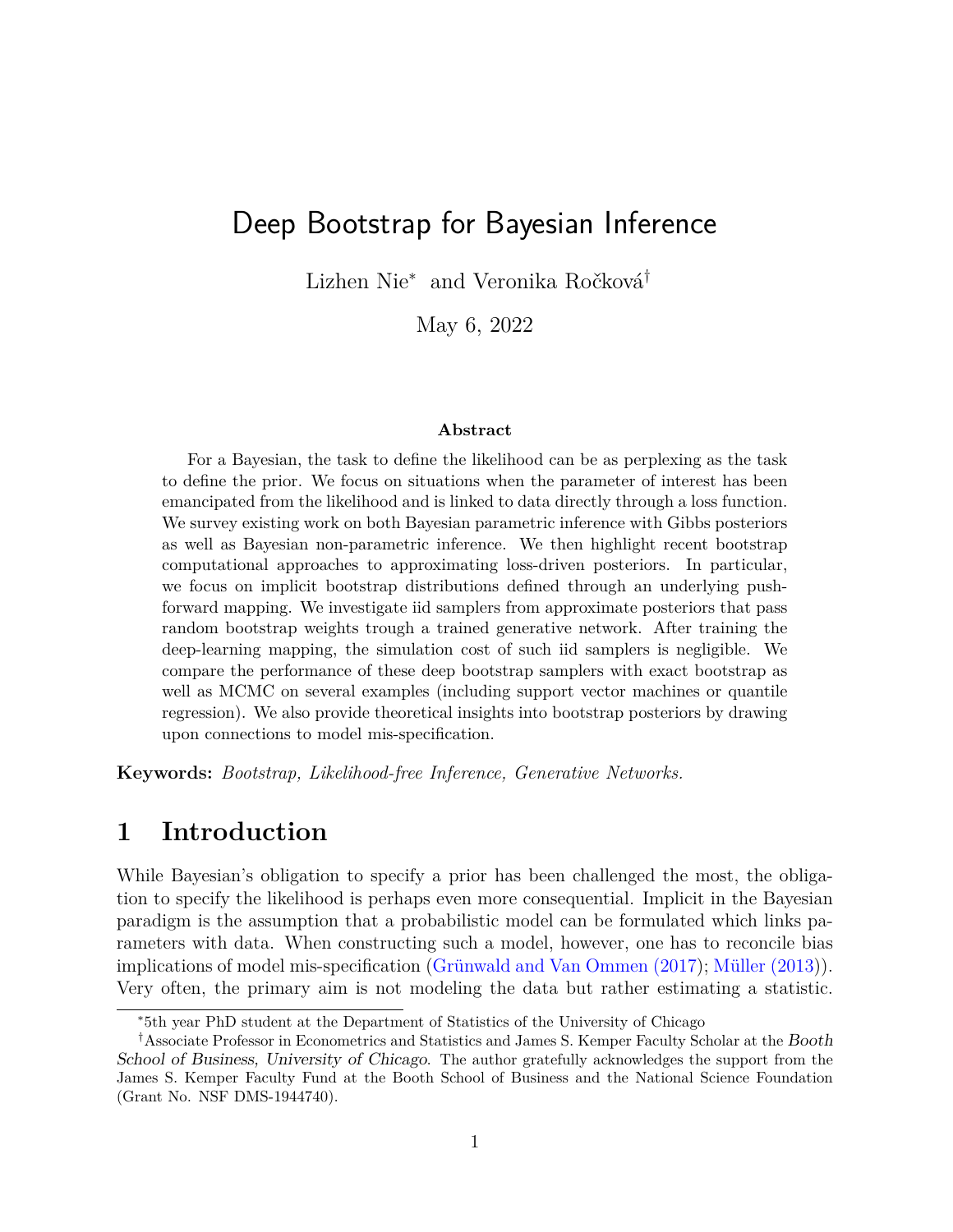Examples include M-estimators [\(Huber and Ronchetti \(2009\)](#page-23-1)) or other extremum estimators such as censored quantile regression [\(Powell \(1986\)](#page-25-0)), instrumental and robust median regression [\(Mood \(1950\)](#page-24-1)), nonlinear IV and GMM [\(Hansen and Singleton \(1982\)](#page-23-2)). For statistical inference, one may wish to obtain a post-data density summary of the parameter of interest rather than just a point estimate. Bayesian prior-to-posterior inference can be carried out even when one is reluctant about committing to a particular generative model.

One way how to liberate the inferential parameter  $\theta_0$  from the likelihood is by relating it to data through a general loss function. In medicine, for instance, minimal clinically important difference [\(Syring and Martin \(2017\)](#page-26-0)) or boundary detection in image analysis [\(Syring and Martin \(2020b\)](#page-26-1)) can be formulated as loss minimization problems. It is then possible to perform coherent Bayesian-style updating of prior beliefs, expressed in the prior  $\pi(\theta)$ , through the so-called Gibbs posteriors [\(Bissiri et al. \(2016\)](#page-21-0); [Zhang \(2006a,](#page-26-2)[b\)](#page-26-3)). This is a parametric generalization of classical Bayesian inference where the loss function is converted into a pseudo-likelihood function. Another way of expressing uncertainty about  $\theta_0$  is through a prior  $\pi(F)$ , as opposed to the prior  $\pi(\theta)$ , on the unknown data generating distribution function  $F_0$ . Such non-parametric Bayesian inference [\(Chamberlain](#page-21-1) [and Imbens \(2003\)](#page-21-1); [Lyddon et al. \(2019\)](#page-24-2)) is based on the posterior of *F* rather than *θ*. We revisit both the non-parametric and parametric Bayesian approach (with Gibbs posteriors) to inference about parameter targets defined through loss functions.

Recalling the optimal information processing interpretation of the Bayes' rule [\(Knoblauch](#page-23-3) [et al. \(2019\)](#page-23-3); [Zellner \(1988\)](#page-26-4)), this paper surveys various generalizations of Bayesian inference (including variational inference [\(Jordan et al. \(1999\)](#page-23-4); [Wainwright et al. \(2008\)](#page-26-5)) and Gibbs posteriors [\(Catoni \(2004\)](#page-21-2); [Zhang \(2006b\)](#page-26-3))) under one unifying hat. In particular, we adopt the optimization-centric point of view on Bayes' rule which allows a re-interpretation of Bayesian inference as regularized optimization. Any commitment to a Bayesian posterior is a commitment to a particular optimization objective parametrized by the prior, the loss (log-likelihood) function and the class of post-data inferential densities [\(Knoblauch et al.](#page-23-3) [\(2019\)](#page-23-3)). For example, variational Bayes forces the posterior belief into a specific parametric form, transforming the optimization from an infinite-dimensional into a finite-dimensional one. Gibbs posteriors, on the other hand, force priors and data into an exponentially additive relationship through loss functions. [Alquier et al. \(2016\)](#page-21-3) combined the two by providing a VB computational alternative for Gibbs posteriors.

The repertoire of sampling methods for computing Gibbs posteriors depends on the availability of closed-form conditionals or computational resources. For example, classical MCMC sampling (using e.g. Metropolis-style samplers) may incur large computational costs [\(Johndrow et al. \(2020\)](#page-23-5); [Quiroz et al. \(2018\)](#page-25-1)). As an alternative, this work investigates the recently proposed generative bootstrap sampler [\(Shin et al. \(2020\)](#page-26-6)) in the context of Bayesian simulation. This generative sampler is trained by learning a deterministic (deep learning) mapping between bootstrap weights and parameters to perform iid sampling. The iid aspect is particularly appealing because, after the mapping has been trained, the simulation cost is negligible compared to sequential samplers. We tailor the strategy of [Shin](#page-26-6) [et al. \(2020\)](#page-26-6) to the context of Bayesian simulation from approximate (1) Gibbs posteriors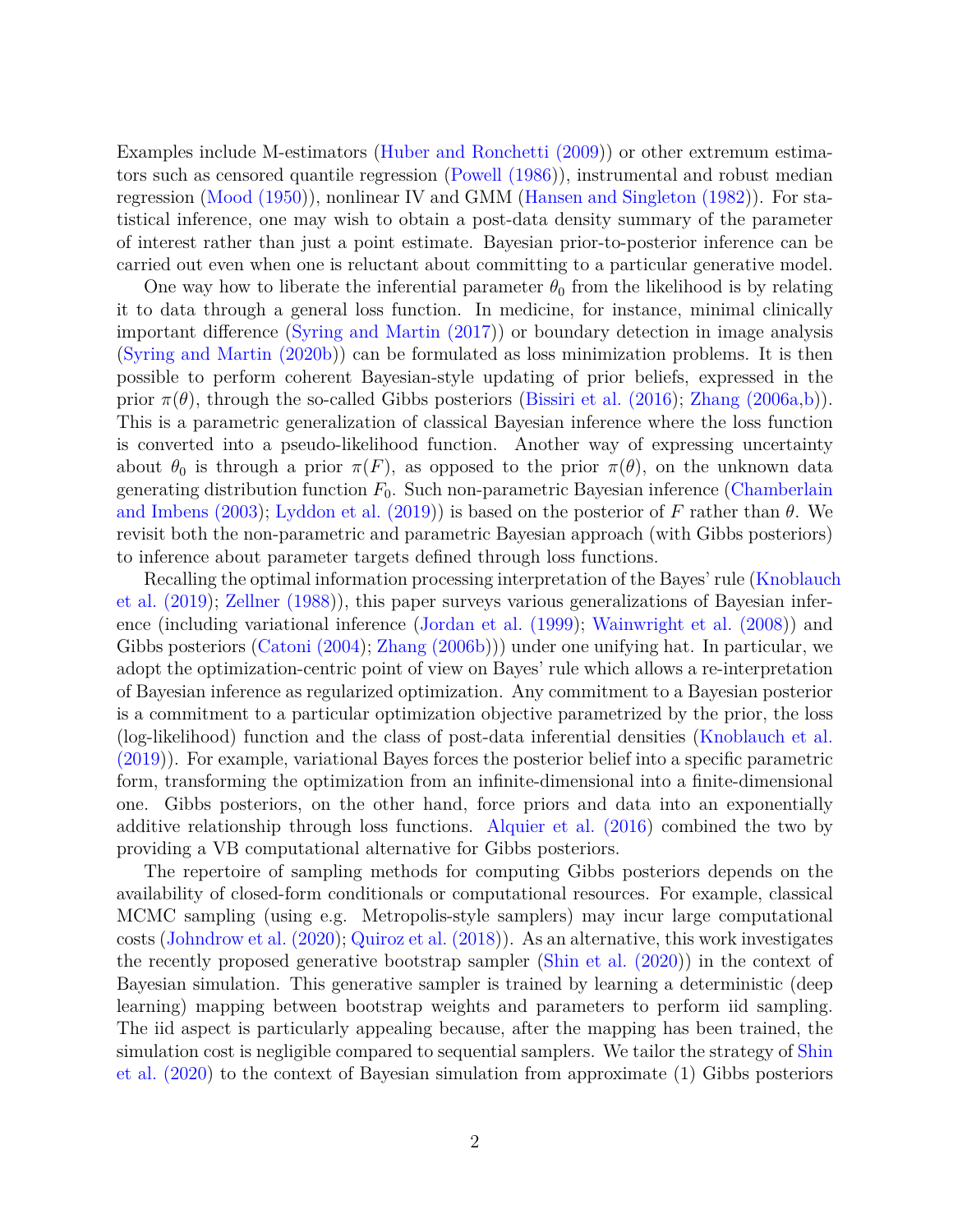for parametric Bayesian inference, and (2) non-parametric Bayesian posteriors. The goal is to learn an implicit distribution prescribed by a deterministic mapping that filters out bootstrap weights to produce samples from an approximate posterior. Implicit distributions have been loosely defined as distributions whose likelihoods are unavailable but which can be sampled from [\(Li and Turner \(2018\)](#page-24-3); [Mohamed and Lakshminarayanan \(2016\)](#page-24-4)). While implicit distributions have been deployed for Bayesian computation before in the context of variational Bayes [\(Ruiz and Titsias \(2019\)](#page-25-2)), we explore implicit bootstrap distributions to generate samples from approximate posteriors.

Our main purpose is to (1) highlight several recent developments in loss-based Bayesian inference, and to (2) draw attention to generative samplers which are potentially very promising for Bayesian simulation. We investigate their benefits as well as limitations. We start off by describing loss-based Bayesian inference in Section 2. Section 3 is dedicated to an overview of bootstrap techniques for Bayesian computation. Section 4 provides some theoretical insights and Section 5 describes the performance of the generative bootstrap sampler for Bayesian inference in some classical examples.

### **1.1 Notation**

We denote  $[n]$  as the set  $\{1, 2, \dots, n\}$ ,  $\mathbf{1}_p \in \mathbb{R}^p$  as a vector of all 1's. We denote with  $\|\cdot\|$ the Euclidean norm. For *X*, a random variable on a probability space  $(\Omega, \Sigma, P)$ , and *f*, a function on  $\Omega$ , we denote  $\mathbb{P}(A) = \int_A dP$  for any  $A \in \Sigma$ ,  $\mathbb{E}[f(X)] = \int_{\Omega} f dP$ , and also  $Pf = \int_{\Omega} f dP$  to emphasize the underlying probability measure *P*.

## **2 Setting the Stage**

Assume that we have observed a sequence of iid observations  $X^{(n)} = (x_1, \ldots, x_n)'$  from an unknown sampling distribution  $F_0$ , i.e.  $x_i \sim F_0$ . Bayesian inference traditionally requires the knowledge of the true underlying model for  $F_0$ . This essentially boils down to specifying a family of likelihood functions  $\mathcal{F}_{\Theta} = \{p_{\theta}^{(n)}\}$  $\theta_{\theta}^{(n)}(X^{(n)})$  :  $\theta \in \Theta$ } indexed by an inferential parameter  $\theta \in \Theta \subseteq \mathbb{R}^p$ . When there is uncertainty about the parametric family  $\mathcal{F}_{\Theta}$  and misspecification occurs, likelihood-based inference can be misleading [\(Kleijn and van der Vaart](#page-23-6) [\(2006\)](#page-23-6))). Without the obligation to construct a probabilistic model, it may often be easier to infer about a target parameter  $\theta$  that is directly tied to  $F_0$ , such as the mean, median or other quantile. In other words, one can merely express an interest in some functional of  $F_0$  as opposed to parameter attached to a particular model  $p_{\theta}^{(n)}$  $\int_{\theta}^{(n)} (X^{(n)}) = \prod_{i=1}^{n} p_{\theta}(x_i).$ Allowing  $\mathcal{F}_{\Theta}$  to be unknown, [Bissiri et al. \(2016\)](#page-21-0) formalized a Bayesian framework for rational updating of beliefs by connecting data to parameters of interest via loss functions. We revisit their development in the context of optimization-centric Bayesian inference.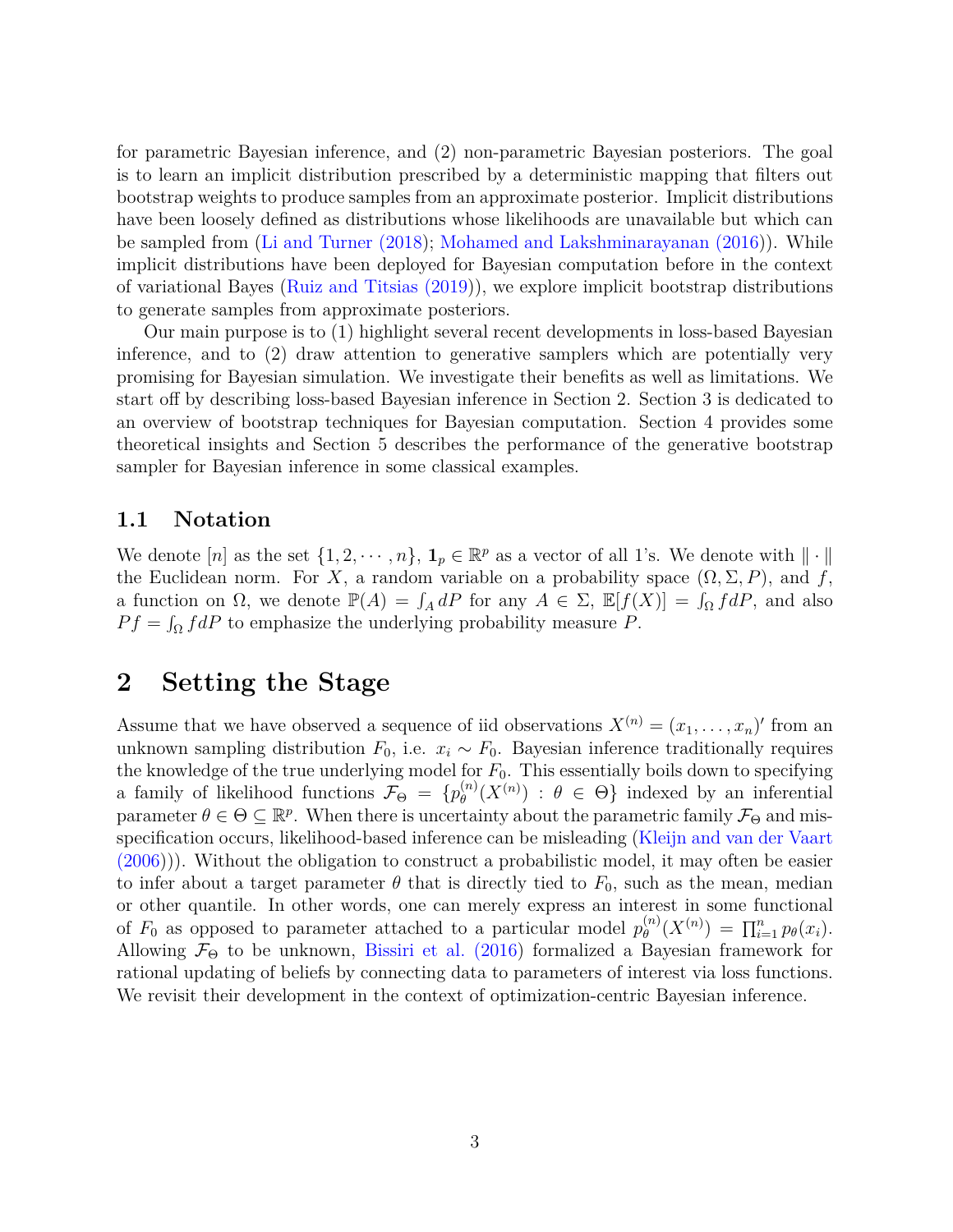#### <span id="page-3-3"></span>**2.1 Optimization-Centric Bayes**

Bayesian learning from experience and evidence typically processes information from two sources: (1) a prior density  $\pi(\theta)$  which extracts domain expertise, and (2) a likelihood function  $p_{\theta}^{(n)}$  $\theta_{\theta}^{(n)}(X^{(n)})$  which distills the data. Famously, the Bayes' rule produces a post-data density summary for the parameters in a form of a posterior distribution  $\pi(\theta | X^{(n)})$ . There is, however, a conceptually different path for arriving at the posterior. Dating back to at least [Csiszár \(1975\)](#page-22-0) and [Donsker and Varadhan \(1975\)](#page-22-1), Bayes' theorem can be interpreted as the optimal information processing rule solving an infinite-dimensional optimization problem [\(Zellner \(1988\)](#page-26-4)). Through the optimization-centric lens [\(Knoblauch et al. \(2019\)](#page-23-3)), Bayesian inference is viewed as regularized optimization

<span id="page-3-2"></span>
$$
\mathcal{L}(\ell; D; \Pi(\Theta)) \equiv \arg \min_{q \in \Pi(\Theta)} \left\{ \mathbb{E}_q \left[ \sum_{i=1}^n \ell(\theta; x_i) \right] + D(q \| \pi) \right\} \tag{2.1}
$$

indexed by a triplet of parameters: (1) a loss function  $\ell$ , (2) a discrepancy function  $D(\cdot|\cdot)$ gauging the departure from the prior, and (3) a class of probability distributions  $\Pi(\Theta)$  to optimize over. The classical likelihood-based Bayesian inference yields

<span id="page-3-0"></span>
$$
\pi(\theta \mid X^{(n)}) = \mathcal{L}(-\log \pi_{\theta}(x); KL; \Pi(\Theta))
$$
\n(2.2)

where  $\Pi(\Theta)$  is unconstrained and where  $KL$  stands for the Kullback-Leibler divergence. The solution of the optimization problem in  $(2.2)$  can be rewritten more transparently as (see proof of Theorem 1 in [Knoblauch et al. \(2019\)](#page-23-3) or [Csiszár \(1975\)](#page-22-0))

<span id="page-3-1"></span>
$$
\pi(\theta \mid X^{(n)}) = \arg \min_{q \in \Pi(\Theta)} KL\left[q \mid \pi(\theta) \exp\left\{-\sum_{i=1}^{n} \ell(\theta; x_i)\right\} Z^{-1}\right],\tag{2.3}
$$

where  $Z = \int_{\theta} \exp\{-\sum_{i=1}^{n} \ell(\theta; x_i)\} \pi(\theta) d\theta$  is the norming constant (assumed to be finite). From  $(2.3)$  it can be seen that the optimization problem  $(2.1)$  forces priors and losses (log-likelihoods) into an exponentially additive relationship. If the KL term was absent from [\(2.2\)](#page-3-0), the solution would be a Dirac measure concentrated at the MLE estimator. The incorporation of the prior  $\pi(\theta)$  through the KL term in [\(2.1\)](#page-3-2) allows one to obtain post-data densities for parameters in order to quantify uncertainty and to perform belief updating. The formula [\(2.3\)](#page-3-1) is a template for generating belief distributions in more general situations, as will be seen below, through information theory.

The information-theoretic representation [\(2.1\)](#page-3-2) reveals that committing to any particular Bayesian posterior is equivalent to committing to a particular optimization problem determined by (a) the loss function  $\ell$ , (b) the discrepancy metric *D*, and (c) the space of probability measures  $\Pi(\Theta)$ . [Knoblauch et al. \(2019\)](#page-23-3) presents various generalizations of Bayesian inference by altering the parameters  $(\ell; D; \Pi(\Theta))$  of the optimization objective in [\(2.1\)](#page-3-2). For example, constraining the class of distributions  $\Pi(\Theta)$  to some parametric form is equivalent to the variational Bayes approach [\(Wainwright et al. \(2008\)](#page-26-5)). Alternatively, replacing the self-information loss  $\ell(\theta; x) = -\log \pi_{\theta}(x)$  with any other loss function, one obtains the so called Gibbs posteriors (more below). Following [Knoblauch et al. \(2019\)](#page-23-3), we regard [\(2.1\)](#page-3-2) as the unifying hat behind various generalized Bayesian inference methods.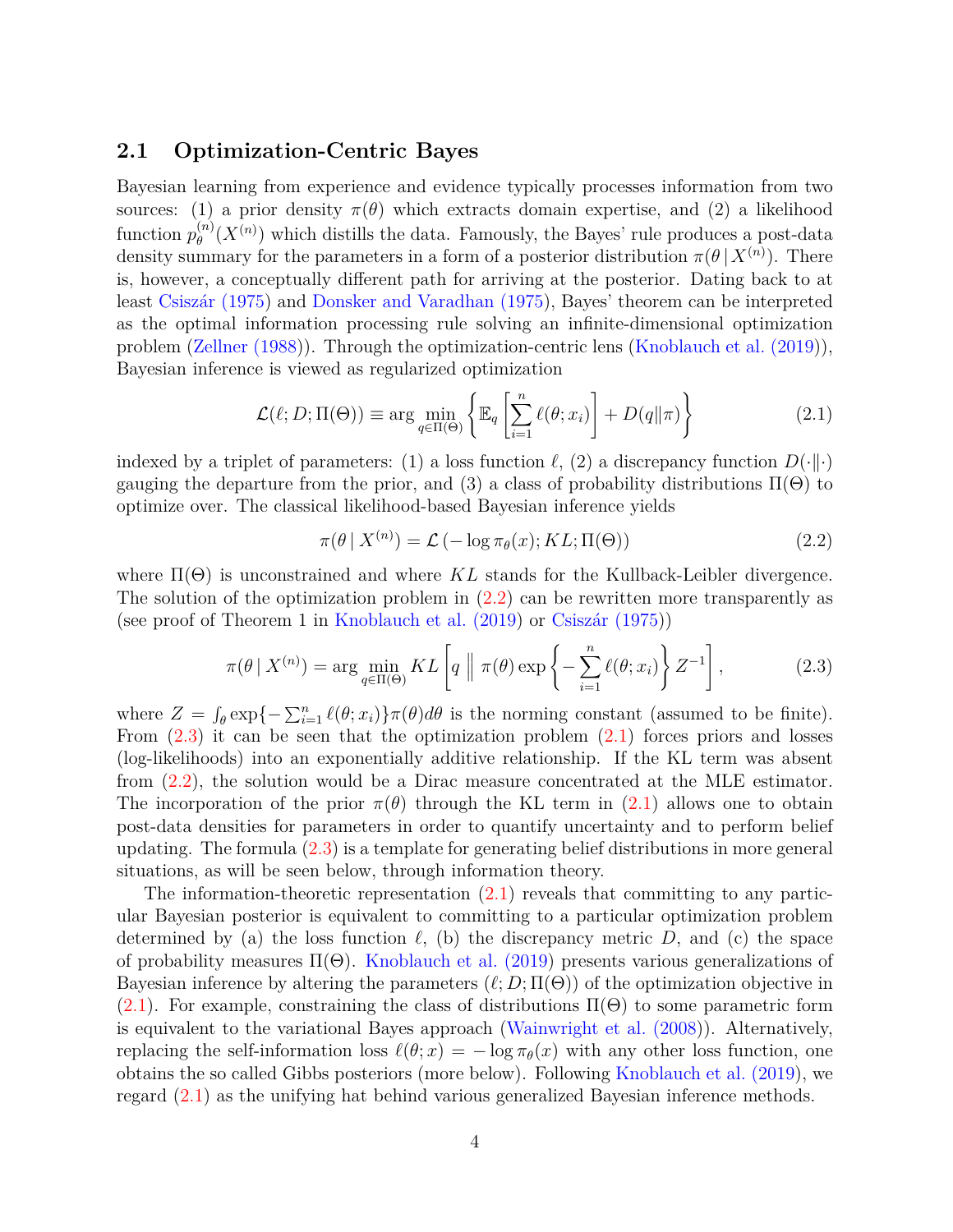#### <span id="page-4-2"></span>**2.2 Bayesian Inference with Gibbs Posteriors**

Sometimes, the parameter interest  $\theta$  is defined indirectly through a general loss function  $\ell(\theta; x)$  rather than the likelihood function. For an unknown distribution function  $F_0$ , from which we observe an iid vector  $X^{(n)}$ , one can define such inferential target  $\theta_0$  as the minimizer of the average loss [\(Bissiri et al., 2016\)](#page-21-0)

<span id="page-4-1"></span>
$$
\theta_0 = \theta(F_0) \equiv \arg\min_{\theta \in \Theta} \int \ell(\theta; x) dF_0(x). \tag{2.4}
$$

Replacing  $F_0$  with the empirical distribution function  $P_n$  of  $X^{(n)}$ , one obtains an empirical risk minimizer, for example an M-estimator [\(Huber, 1981;](#page-23-7) [Huber and Ronchetti, 2009;](#page-23-1) [Maronna et al., 2006\)](#page-24-5). In econometrics, extremum estimators (e.g. censored quantile regression of [Powell \(1986\)](#page-25-0) or instrumental and robust median regression [Mood \(1950\)](#page-24-1)) are also defined as maximizers of a random finite-sample criterion function whose population counterpart is maximized uniquely at some point  $\theta_0 \in \Theta$ . In these examples,  $\theta_0$  generally cannot be understood as a model parameter but rather as a solution to an optimization (loss minimization) problem. [Chernozhukov and Hong \(2003\)](#page-22-2) note that implementing such estimators can be challenging and introduce quasi-Bayesian estimators for estimation and inference. [Bissiri et al. \(2016\)](#page-21-0) propose a related general framework for updating belief distributions as a Bayesian extension of M-estimation. Indeed, even when the parameter cannot be directly assigned any particular model interpretation, it is still possible to perform Bayesian belief updating and uncertainty quantification.

In particular, [Bissiri et al. \(2016\)](#page-21-0) suggest a decision-theoretic representation of beliefs about  $\theta$  via a composite loss function over probability measures which gauges fidelity to data and departure from the prior [\(Berger \(1993\)](#page-21-4)). Curiously, their loss function corresponds to the optimization objective in [\(2.1\)](#page-3-2) where the log-likelihood has been replaced by a general loss function  $\ell(\theta; x)$  and where  $D(\cdot|\cdot)$  is the KL divergence. Similarly as in Section [2.1,](#page-3-3) it can be shown that the optimal distribution which minimizes this cumulative loss function (without constraining  $\Pi(\Theta)$ ) has an exponentially additive form

<span id="page-4-0"></span>
$$
\tilde{\pi}(\theta \mid X^{(n)}) = \frac{\pi(\theta) \exp\left\{-\alpha \sum_{i=1}^{n} \ell(\theta; x_i)\right\}}{\int_{\Theta} \pi(\theta) \exp\left\{-\alpha \sum_{i=1}^{n} \ell(\theta; x_i)\right\} d\theta},\tag{2.5}
$$

where  $\alpha = 1$ . Other values of  $\alpha > 0$  have been considered to regulate the speed of the learning rate (see [Grünwald \(2012\)](#page-22-3); [Holmes and Walker \(2017\)](#page-23-8)). The distribution [\(2.5\)](#page-4-0) is the "quasi-Bayesian" posterior introduced in [Chernozhukov and Hong \(2003\)](#page-22-2) and it became known as the Gibbs posterior, a probability distribution for random estimators defined by an empirical measure of risk [\(Catoni \(2004\)](#page-21-2); [Zhang \(2006b\)](#page-26-3)). The inferential object [\(2.5\)](#page-4-0) now does not have the interpretation of the usual posterior but rather an optimal priorto-posterior updating distribution that satisfies coherence and information preservation requirements.

The motivation for Gibbs posteriors can be traced back to the early work of Laplace [\(Laplace \(1774\)](#page-24-6)) who regarded a transformation of a least square criterion function as a statistical belief and obtained point estimates of that distribution "without any assumption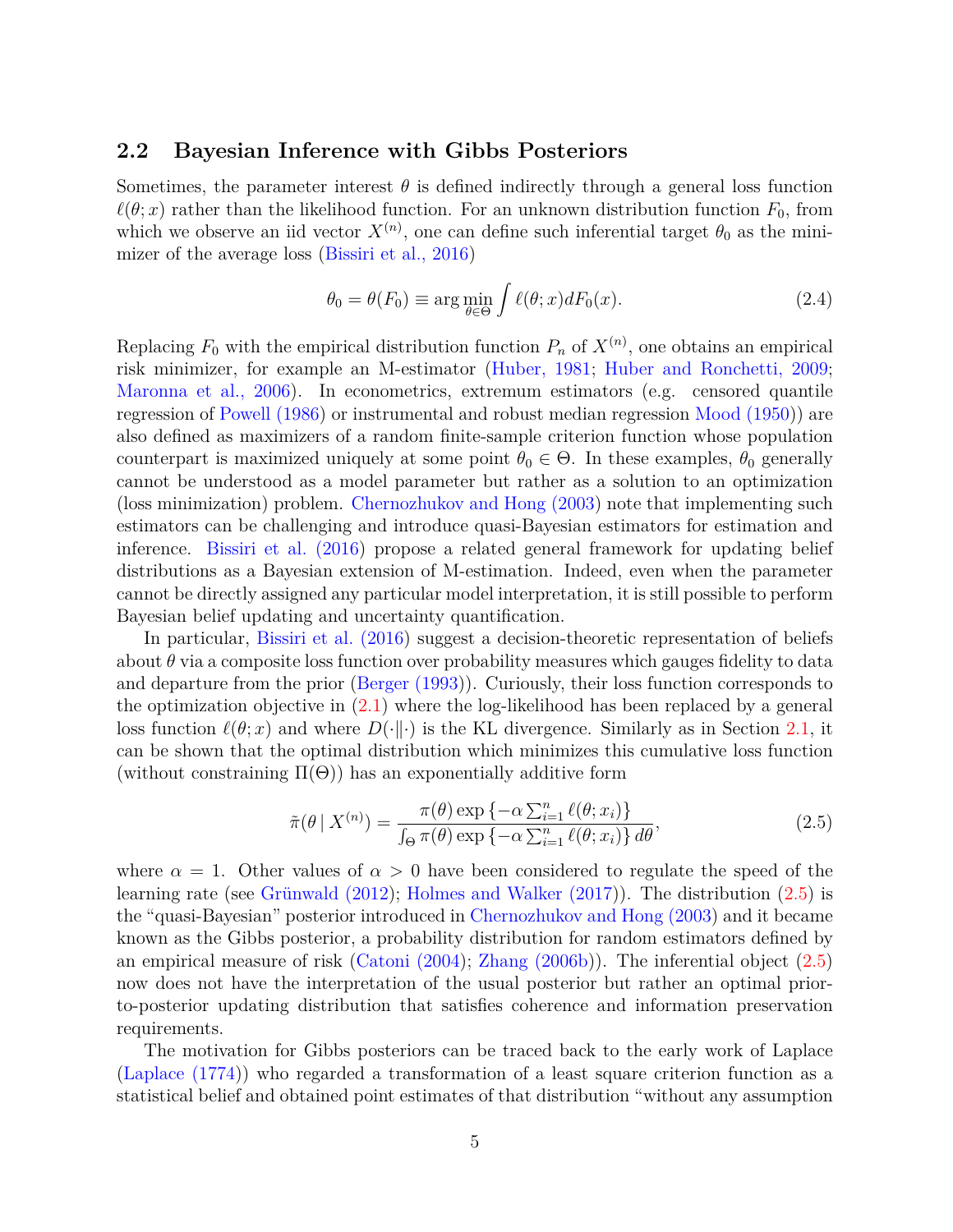about the error distribution" [\(Stigler \(1975\)](#page-26-7)). In thermodynamics, the risk is interpreted as an energy function. In the PAC-Bayesian approach [\(McAllester \(1998\)](#page-24-7); [Shawe-Taylor](#page-25-3) [and Williamson \(1997\)](#page-25-3)), the Gibbs distribution appears as the probability distribution that minimizes the upper bound of an oracle inequality on the risk of estimators. Estimators derived from Gibbs posteriors, such as quasi-Bayesian mean or median [\(Chernozhukov and](#page-22-2) [Hong, 2003\)](#page-22-2), usually show excellent performance and yet their actual implementation can be challenging. The usual recommendation [\(Alquier and Biau \(2013\)](#page-21-5); [Dalalyan and Tsy](#page-22-4)[bakov \(2012\)](#page-22-4)) is to sample from a Gibbs posterior using MCMC (see e.g. [Green et al.](#page-22-5) [\(2015\)](#page-22-5) or [Ridgway et al. \(2014\)](#page-25-4) who propose tempering sequential Monte Carlo which may be too slow for practical use). [Alquier et al. \(2016\)](#page-21-3) propose a variational Bayes approximation which can achieve the same rate of convergence as the actual Gibbs posterior and which has a polynomial time complexity in convex problems. Our work explores Bootstrap techniques and generative bootstrap samplers for approximating Gibbs posteriors, going beyond the development in [Lyddon et al. \(2019\)](#page-24-2). Before delving into the implementation aspects, we distinguish the parametric inference approach with Gibbs posteriors [\(Bissiri](#page-21-0) [et al. \(2016\)](#page-21-0); [Chernozhukov and Hong \(2003\)](#page-22-2)) from the non-parametric Bayesian learning approach [\(Chamberlain and Imbens \(2003\)](#page-21-1); [Lyddon et al. \(2019\)](#page-24-2)).

#### <span id="page-5-0"></span>**2.3 Bayesian Non-parametric Learning**

Gibbs posteriors lock priors and losses in an exponentially additive relationship in order to achieve coherent Bayesian updating of beliefs. The uncertainty about the inferential target is a-priori represented in the prior distribution  $\pi(\theta)$ . The Bayesian non-parametric learning (NPL) approach [\(Chamberlain and Imbens \(1996\)](#page-21-6); [Lyddon et al. \(2019\)](#page-24-2)), on the other hand, expresses uncertainty about  $\theta$  through a prior on the unknown distribution function  $F_0$ .

Defining the parameter of interest as a functional of  $F_0$  (as in  $(2.4)$ ), the focus is shifted from  $\theta_0$  to  $F_0$ . [Lyddon et al. \(2019\)](#page-24-2) propose a two-step Bayesian learning process by assigning a Dirichlet process (DP) prior  $F \sim DP(\alpha, F_\pi)$  on the unknown distribution function *F*. The base measure  $F_{\pi}$  conveys prior knowledge about the sampling distribution  $F_0$ and, indirectly, also the parameter  $\theta_0$ . In the first step, Bayesian non-parametric learning is used to form beliefs about the joint nonparametric density of data and then draws of the non-parametric density are made to repeatedly compute the extremum parameter of interest. [Lyddon et al. \(2019\)](#page-24-2) call this sampling procedure the loss-likelihood bootstrap. [Chamberlain and Imbens \(1996\)](#page-21-6) first introduced this strategy using a particular DP posterior (supported only on observations  $X^{(n)}$  with Dirichlet-distributed probabilities for each state) that corresponds to the Bayesian bootstrap [\(Efron \(1979\)](#page-22-6)).

A suitable choice for the base measure  $F_{\pi}$  is the empirical distribution of the historical data. The second component of the DP prior the concentration parameter  $\alpha > 0$  which can be re-interpreted as the effective sample size from the prior  $F_{\pi}$ . Assigning a DP prior on *F*<sub>0</sub>, the posterior  $F \mid X^{(n)} \sim DP(\alpha + n, G_n)$  is also DP with the base measure updated as  $G_n = \frac{\alpha}{\alpha^+}$  $\frac{\alpha}{\alpha+n}F_{\pi} + \frac{1}{\alpha+\alpha}$  $\frac{1}{\alpha+n} \sum_{j=1}^n \delta_{x_i}$ . The posterior for the inferential target  $\theta$  is then determined from this posterior through the mapping  $(2.4)$ . In particular, under the stick-breaking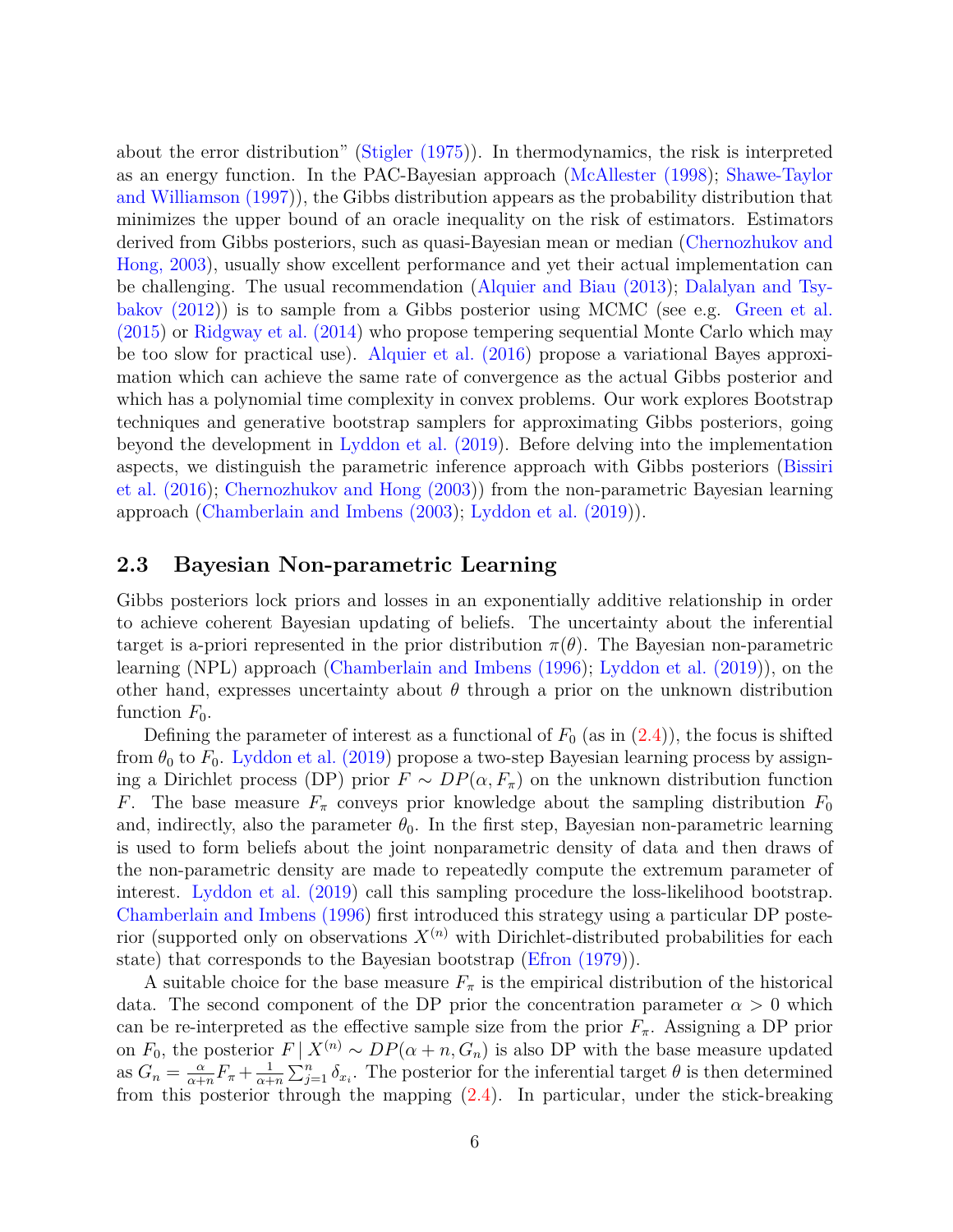representation [\(Sethuraman \(1994\)](#page-25-5)) of the DP posterior, draws from  $F | X^{(n)}$  are almost surely discrete and the parameter of interest, for each *F*, can be computed as

$$
\theta(F) = \arg\min_{\theta} \sum_{k=1}^{\infty} w_k \times \ell(\theta; y_k)
$$

where  $w_k$ 's are the stick-breaking beta-products and where  $y_k$  are iid samples from  $G_n$ . Drawing *F* from the DP posterior requires infinite time when  $F_{\pi}$  is continuous. [Fong et al.](#page-22-7) [\(2019\)](#page-22-7) suggest an approximate sampling scheme based on a truncation approximation of  $F_{\pi}$  and bootstrap-style sampling. The idea is to generate *T* fake data points  $\tilde{x}_j$  from  $F_{\pi}$ and assign each one a random weight  $\tilde{w}_j$ . The weights  $\mathbf{w} = (w_1, \ldots, w_n)'$  for the observed data and fake data  $\tilde{\mathbf{w}} = (\tilde{w}_1, \dots, \tilde{w}_T)'$  are jointly sampled from a Dirichlet distribution  $Dir(1, \ldots, 1, \alpha/T, \ldots, \alpha/T)'$ . The posterior sample of the parameter  $\theta(F)$  is then obtained by minimizing an augmented objective  $\sum_{i=1}^{n} w_i \ell(x_i; \theta) + \sum_{j=1}^{T} \tilde{w}_j \ell(\tilde{x}_j; \theta)$ . Bayesian bootstrap is obtained as a special case when  $\alpha = 0$ .

The non-parametric Bayesian learning approach (with Bayesian bootstrap [\(Efron \(1979\)](#page-22-6)) or the loss-likelihood bootstrap [\(Lyddon et al. \(2019\)](#page-24-2))) requires numerous re-computations of the extremum estimates in order to construct the posterior distribution over the parameter of interest. This can be prohibitively slow for optimization problems that are costly to solve. In this work, we investigate the possibility of deploying the generative Bootstrap sampler of [Shin et al. \(2020\)](#page-26-6) that learns a deterministic mapping of weights  $(w, \tilde{w})$  to obtain samples of  $\theta(F)$ .

## **3 Bootstrap for Bayesian Computation**

Sampling methods are innate to Bayesian computation. Parallelizable iid sampling (with Approximate Bayesian Computation [\(Beaumont et al. \(2002\)](#page-21-7); [Pritchard et al. \(1999\)](#page-25-6)) or bootstrap [\(Newton et al. \(2021\)](#page-24-8); [Newton and Raftery \(1994\)](#page-24-9)) has certain privileges over sequential sampling with MCMC. ABC techniques are useful when the likelihood is easier to sample from than to evaluate. Bootstrap-style samplers [\(Efron \(2012\)](#page-22-8); [Newton et al.](#page-24-8) [\(2021\)](#page-24-8); [Newton and Raftery \(1994\)](#page-24-9); [Nie and Ročková \(2022\)](#page-24-10); [Rubin \(1981\)](#page-25-7); [Shin et al.](#page-26-6) [\(2020\)](#page-26-6)), on the other hand, are beneficial when optimization is easier than, for example, sampling from conditionals. Below, we review recent developments in bootstrap-style posterior computation for Bayesian inference with loss functions.

Weighted likelihood bootstrap (WLB) of [Newton and Raftery \(1994\)](#page-24-9) is a method for approximately sampling from a posterior distribution of a well-specified parametric statistical model. Samples are generated by computing randomly-weighted maximum likelihood estimates with the weights drawn from a suitable Dirichlet distribution. Such bootstrap samples are obtained as minimizers of randomly re-weighted objective functions, e.g.

<span id="page-6-0"></span>
$$
\hat{\theta}_{\mathbf{w}} = \arg\min_{\theta} \left\{ \sum_{i=1}^{n} w_i \times \ell(\theta; x_i) - \lambda \log \pi(\theta) \right\}
$$
(3.1)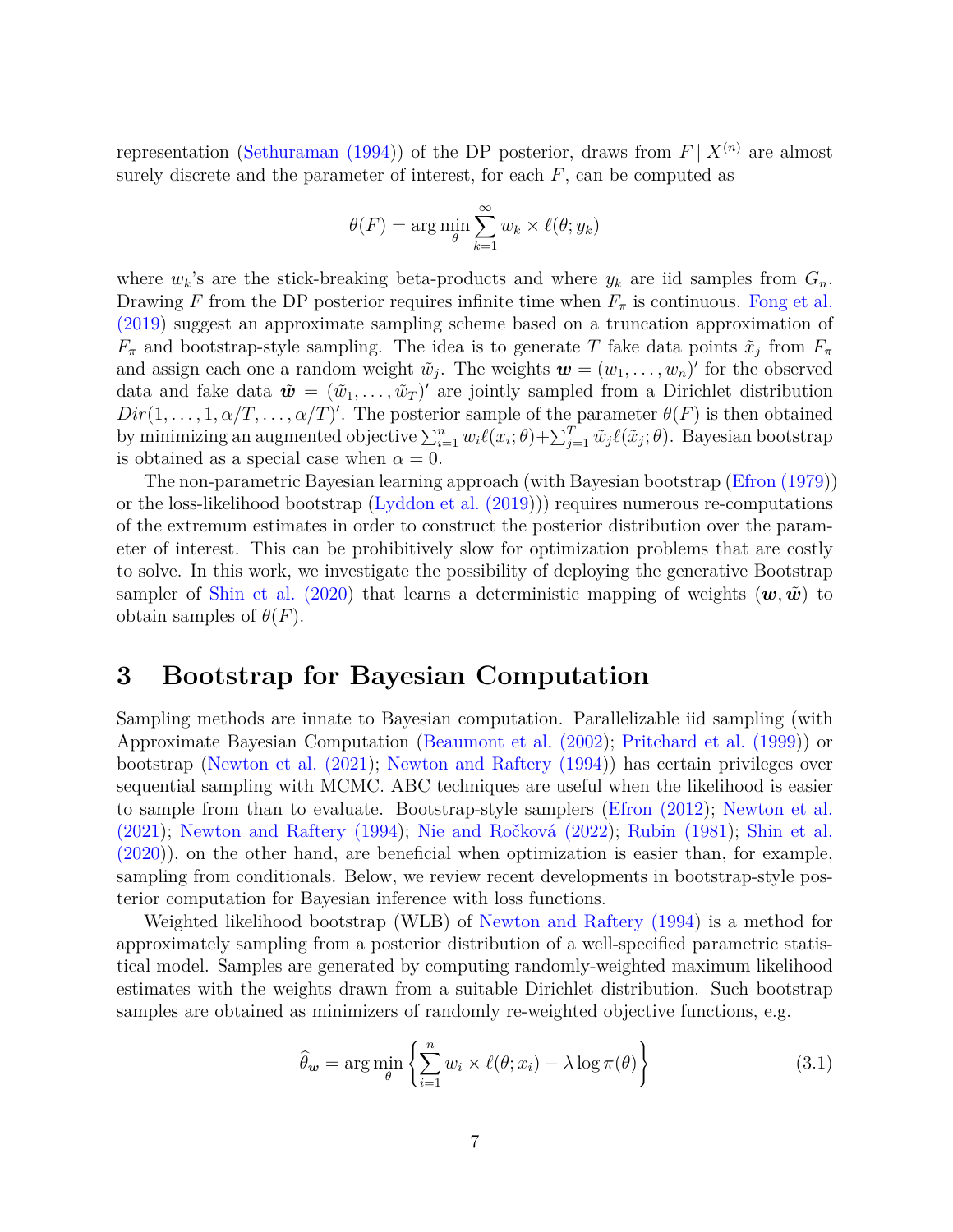for a given set of weights  $w \in \mathbb{R}^n$  drawn from some distribution *H* and for the log-likelihood loss function  $\ell(\cdot; x_i)$ . The WLB method is not an exact method and does not accommodate a prior (i.e. [Newton and Raftery \(1994\)](#page-24-9) assume  $\lambda = 0$ ). [Newton et al. \(2021\)](#page-24-8) added a log-prior penalty to incorporate the prior with  $\lambda > 0$ . Conceivably, one can consider any general loss function  $l(\cdot; y_i)$  and use alike strategy to sample from approximate Gibbs posteriors. We illustrate this in a Bayesian least absolute deviation regression example in Section [5.2.](#page-17-0)

The WLB sampler can be in principle used to construct approximate quasi-posteriors [\(Chernozhukov and Hong \(2003\)](#page-22-2)), where the prior may need to be incorporated in some form either through distribution *H* or through a penalty term in  $(3.1)$ ). This aims at parametric-type inference with Gibbs posteriors (as described in Section [2.2\)](#page-4-2). Loss-likelihood bootstrap [\(Lyddon et al. \(2019\)](#page-24-2)) reinterprets WLB as a sampler from an exact posterior over a parameter of interest defined through a loss function under an unknown sampling distribution. This aims at non-parametric Bayesian learning (as described in Section [2.3\)](#page-5-0). This is also the strategy pursued in [Chamberlain and Imbens \(2003\)](#page-21-1) based on the Bayesian bootstrap [\(Rubin \(1981\)](#page-25-7)).

#### <span id="page-7-1"></span>**3.1 Deep Bootstrap Sampling**

Recall that the loss-likelihood bootstrap of [Lyddon et al. \(2019\)](#page-24-2) generates samples

$$
\widehat{\theta}_{\mathbf{w}} = \theta(F_j) \quad \text{where} \quad F_j = \sum_{i=1}^n \delta_i w_i \tag{3.2}
$$

with  $w_i$ 's arriving from, e.g., a Dirichlet distribution and where  $\theta_w$  can be viewed as a minimizer of an expected loss under  $F_j$  as defined in  $(2.4)$ . At a more intuitive level, each  $\theta_{w}$  in [\(3.1\)](#page-6-0) can be seen as a flexible functional of w. This suggests a compelling possibility of treating the distribution of  $\hat{\theta}_{w}$  (be it an approximation to the Gibbs posterior or the non-parametric Bayesian posterior) as an implicit distribution. A distribution is implicit when it is not possible to evaluate its density but it is possible to draw samples from it. One typical way to draw from an implicit distribution is to first sample a noise vector and then push it through a deep neural network [\(Mohamed and Lakshminarayanan \(2016\)](#page-24-4)). Implicit distributions have been deployed within variational Bayes [\(Pequignot et al. \(2020\)](#page-24-11); [Ruiz and Titsias \(2019\)](#page-25-2)) to obtain flexible distributional approximations to the posterior. Treating bootstrap distributions implicitly, the generative bootstrap sampler [\(Shin et al.](#page-26-6)  $(2020)$  draws samples by learning a flexible mapping which transports weights w onto parameters  $\theta(F)$ . A similar strategy can be used for the WLB approach of [Newton and](#page-24-9) [Raftery \(1994\)](#page-24-9) where  $\theta_{w}$  is linked to w through [\(3.1\)](#page-6-0).

<span id="page-7-0"></span>Instead of re-computing the optimization problem  $(3.1)$  for a freshly drawn set of weights w at each step, [Shin et al. \(2020\)](#page-26-6) suggest training a generator mapping, say  $\theta(\mathbf{w})$ , which has to be learned only once. This mapping is designed to pass random weights *w<sup>j</sup>* 's to yield samples from the bootstrap distribution, a sampling process which has negligible cost once the mapping has been learned. The following Lemma (Theorem 2.1 in [Shin et al. \(2020\)](#page-26-6)) justifies this line of reasoning.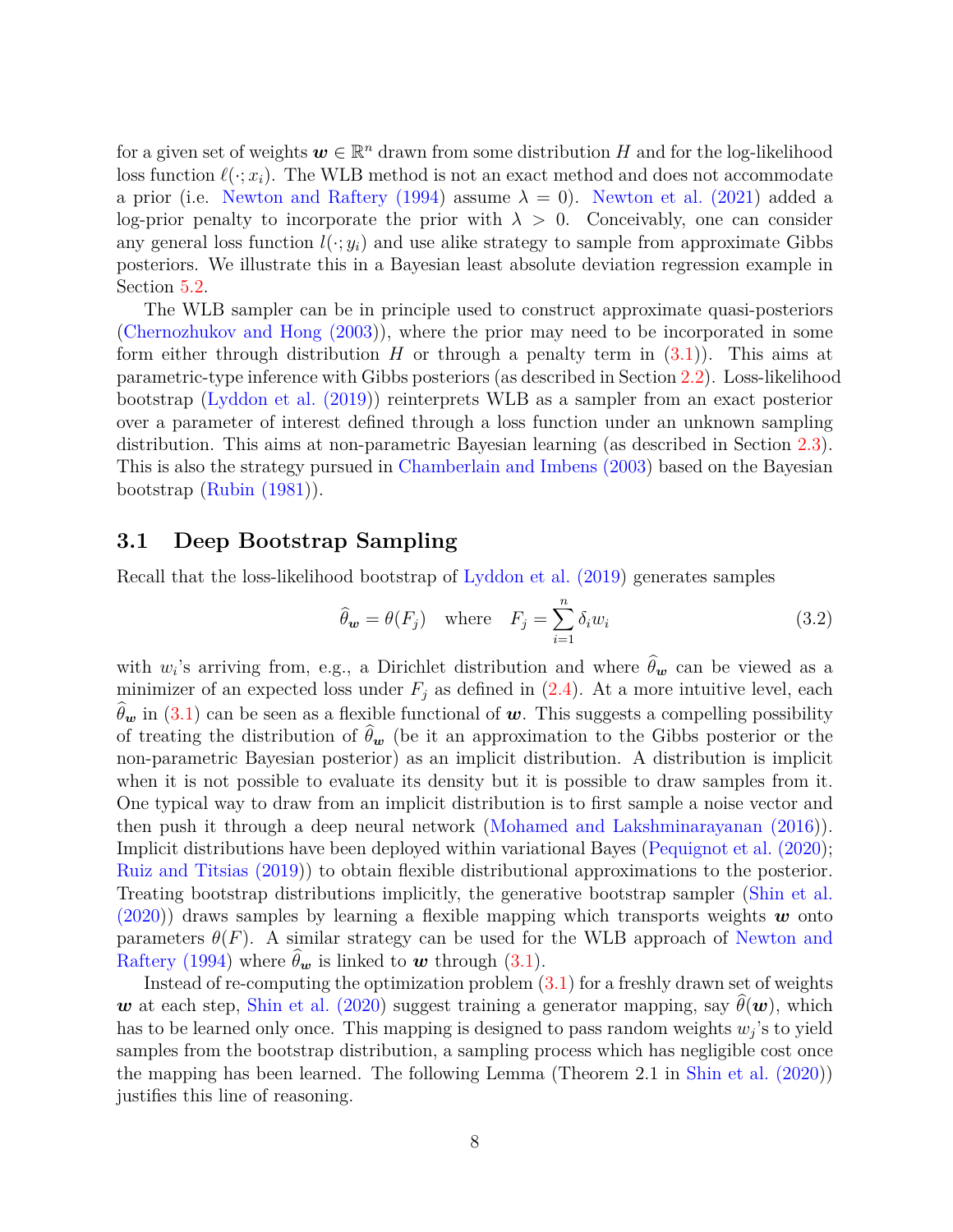<span id="page-8-1"></span>

Figure 1: Prototype deep learning architecture from [Shin et al. \(2020\)](#page-26-6).

**Lemma 1.** *[\(Shin et al. \(2020\)](#page-26-6)) Assume that a function*  $G : \mathbb{R}^n \to \mathbb{R}^p$  *is defined as* 

$$
\hat{G}(\cdot) = \arg\min_{G \in \mathcal{G}} \mathbb{E}_{\mathbf{w}} \sum_{i=1}^{n} w_i \times \ell(G(\mathbf{w}); y_i)
$$
\n(3.3)

*where*  $\mathbb{E}_{\bf w}$  *is the expectation with respect to*  $\bf w \sim H$ *. Moreover, assume that the solution*  $\widehat{\theta}(\boldsymbol{w})$  defined in [\(3.1\)](#page-6-0) is unique for each given  $\boldsymbol{w}\in\mathbb{R}^n$ . Then if  $\mathcal G$  is rich enough to express *any function G we have*

<span id="page-8-0"></span>
$$
\widehat{G}(\boldsymbol{w}) = \widehat{\theta}_{\boldsymbol{w}}.\tag{3.4}
$$

*Proof.* The proof is given in Section 2.2 of [Shin et al. \(2020\)](#page-26-6) and rests on the simple observation that, since  $\sum w_i l(\theta; y_i) \geq \sum w_i l(\theta_{\mathbf{w}}; y_i)$ , one has

$$
\mathbb{E}_{\boldsymbol{w}}\sum_{i=1}^n w_i l(\widehat{G}(\boldsymbol{w});y_i) \geq \mathbb{E}_{\boldsymbol{w}}\sum_{i=1}^n w_i l(\widehat{\theta}_{\boldsymbol{w}};y_i)
$$

which implies that  $\widehat{G}(\boldsymbol{w}) = \widehat{\theta}_{\boldsymbol{w}}$ .

The result in Lemma [1](#page-7-0) implies an important "isomorphism" between bootstrap weights w and parameters  $\theta$  which can be exploited for faster computation of belief distributions (Gibbs posteriors in Section [2.2\)](#page-4-2) or non-parametric Bayesian learning posteriors (Section [2.3\)](#page-5-0). For training  $G(\cdot)$ , one may want to search within mappings  $\mathcal G$  that are compositions of non-linear transformations, i.e. a deep learning mappings. Due to the expressibility of neural networks (see e.g. [Barron \(1993\)](#page-21-8))), the neural network estimator  $\tilde{G}(\cdot)$  can be made arbitrarily close to the optimal mapping that satisfies [\(3.4\)](#page-8-0). This work uses forward deep learning mappings  $\mathcal{G}$ , thereby the name Deep Bootstrap Sampler.

The nested structure of neural networks allows for gradients to be efficiently evaluated using back-propagation [\(Hecht-Nielsen \(1992\)](#page-23-9); [Rumelhart et al. \(1986\)](#page-25-8)). Once the gradient is computed, stochastic gradient descent algorithm can be used to update the parameters iteratively. [Shin et al. \(2020\)](#page-26-6) also suggest a specific neural network architecture which re-introduces the weights at each layer. Such a deep approximating class with *L* network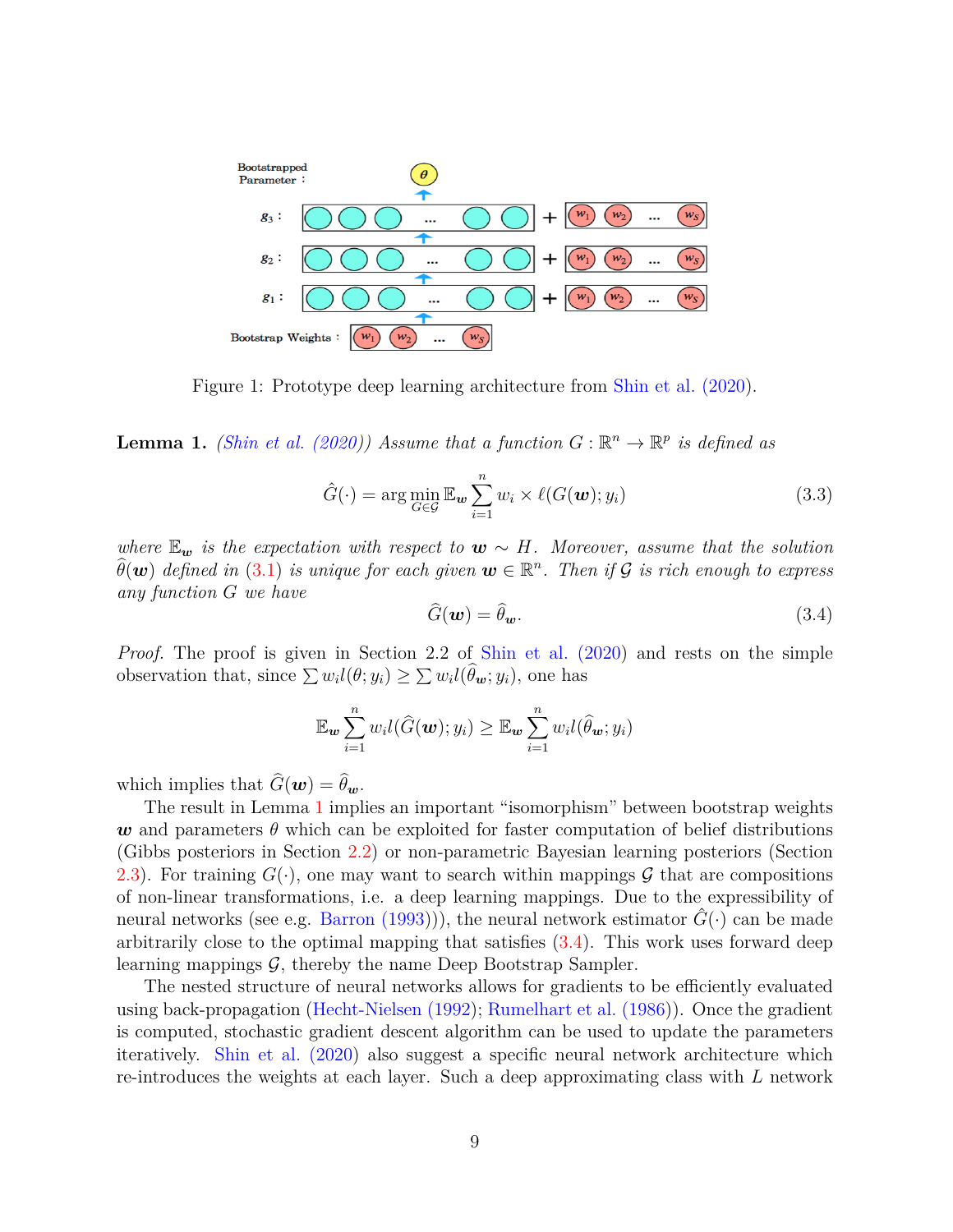#### <span id="page-9-0"></span>**Table 1 : Deep Bootstrap Sampler for Gibbs Posterior Learning**

**Data:** Data  $\{x_i, 1 \leq i \leq n\}$ , number of training epochs *T*, number of points to sample *N*, number of Monte Carlo samples  $K$ , prior  $\pi$ , learning rate  $\eta$ , number of subgroups *S* for observed data,  $n_S = n/S$  the size of each subgroup.

**Result:**  $\theta^i$ ,  $i = 1, 2, \dots, N$ .

Training stage:

**Initialize weights**  $\phi$  of the fitted function  $\tilde{G}$ **.**  $f$ **or**  $t = 1, 2, \cdots, T$  **do**  $f$ or  $k = 1, 2, \dots, K$  do  $\textbf{Draw} \big| \tilde{w}_{1:S}^k \sim S \times Dir(1,\cdots,1).$ Set  $w_{(j-1)n_S+m}^k = \tilde{w}_j^k$  for all  $m = 1, 2, \cdots, n_S, j = 1, 2, \cdots, S$ . **end**  $\textbf{Update}\,\, \phi \leftarrow \phi - \eta \partial_{\phi} \left[ \sum_{k=1}^K \left[ \sum_{j=1}^n w_j^k l\left(G(\tilde{w}_{1:S}^k); x_j\right) + \log \pi\left(G(\tilde{w}_{1:S}^k)\right)\right]\right].$ **end** Sampling stage: **for**  $i = 1, 2, \cdots, N$  **do**  $(2.1)$  Draw  $\tilde{w}_{1:S}^k \sim S \times Dir(1, \dots, 1).$ **(2.2)** Evaluate  $\theta^i = \hat{G}_{\phi}(\tilde{w}_{1:S}^k)$ . **end**

layers, each with  $n_l$  neurons, can be written as

$$
g(\boldsymbol{w}) = g_L(\boldsymbol{Z}_L)
$$
  

$$
\boldsymbol{Z}_{l+1} = \{g_l(\boldsymbol{Z}_l), \boldsymbol{w}\} \text{ for } 1 \leq l \leq L-1.
$$

where  $Z_1 = w$  and where each function  $g_l : \mathbb{R}^{n_l} \to \mathbb{R}^{n_{l+1}}$  squashes a multivariate linear combination of the input variables  $Z_l$  by a squashing function  $T$ , e.g. the Rectified Linear Unit (ReLU) or a sigmoid function. The parameters of the linear combinations for each layer (i.e. intercept terms and slopes) are encapsulated in a vector parameter  $\phi$ .

In the neural network architecture proposed by [Shin et al. \(2020\)](#page-26-6), the number of trainable parameters in the *l*-th layer is  $O((n_l+n)n_l)$ . When  $n \gg n_l$ , this number grows linearly in *n* and thus, reducing the dimension *n* of input will significantly improve the computational efficiency. [Shin et al. \(2020\)](#page-26-6) proposed a subgroup bootstrap strategy, which groups the *n* weights into *S* equi-sized blocks and  $S \ll n$ . The weights in the same group are assigned the same value. The *S* weights are drawn from some distribution *Hα*. Then the number of trainable parameters in the *l*-th layer will be reduced to  $O((n_l + S)n_l)$ . The subgroup strategy significantly boosts the computational advantage of Deep Bootstrap samplers. The architecture incorporating this strategy is shown in Figure [1.](#page-8-1) We summarize the Deep Bootstrap sampler for Bayesian parametric learning with Gibbs posteriors in Algorithm [1](#page-9-0) and for Bayesian non-parametric learning in Algorithm [2.](#page-10-0)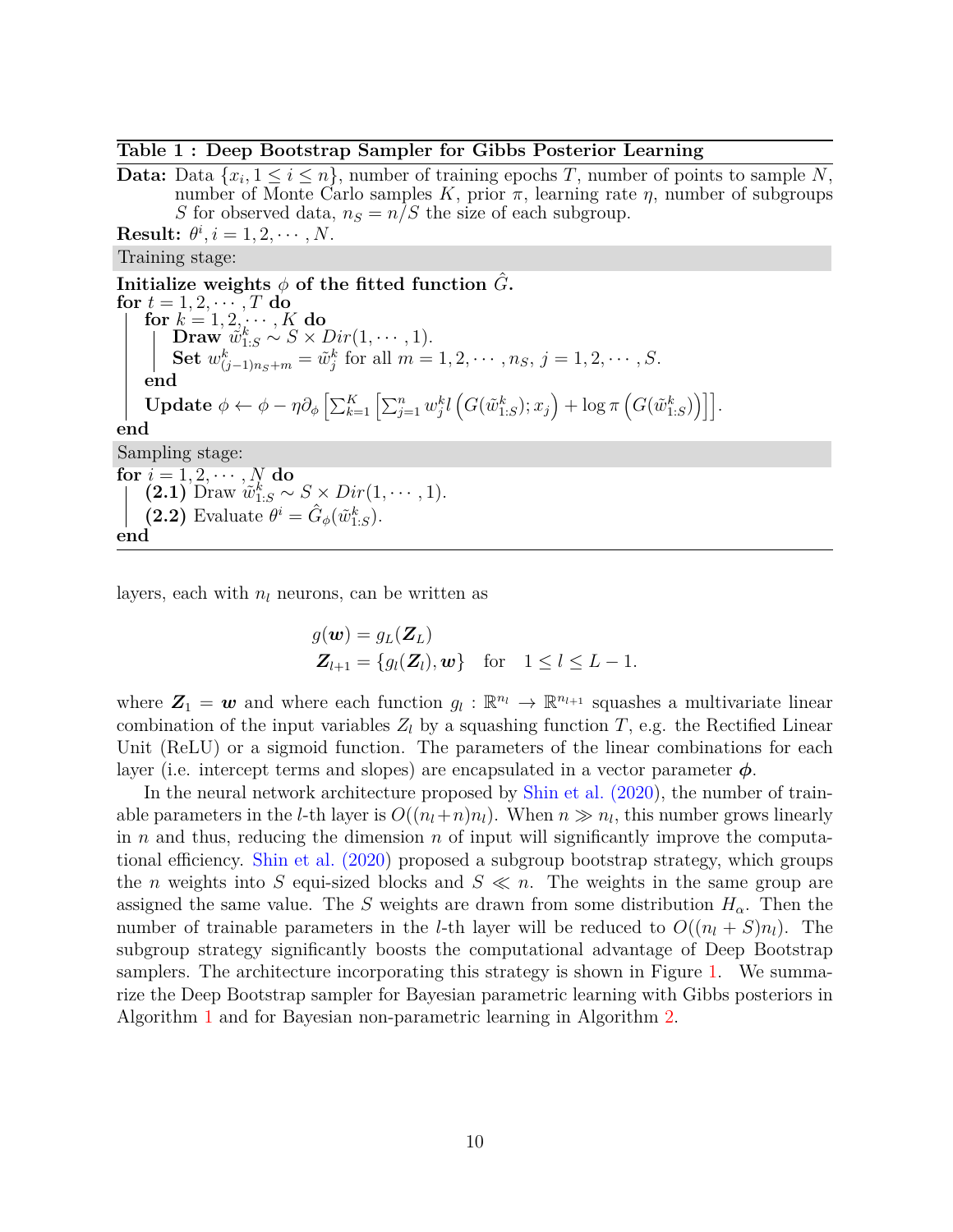<span id="page-10-0"></span>**Table 2 : Deep Bootstrap Sampler for Bayesian NPL**

**Data:** Data  $\{x_i, 1 \leq i \leq n\}$ , number of prior pseudo samples *n*', number of training epochs *T*, number of points to sample *N*, number of Monte Carlo samples *K*, concentration parameter  $\alpha$ , learning rate  $\eta$ , number of subgroups *S* for observed data, number of subgroups  $S'$  for prior pseudo data,  $n_S = n/\overline{S}, n_{S'} = n/S'.$ **Result:**  $\theta^i$ ,  $i = 1, 2, \dots, N$ . Training stage: **Initialize weights**  $\phi$  of the fitted function  $\hat{G}$ **. Approximate the prior** by drawing  $x'_{1:n'} \stackrel{\text{iid}}{\sim} F_{\pi}$ . **Create** the enlarged (observed + prior pseudo) sample  $\{x_1, \dots, x_n, x'_1, \dots, x'_{n'}\}.$ for  $t = 1, 2, \cdots, T$  do **for**  $k = 1, 2, \cdots, K$  **do**  $\hat{\mathbf{Draw}}'\ \hat{w}_{1:(S+S')}^{k}\sim (S+S')\times Dir(1,\cdots,1,\alpha/n',\cdots,\alpha/n').$ **Set**  $w_{(j-1)n_S+m}^k = \tilde{w}_j^k$  for any  $m \in [n_S], j \in [S]$  and  $w_{n+(j'-1)n_{S'}+m'}^k = \tilde{w}_{j'+S}^k$ , for any  $m' \in [n_{S'}], j' \in [S'].$ **end**  $\textbf{Update} \ \phi \leftarrow \phi - \eta \partial_{\phi} \left[ \sum_{k=1}^K \left[ \sum_{j=1}^n w_j^k l\left(G(\tilde{w}_{1:(S+S')}^{k});x_j\right) + \sum_{j=1}^{n'} w_{j+n}^k l\left(G(\tilde{w}_{1:(S+S')}^{k};x_j')\right)\right]\right].$ **end** Sampling stage: **for**  $i = 1, 2, \cdots, N$  **do**  $(2.1)$  Draw  $\tilde{w}_{1:(S+S')}^{k} \sim (S+S') \times Dir(1, \dots, 1, \alpha/n', \dots, \alpha/n').$ **(2.2)** Evaluate  $\theta^i = \hat{G}_{\phi}(\tilde{w}_{1:(S+S')}^k)$ . **end**

## **4 Theory**

The quantification of the speed of concentration around the truth (as the sample size goes to infinity) is now a standard way of assessing the quality of posteriors [\(Ghosal et al.](#page-22-9) [\(2000\)](#page-22-9)). As [Shalizi \(2009\)](#page-25-9) states, such Bayesian asymptotic results are "frequentist license for Bayesian practice". Below, we review recent literature related to our development and provide theoretical support for certain aspects of the weighted likelihood bootstrap using connections to model misspecification.

[Bhattacharya et al. \(2019\)](#page-21-9) studied concentration of the so-called fractional *α*-posteriors obtained by raising the likelihood to some fixed value  $\alpha \in (0,1)$ . We study bootstrapstyle posteriors where each observation is raised to a *different random* weight *w<sup>i</sup>* where  $\sum_{i=1}^{n} w_i = n$ . [Bhattacharya et al. \(2019\)](#page-21-9) proved that the fractional *α*-posteriors concentrate on the so-called  $\alpha$ -divergence neighborhoods around the truth. The  $\alpha$ -divergence is shown to be a valid divergence measure when  $\alpha \in (0,1)$ , and the rate of contraction is inflated by a multiplicative factor  $\frac{1}{1-\alpha}$ . This line of proof, unfortunately, does not extend easily to our bootstrap-style posteriors.<sup>[1](#page-10-1)</sup> We study the distribution of extremal (modal) estimators

<span id="page-10-1"></span><sup>&</sup>lt;sup>1</sup>Unless  $w_i = 1$  for all *i*'s, there must be some weight  $w_i > 1$ . The existence of such weights invalidates the upper bound in [Bhattacharya et al. \(2019\)](#page-21-9), and we find it difficult to define a similar (and valid) divergence measure that could be properly upper bounded.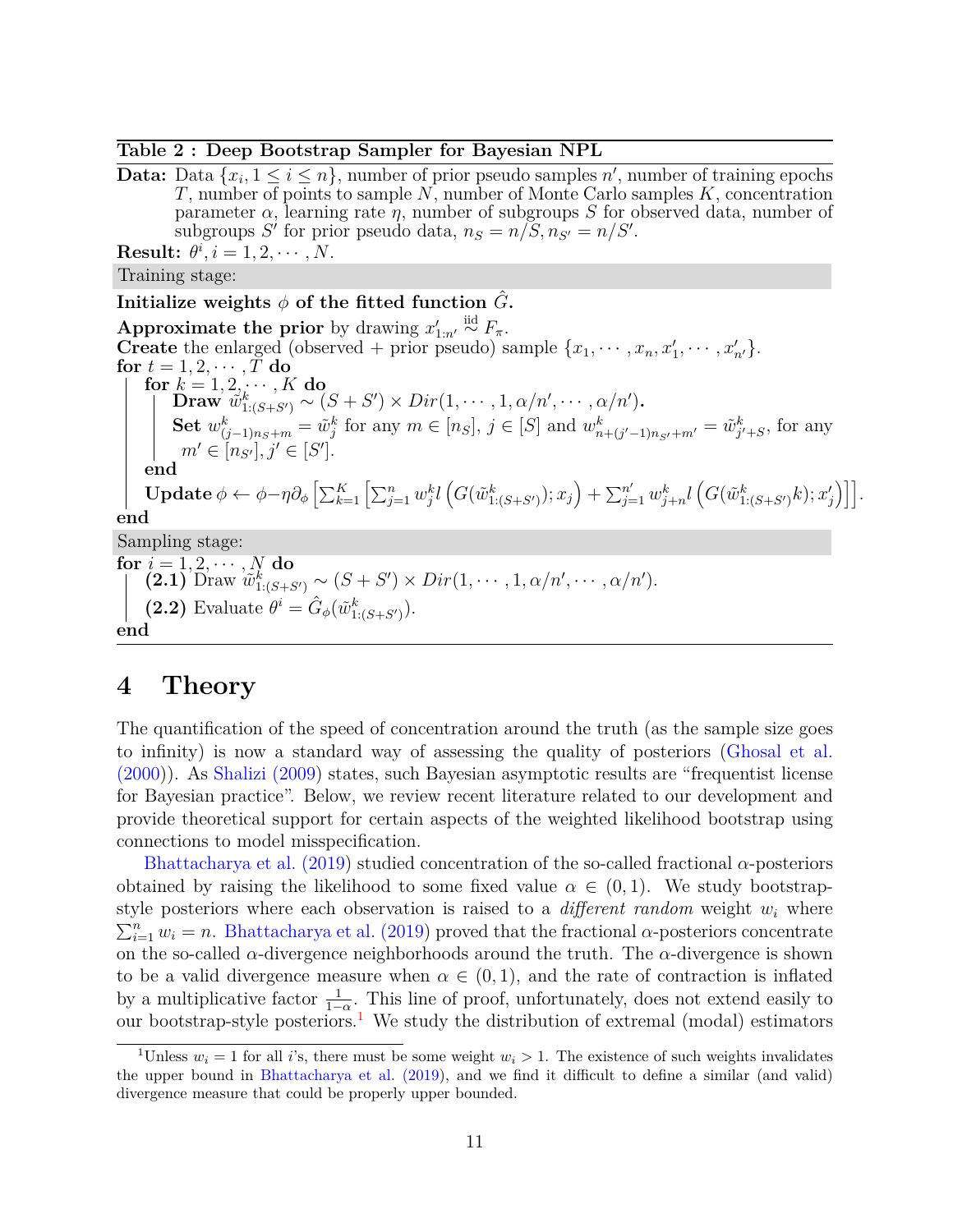$\hat{\theta}_{w}$  defined in [\(3.1\)](#page-6-0) when  $\lambda = 1$ . While the *α*-posteriors keep the weight fixed and the randomness stems from treating  $\theta$  as a random variable with a prior, we treat  $\hat{\theta}_{w}$  as an estimator where the randomness comes from  $w$ . In a related paper, [Han and Yang \(2019\)](#page-23-10) study contraction of weighted posterior distributions incorporating both the randomness of *θ* (through the weighted posterior distribution under the prior  $\pi(\theta)$ ) and the randomness of w (from the distribution of weights  $\pi(w)$ ). Our theory has two parts. First, in our Theorem [4.2,](#page-12-0) we obtain a similar conclusion to [Han and Yang \(2019\)](#page-23-10) but using a different proving technique. There we focus on the entire weighted posteriors assuming that  $\ell(x; \theta)$  in [\(3.1\)](#page-6-0) is the unit information loss. We refer to [Syring and Martin \(2020a\)](#page-26-8) for concentration-rate results for the actual Gibbs posteriors with sub-exponential loss functions. Second, we are interested in the contraction of a distribution of weighted posterior modes  $\hat{\theta}_{w}$  around  $\theta_{0}$ . This property is summarized in Theorem [4.3,](#page-13-0) where we consider losses other than just the unit information loss.

First, we want to understand the behavior of the weighted posteriors

$$
\pi_{\mathbf{w}}(\theta \mid X^{(n)}) = \frac{\pi(\theta) p_{\theta}^{(n),\mathbf{w}}(X^{(n)})}{\int_{\Theta} \pi(\theta) p_{\theta}^{(n),\mathbf{w}}(X^{(n)}) d\theta} \propto e^{u_{\theta,\mathbf{w}}(X^{(n)})} p_{\theta}^{(n)}(X^{(n)}) \pi(\theta),
$$

where the exponential tilting factor

$$
u_{\theta,\mathbf{w}}(X^{(n)}) = \log \frac{p_{\theta}^{(n),\mathbf{w}}(X^{(n)}) p_{\theta_0}^{(n),1-\mathbf{w}}(X^{(n)})}{p_{\theta}^{(n)}(X^{(n)})}
$$

combines individually weighted likelihood terms (with weights  $w_i$  and  $1 - w_i$ )

$$
p_{\theta}^{(n),\mathbf{w}}(X^{(n)}) = \prod_{i=1}^{n} p_{\theta}^{w_i}(X_i) \quad \text{and} \quad p_{\theta_0}^{(n),1-\mathbf{w}}(X^{(n)}) = \prod_{i=1}^{n} p_{\theta_0}^{1-w_i}(X_i).
$$

Following [Kaji and Rockova \(2021\)](#page-23-11), for any fixed  $w$ ,  $\pi_w(\theta \mid X^{(n)})$  can be viewed as the posterior density under a mis-specified likelihood

$$
\widetilde{p}_{\theta}^{(n),\mathbf{w}}(X^{(n)}) = \frac{e^{u_{\theta,\mathbf{w}}(X^{(n)})}p_{\theta}^{(n)}(X^{(n)})}{C_{\theta,\mathbf{w}}}\quad\text{where}\quad C_{\theta,\mathbf{w}} = \int_{\mathcal{X}}e^{u_{\theta,\mathbf{w}}(X^{(n)})}p_{\theta}^{(n)}(X^{(n)})dX^{(n)},
$$

and a modified prior

$$
\widetilde{\pi}_{\mathbf{w}}(\theta) = \frac{C_{\theta,\mathbf{w}} \times \pi(\theta)}{\int_{\Theta} C_{\theta,\mathbf{w}} \times \pi(\theta)}.
$$
\n(4.1)

Note that  $P_{\theta_0}^{(n)}$  $\widetilde{p}_{\theta_0}^{(n)}$  is *not* of the same form as  $\widetilde{\mathcal{P}}^{(n),w} = \{\widetilde{P}_{\theta}^{(n),w}\}$  $\theta_{\theta}^{(n),\mathbf{w}}$  :  $\theta \in \Theta$ . This new misspecification perspective allows us to use a different proving technique from [Bhattacharya](#page-21-9) [et al. \(2019\)](#page-21-9) and [Han and Yang \(2019\)](#page-23-10). It is known [\(Kleijn and van der Vaart \(2006\)](#page-23-6)) that under the mis-specified model  $\tilde{p}_{\theta}^{(n),w}$  $\theta_{\theta}^{(n),\omega}$ , the posterior will concentrate around the KLprojection point  $\theta_w^*$  defined as

<span id="page-11-0"></span>
$$
\theta_{\mathbf{w}}^* = \arg \min_{\theta \in \Theta} -P_{\theta_0}^{(n)} \log \frac{\tilde{p}_{\theta}^{(n), \mathbf{w}}(X^{(n)})}{p_{\theta_0}^{(n)}(X^{(n)})}.
$$
(4.2)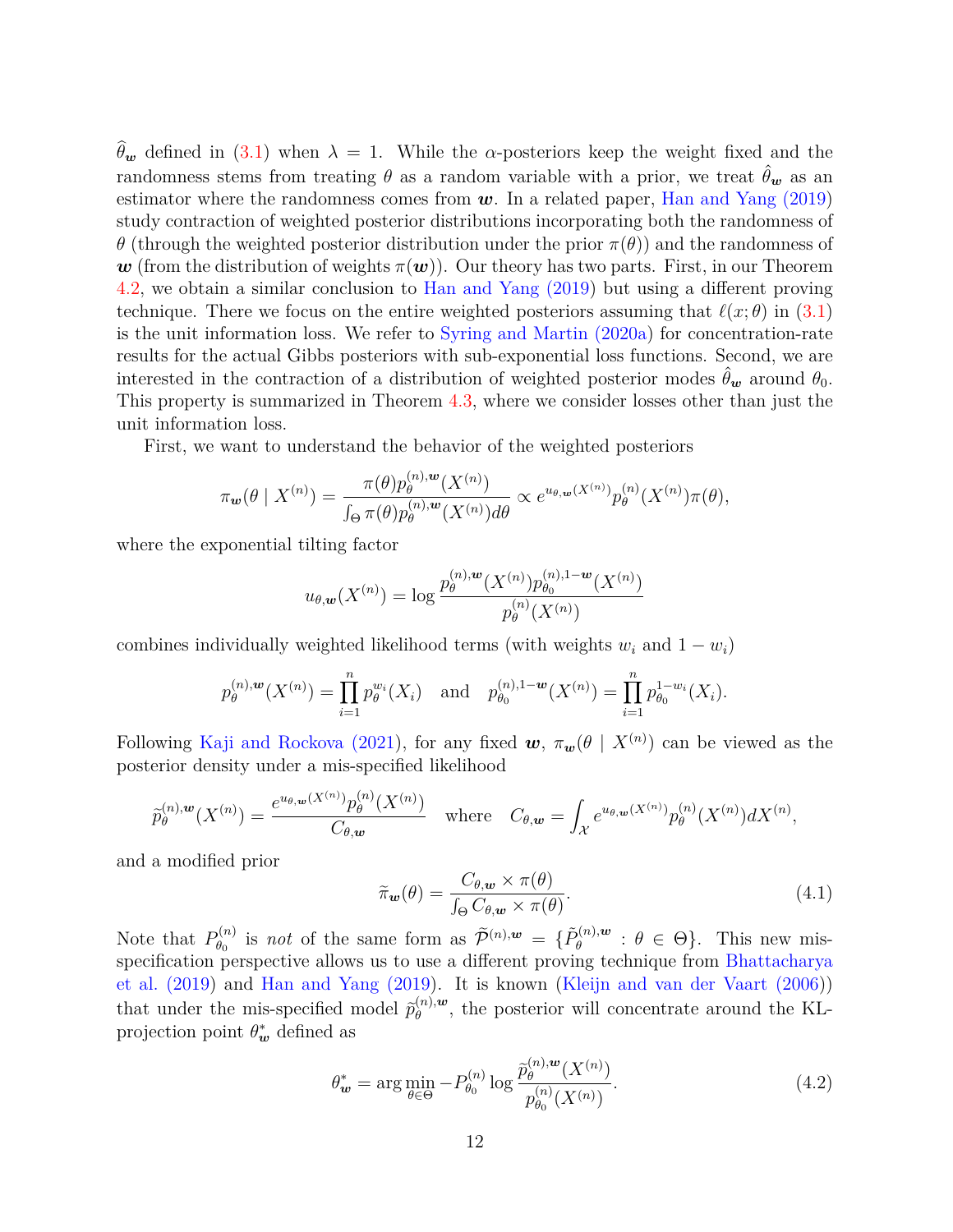At first sight, since the model  $\tilde{p}_{\theta}^{(n),\mathbf{w}}$  $\theta_{\theta}^{(n),\boldsymbol{w}}$  is mis-specified and depending on the value of  $\boldsymbol{w}, \theta_{\boldsymbol{w}}^*$ will not necessarily be the true target  $\theta_0$ . Surprisingly, under some mild conditions on  $w$ ,  $\theta_0$  will be the unique minimizer of Equation [\(4.2\)](#page-11-0), i.e.,  $\theta_0 = \theta_{\mathbf{w}}^*$ . This is stated in the next Lemma.

<span id="page-12-1"></span>**Lemma 4.1.** *Assume that: (1) there exists*  $i \in [n]$  *such that*  $w_i > 0$ *, and (2) the random variable*  $Z(X_i) = \frac{p_{\theta}(X_i)}{p_{\theta_0}(X_i)}$  *is degenerate only if*  $\theta = \theta_0$ *. Then* 

$$
\theta_0 = \arg \min_{\theta \in \Theta} -P_{\theta_0}^{(n)} \log \frac{\tilde{p}_{\theta}^{(n),\mathbf{w}}(X^{(n)})}{p_{\theta_0}^{(n)}(X^{(n)})}, \quad i.e., \quad \theta_{\mathbf{w}}^* = \theta_0.
$$

*Proof.* See Appendix Section [A.2.](#page-27-0)

The lemma says that even though we perturb the likelihood, the truth  $\theta_0$  still optimizes the KL divergence between the mis-specified likelihood  $\tilde{p}_{\theta}^{(n),w}$  $\theta_{\theta}^{(n),w}$  and the true likelihood  $p_{\theta_0}^{(n)}$  $\overset{(n)}{\theta_0}$ . The intuitive explanation is that

$$
\tilde{p}_{\theta}^{(n),\boldsymbol{w}}=C_{\theta,\boldsymbol{w}}^{-1}p_{\theta_{0}}^{(n),1-\boldsymbol{w}}p_{\theta}^{(n),\boldsymbol{w}}.
$$

The mis-specified likelihood  $\tilde{p}_{\theta}^{(n),\mathbf{w}}$  $\theta_{\theta}^{(n),w}$  can be thereby viewed as the original likelihood  $p_{\theta_0}^{(n)}$ *θ*0 adjusted towards  $p_{\theta}^{(n)}$ <sup>(*n*</sup>)</sup>, where the strength of adjustment depends on  $w$ . When  $\theta = \theta_0$ , we always have  $\widetilde{p}_{\theta}^{(n),\mathbf{w}} = p_{\theta_0}^{(n)}$  $\theta_{\theta_0}^{(n)}$ , regardless of the weights **w**. To start, using Lemma [4.1,](#page-12-1) we can conclude concentration-rate result for the whole posterior  $\pi_w(\theta \mid X^{(n)})$  around the truth  $\theta_0$ . Define  $R_n(c_0) = \{(a_1, a_2, \cdots, a_n) \in \mathbb{R}^n : a_i \geq 0, \sum_{i=1}^n a_i = n, \max_{i \in [n]} a_i \leq c_0 \log n\}.$ 

<span id="page-12-0"></span>**Theorem 4.2.** *Assume that there exists a constant*  $c_0 > 0$  *and a sequence of real numbers*  $\epsilon_n > 0$  with  $\epsilon_n \to 0, n\epsilon_n^2 \to \infty$ , such that the sequence of sets  $R_n(c_0)$  satisfies

<span id="page-12-2"></span>
$$
\mathbb{P}_{\mathbf{w}}[\mathbf{w}_n \in R_n(c_0)] \to 1. \tag{4.3}
$$

*Under technical Assumptions [1,](#page-28-0) [2,](#page-28-1) [3](#page-28-2) in the Appendix (Section [A.3\)](#page-28-3) and the assumptions in Lemma [4.1](#page-12-1) we have*

$$
P_{\theta_0}^{(n)} P_{\boldsymbol{w}} \left[ \Pi_{\boldsymbol{w}} \left( \|\theta - \theta_0\| > M_n \epsilon_n \mid X^{(n)} \right) \right] \to 0
$$

*for any sequence*  $M_n \to \infty$  *as*  $n \to \infty$ *, where*  $\Pi_{\bm{w}}(\cdot \mid X^{(n)})$  *is the probability measure associated with the posterior density*  $\pi_w(\cdot \mid X^{(n)})$ .

*Proof.* See Appendix Section [A.3.](#page-28-3)

[Han and Yang \(2019\)](#page-23-10) obtained a similar result under stronger differentiability assumptions on both the prior and the likelihood to achieve a parametric rate (up to a logarithmic factor). Our Theorem [4.2](#page-12-0) assumes a prior mass and testing conditions, yielding a more general concentration rate (not necessarily  $1/\sqrt{n}$ ). In addition, our proving technique is different and uses the model mis-specification perspective.

We are ultimately interested in the convergence of posterior modes  $\hat{\theta}_{w}$  around  $\theta_{0}$  where the randomness is driven by  $w$ . Theorem [4.2](#page-12-0) implies the existence of a point estimator based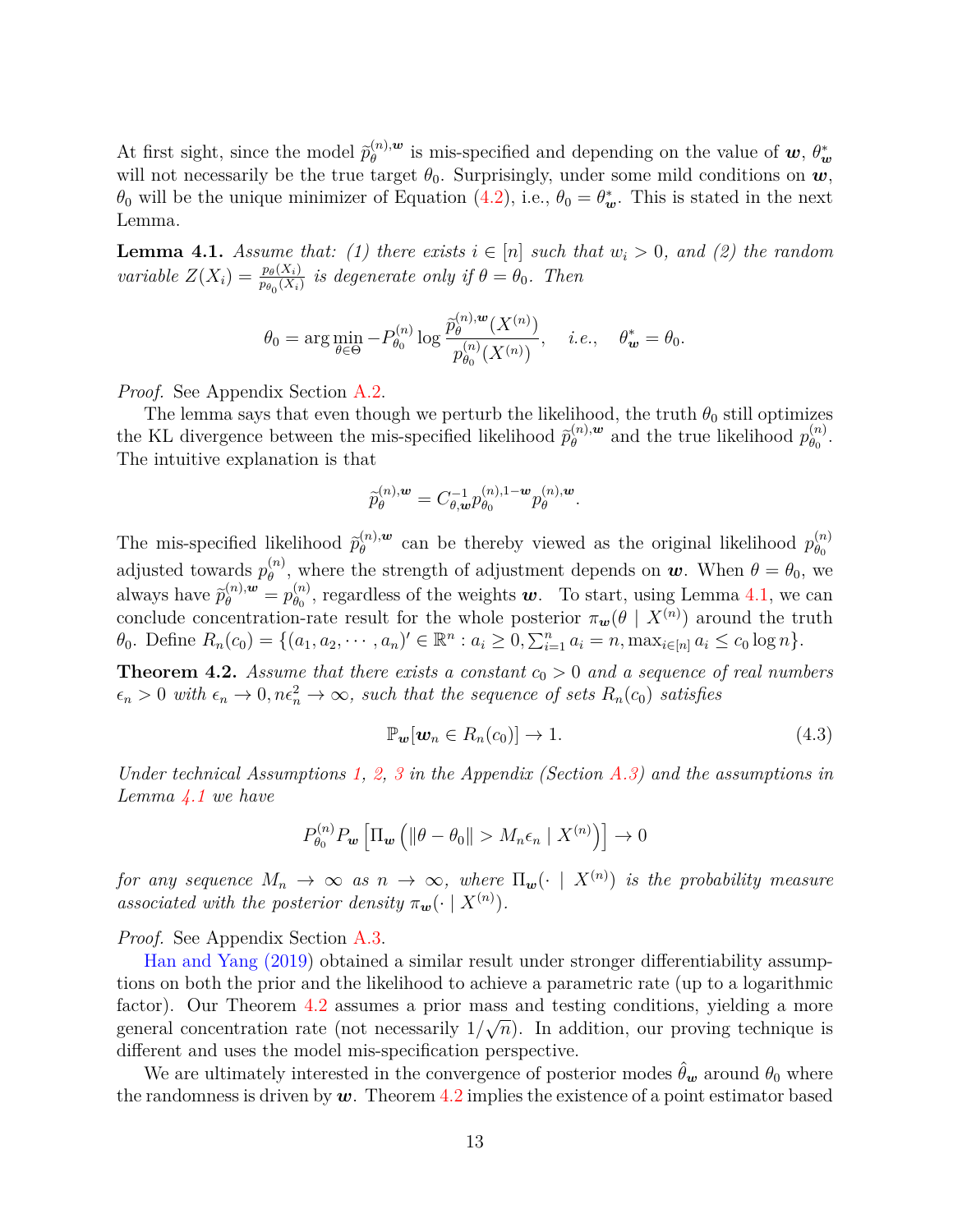on  $\Pi_{\bm{w}}(\cdot \mid X^{(n)})$  that converges to the truth at a rate  $\epsilon_n$  for each  $\bm{w}$  (e.g., using Theorem 8.7) in [Ghosal and Van der Vaart \(2017\)](#page-22-10)). In Theorem 8.8 of [Ghosal and Van der Vaart \(2017\)](#page-22-10), for example, it is shown that for convex distances, the posterior mean converges at a rate  $\epsilon_n$ . The convergence rate might be adopted also by the posterior mode under suitable local asymptotic normality conditions. We have chosen a different, more direct, route to show the convergence of posterior modes  $\theta_w$ .

We utilize tools for establishing convergence rates for M-estimators [\(Van der Vaart](#page-26-9) [and Wellner \(1996\)](#page-26-9)). We denote with  $p_{\theta}(x) = \exp\{-l(\theta; x)\}\$ an exponentiated loss, not necessarily a likelihood, and we show that  $\hat{\theta}_{w}$  concentrates around the inferential target  $\theta_{0}$ defined in Equation [\(2.4\)](#page-4-1).

We denote  $\mathcal{M}_{\epsilon}(\theta_0) = \{\log[p_{\theta}/p_{\theta_0}] : d(\theta, \theta_0) < \epsilon\}$ , and  $P_0$  the probability measure of  $X_i$ 's, i.e.,  $X_i \stackrel{\text{iid}}{\sim} P_0$ . For any function class  $\mathcal{F}$ , we write its Rademacher complexity with respect to  $P_0$  for the sample size *n* as  $\mathcal{R}_n(\mathcal{F})$ , i.e.,

$$
\mathcal{R}_n(\mathcal{F}) = P_0^{(n)} \left[ \sup_{f \in \mathcal{F}} \left| \frac{1}{n} \sum_{i=1}^n \sigma_i f(X_i) \right| \right],
$$

where  $\mathbb{P}(\sigma_i = 1) = \mathbb{P}(\sigma_i = -1) = 1/2$  for any  $i \in [n]$ . Denote  $\phi_n(\epsilon) = \sqrt{n} \mathcal{R}_n(\mathcal{M}_{\epsilon}(\theta_0))$ . The following theorem establishes the convergence rate of the posterior modes  $\hat{\theta}_w$ . We allow the prior  $\pi$  to depend on the sample size *n*, and we thereby write  $\pi_n$  for emphasis.

#### <span id="page-13-0"></span>**Theorem 4.3.** *Assume that:*

*(1) (Existence of a suitable semi-metric) There exists a semi-metric*  $d(\cdot, \cdot)$  *on*  $\Theta$  *such that* 

$$
P_0 \log[p_{\theta_0}/p_{\theta}] \ge d^2(\theta, \theta_0) \quad \text{for all} \quad \theta \in \Theta,
$$

- *(2) (Bounded loss)*  $\sup_{\theta \in \Theta} |\log p_{\theta}(X)| < \infty$ ,
- *(3) (Weight regularization) The weights satisfy*

$$
w_i \ i.i.d. \ with \ \mathbb{E} w_i = 1, \|w_i\|_{2,1} = \int_0^\infty \sqrt{P\left(|w_i| > x\right)} dx < \infty, \quad \text{or} \tag{4.4}
$$

$$
\mathbf{w}_n = (w_1, \cdots, w_n) \sim n \times Dir(c, \cdots, c), \quad \text{for some fixed } c > 0. \tag{4.5}
$$

*(4) (Proper growth of Rademacher complexity) There exist constants*  $C > 0$ ,  $\gamma \in (0, 2)$ *such that for all*  $\epsilon > 0, c > 1$ ,

$$
\phi_n(\epsilon) \le C\sqrt{n}\epsilon^2, \quad \phi_n(c\epsilon) \le c^\gamma \phi_n(\epsilon).
$$

*Then, for any*  $M_n \to \infty$  *as*  $n \to \infty$ *, we have* 

$$
P_0^{(n)}\mathbb{P}_{\mathbf{w}}\left(d(\hat{\theta}_{\mathbf{w}},\theta_0)>M_n\epsilon_n\right)\to 0,
$$

*where*  $\epsilon_n \to 0$  *satisfies* 

<span id="page-13-1"></span>
$$
\epsilon_n^{-2}\phi_n(\epsilon_n) \le \sqrt{n} \text{ for all } n \quad \text{and } \sup_{\epsilon \ge \epsilon_n} \frac{\sup_{\theta \in \Theta : \epsilon < d(\theta, \theta_0) \le 2\epsilon} \log \frac{\pi_n(\theta)}{\pi_n(\theta_0)}}{n\epsilon^2} \to 0. \tag{4.6}
$$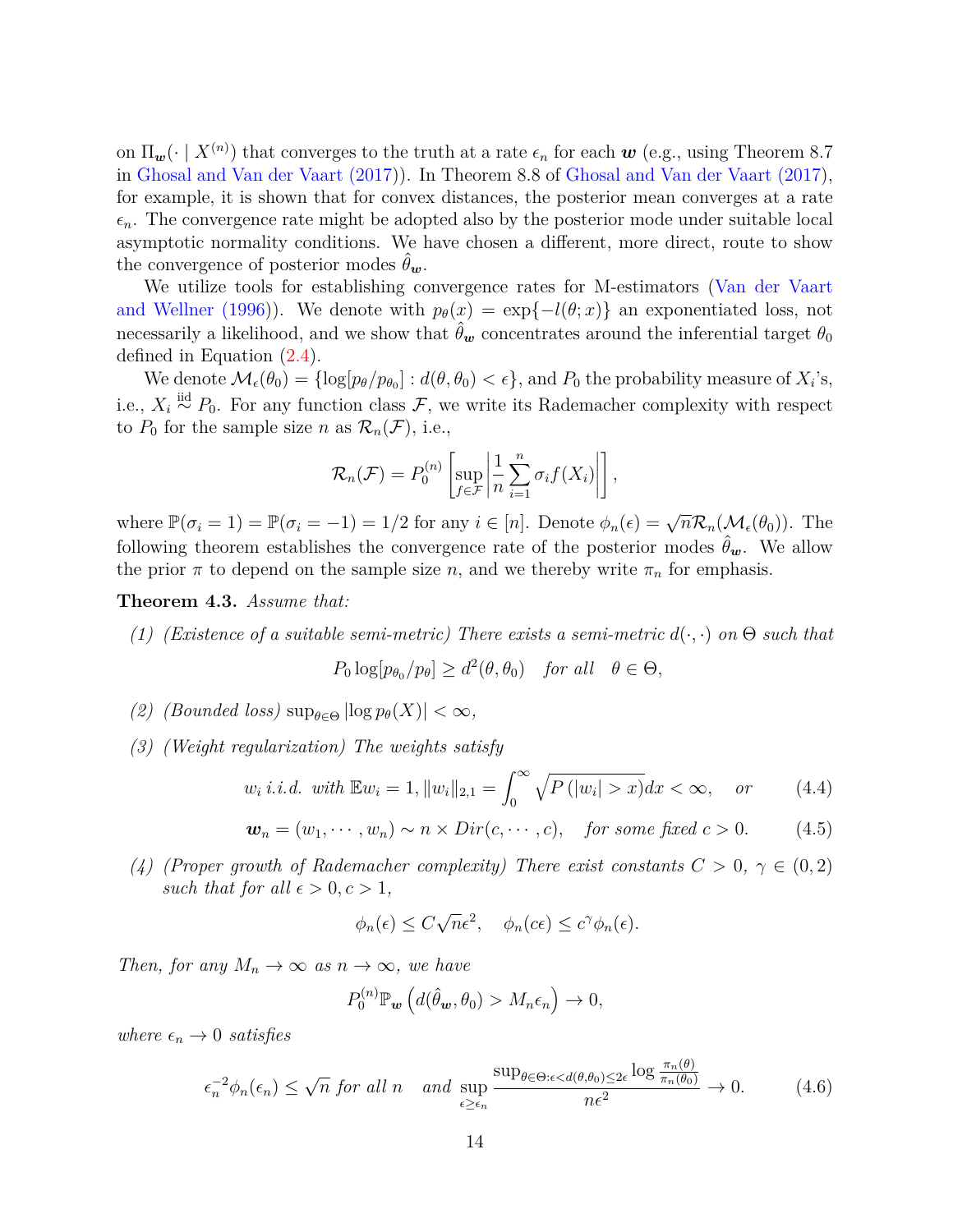*Proof.* See Appendix [A.4.](#page-29-0)

**Remark 1** (Discussion on the convergence rate)**.** *Theorem [4.3](#page-13-0) establishes a general (not nemark n (Discussion on the convergence rate). Theorem 4.5 estimates a general (not necessarily*  $\sqrt{n}$ ) rate of convergence for the distribution of posterior modes. The first part *of Equation* [\(4.6\)](#page-13-1) *is similar to previous conclusions for M-estimators [\(Van der Vaart and](#page-26-9) [Wellner \(1996\)](#page-26-9)). It shows that the convergence rate for*  $\hat{\theta}_{w}$  *is driven by the growth of*  $\mathcal{R}_n(\mathcal{M}_{\epsilon}(\theta_0))$  around  $\epsilon = 0$ , which is determined by the richness of the function class  $\{\log p_\theta :$  $\theta \in \Theta$ } *around*  $\theta = \theta_0$ . For example, with monotone densities,  $\epsilon_n = n^{-1/2}$  and with convex densities in  $\mathbb{R}^d$ ,  $\epsilon_n = n^{2/(d+4)}$  for  $d \leq 3$ ,  $\epsilon_n = n^{1/4} / [\log(n)]^{1/2}$  for  $d = 4$  and  $\epsilon_n = n^{1/d}$  for *d >* 4*. We refer interested readers to [Pollard \(1991\)](#page-25-10); [Van der Vaart and Wellner \(1996\)](#page-26-9) for more examples. The second part of* [\(4.6\)](#page-13-1) *is less common, and it says that the convergence rate will also be affected by prior*  $\pi_n(\theta)$ *. In particular, a sufficient prior mass has to be put around*  $\theta = \theta_0$ *, otherwise the convergence rate will be slowed.* 

**Remark 2** (Errors from deep learning approximation)**.** *We note that all previous results refer to the actual posterior, not the Deep Bootstrap approximation. In other words, we do not consider the estimation error in obtaining*  $\hat{\theta}_{w}$  *using the deep learning approximations. Theoretically, there always exists a sufficiently large neural network whose approximation error is sufficiently small [\(Gühring et al. \(2020\)](#page-23-12); [Hornik et al. \(1989\)](#page-23-13)). Thus, if we allow its size to grow at a proper rate, we might show existence of a sequence of networks whose mapping converges at a rate no slower than*  $\epsilon_n$ . The actual estimation error of the trained *neural network, however, would need to incorporate the actual optimization of the network.*

## **5 Deep Bootstrap in Bayesian Practice**

This section presents several stereotypical toy examples of inference about parameters determined by loss-functions. We aim to illustrate the potential of the deep bootstrap sampler for Bayesian inference.

#### <span id="page-14-0"></span>**5.1 Bayesian Support Vector Machines**

We first demonstrate the performance of the Deep Bootstrap sampler for Bayesian non-parametric learning (Section [2.3\)](#page-5-0) in binary classification tasks. Given data  $\{(y_i, x_i) \in$  $\{-1, 1\} \otimes \mathbb{R}^p\}_{i=1}^n$  where  $x_i$  denotes the covariates of the  $i^{th}$  observation with a binary label  $y_i \in \{-1, +1\}$ , binary classification aims to predict *y* when given x using the sign of  $f(x)$ , where  $f : \mathbb{R}^p \to \mathbb{R}$  is a function to be learned. Various loss functions have been designed to learn *f*, including the Support Vector Machine (SVM) loss [\(Cortes and Vapnik \(1995\)](#page-22-11))

$$
L(y, f(\boldsymbol{x})) = \max\{0, 1 - yf(\boldsymbol{x})\},\
$$

and the logistic loss [\(Pearl and Reed \(1920\)](#page-24-12))

$$
L(y, f(\boldsymbol{x})) = \log(1 + e^{-y f(\boldsymbol{x})}).
$$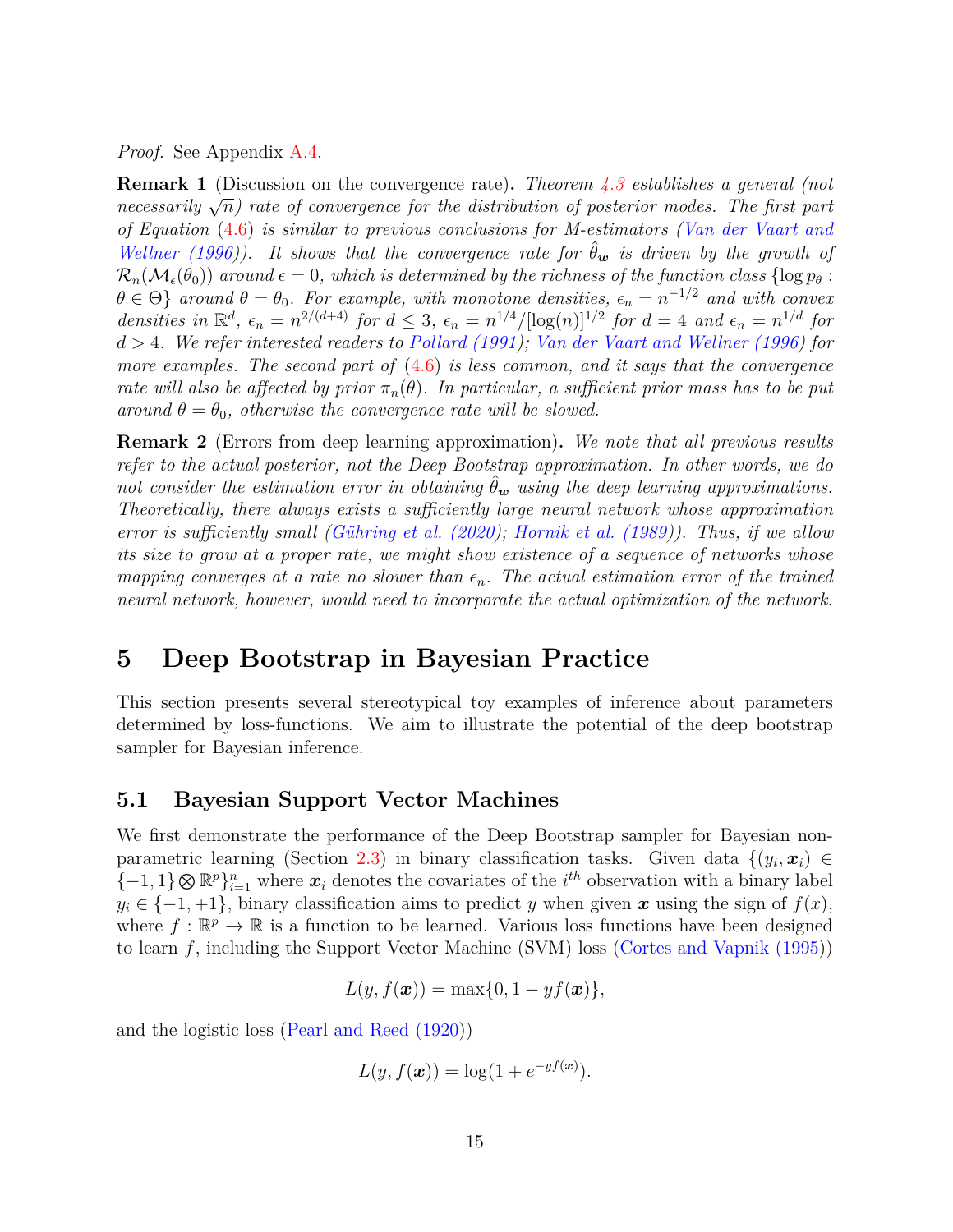Suggested by Rosasco et al.  $(2004)$ , we choose the SVM loss with a linear  $f$ , i.e., we minimize the empirical loss  $\sum_{i=1}^{n} l(\beta, \theta; y_i, x_i)$  with

<span id="page-15-2"></span><span id="page-15-1"></span>
$$
l(\beta, \boldsymbol{\theta}; y_i, \boldsymbol{x}_i) = \max\{0, 1 - y_i(\beta + \boldsymbol{x}_i^{\prime}\boldsymbol{\theta})\},\tag{5.1}
$$

where  $\beta \in \mathbb{R}$  is the bias and  $\boldsymbol{\theta} = (\theta_1, \dots, \theta_p)' \in \mathbb{R}^p$  are the regression coefficients. For the DP prior, following Fong et al.  $(2019)$ , we use the prior centering measure

$$
F_{\pi}(y, x) = F_{\pi}(x) F_{\pi}(y), \text{ where}
$$
\n
$$
F_{\pi}(x) = \frac{1}{n} \sum_{i=1}^{n} \delta_{x_i}, \text{ with } \delta_x \text{ the Dirac delta measure centered at } x,
$$
\n
$$
F_{\pi}(y) = \text{Bernoulli}(0.5).
$$
\n(5.2)

As discussed in [Fong et al. \(2019\)](#page-22-7), this choice of  $F_{\pi}$  assumes that *y*, *x* are independent and thus is equivalent to assuming  $\theta = 0_p$  a priori, which induces similar effects as shrinking priors on  $\theta$  (for example,  $\|\theta\|_1$  or  $\|\theta\|_2$ ). Regarding the choice of the concentration parameter  $\alpha$ , larger  $\alpha$  represents stronger beliefs in the prior. Here, following [Fong et al. \(2019\)](#page-22-7), we set  $\alpha = 1.0$ .

To generate simulated data sets, we adopt the setting in [Lyddon et al. \(2019\)](#page-24-2) and extend to multivariate x's: we sample *n* i.i.d. data points  $\{(y_i, x_i)\}_{i=1}^n$  from

<span id="page-15-0"></span>
$$
\mathbb{P}(y_i = 1) = \mathbb{P}(y_i = -1) = 1/2, \quad \mathbf{x}_i \mid y_i \sim N(y_i \mathbf{1}_p, \Sigma), \tag{5.3}
$$

where  $\Sigma$  is a  $p \times p$  matrix with all 1's on the diagonal and  $\rho$ 's off-diagonally. We consider  $\rho =$ 0 (independent covariates) and a more challenging case  $\rho = 0.6$  (equi-correlated covariates). For brevity, results for the independent case is deferred to the Appendix (Section [B.3\)](#page-36-0). Note that with Equation [\(5.3\)](#page-15-0), the inferential target  $\theta_0 = (\beta, \theta)$  is a solution to the optimization problem defined in Equation [\(2.4\)](#page-4-1), which does not have a closed form solution for the loss [\(5.1\)](#page-15-1) and which does not necessarily satisfy  $\beta = 0, \theta = 1_p$ . For example, when  $p = 10, \rho = 0.6$ , we have  $\beta \approx 0, \theta \approx 0.2 \times 1_p$  by solving [\(2.4\)](#page-4-1) numerically. The misalignment between the inferential target  $\theta_0 = (\beta, \theta)$  and the truth  $(0, 1_p)$  is not harmful for binary classification tasks as prediction is usually of more interest. We consider varying samples sizes  $n \in \{50, 500, 1000, 2000, 5000\}$  and dimensions of covariates  $p \in \{10, 50, 100, 200, 500\}$ .

We use the deep learning architecture (Figure [1\)](#page-8-1) introduced in [Shin et al. \(2020\)](#page-26-6) to fit the Deep Bootstrap sampler. As discussed in [Shin et al. \(2020\)](#page-26-6), the benefit of this structure is that the re-introduction of weights at each hidden layer helps "gradient flow in training deep neural networks" and thus alleviates any potential variance underestimation issues. Using the notation in Section [3.1,](#page-7-1) we set  $L-1=3$  fully connected (linear function + ReLU) hidden layers, each containing 128 neurons. Our sensitivity analysis in Appendix [B.1](#page-33-0) shows that the network architecture has an impact on the approximating performance of the Deep Bootstrap sampler, yet such impact is minimal once the network complexity is moderately large (for example,  $L - 1 = 3$ ,  $n_l = 128$ ,  $l = 1, 2, 3$  sufficies for all experiments we tried). The implementation follows Algorithm [2](#page-10-0) and is coded via an optimized machine learning framework PyTorch [\(Paszke et al. \(2017\)](#page-24-13)). As suggested by [Shin et al. \(2020\)](#page-26-6),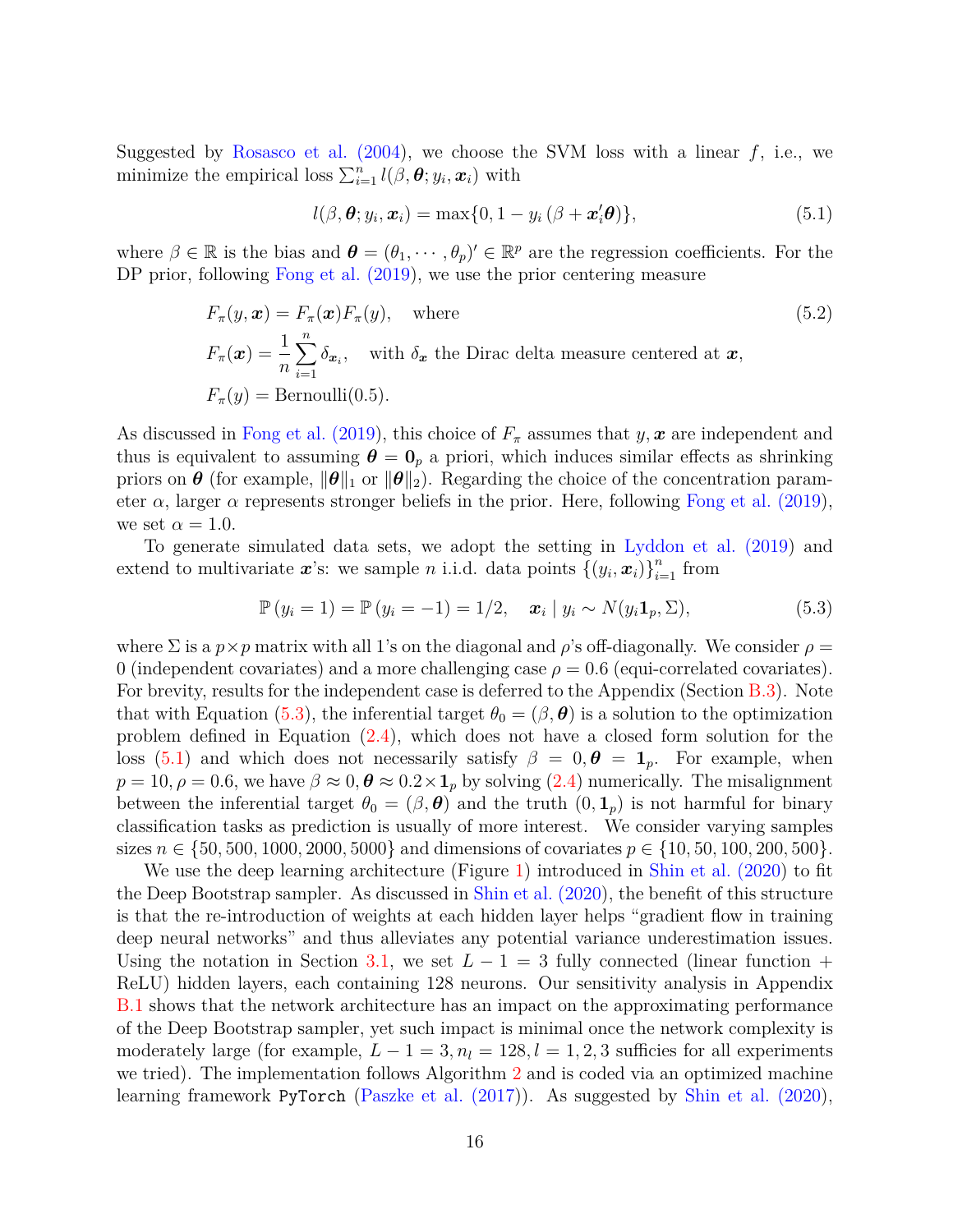<span id="page-16-1"></span>

Figure 2: Two-dimensional posterior density plot for  $\theta_i$ 's from deep Bootstrap sampler and the truth for the Bayesian support vector machine example. We set  $n = 50, p = 10, \rho = 0.6, \alpha = 1.0$ .

we use subgroup bootstrap with  $S = 100$  and  $S' = 10$ . The subgroup bootstrap strategy significantly boosts the computational benefit of deep Bootstrap samplers (DBS), and does not hurt much its performance in our experiments. We set the number of Monte Carlo samples  $K = 100$ , learning rate  $\eta$  initialized at 0.0003 and following a decay rate of  $t^{-0.3}$ where *t* is the current number of epoch (Shin et al.  $(2020)$ ). In all  $(n, p)$ 's we tried, the training usually stabilizes after around 2000 iterations, and we set  $T = 4000$  to ensure convergence. RMSprop algorithm [\(Graves \(2013\)](#page-22-12)) is used to update the gradients instead of the vanilla gradient descent in Algorithm [2.](#page-10-0)

Sampled points  $\{\theta^1, \dots, \theta^N\}$  from the true bootstrap distribution are generated following Algorithm 2 in [Fong et al. \(2019\)](#page-22-7). It requires solving an optimization problem

<span id="page-16-0"></span>
$$
\theta^{j} = \arg \max_{(\beta, \boldsymbol{\theta})} \sum_{i=1}^{n} w_{i} \times l(\beta, \boldsymbol{\theta}; y_{i}, \boldsymbol{x}_{i}) + \sum_{i=1}^{n'} w_{i+n} \times l(\beta, \boldsymbol{\theta}; y'_{i}, \boldsymbol{x}'_{i}), \quad \forall j = 1, 2, \cdots, N, \quad (5.4)
$$

with  $l(\beta, \theta; y_i, x_i)$  defined in [\(5.1\)](#page-15-1),  $(x'_i, y'_i) \stackrel{\text{iid}}{\sim} F_\pi(y, x)$  where  $F_\pi$  is defined in [\(5.2\)](#page-15-2), and the set of weights  $(w_1, \dots, w_{n+n})$  are drawn from  $Dir(1, \dots, 1, \alpha/n', \dots, \alpha/n')$ . Here n' is the number of pseudo-samples and we set  $n' = n$ . We solve the optimizatin problem  $(5.4)$ using the function linear\_model.SGDClassifier in Python library sklearn [\(Pedregosa](#page-24-14) [et al. \(2011\)](#page-24-14)). This function allows various loss functions and different weight *w<sup>i</sup>* 's for each sample point, and optimizes the loss function via stochastic gradient descent. We use the adaptive learning rate schedule [\(Pedregosa et al. \(2011\)](#page-24-14)) and tune the initial learning rate among {0*.*0001*,* 0*.*001*,* 0*.*01*,* 0*.*1}. The maximum number of epochs is set to 20 000 with early stopping turned on for saving computations.

To evaluate the performance of the Deep Bootstrap sampler, we first consider the twodimensional density plots of  $\theta_j$ 's. Figure [2](#page-16-1) depicts an example where  $n = 50, p = 10, \rho = 0.6$ . We observe that the Deep Bootstrap sampler captures the bootstrap posterior mean, but less so its variance. This issue has been discussed in [Shin et al. \(2020\)](#page-26-6). [Shin et al. \(2020\)](#page-26-6) believe that it is caused by the vanilla feed-forward neural network which prevents variation in the input weights to properly transmit to the output layers as the neural network grows deeper, and they propose the network structure in Figure [1](#page-8-1) to alleviate it. Here, we observe that this issue still persists when applied to Bayesian models. The study in Appendix [B.2](#page-33-1) shows that for Bayesian models, as the sparsity-inducing prior grows stronger, the Deep Bootstrap sampler goes from accurate or slight over-estimation of the variance to more and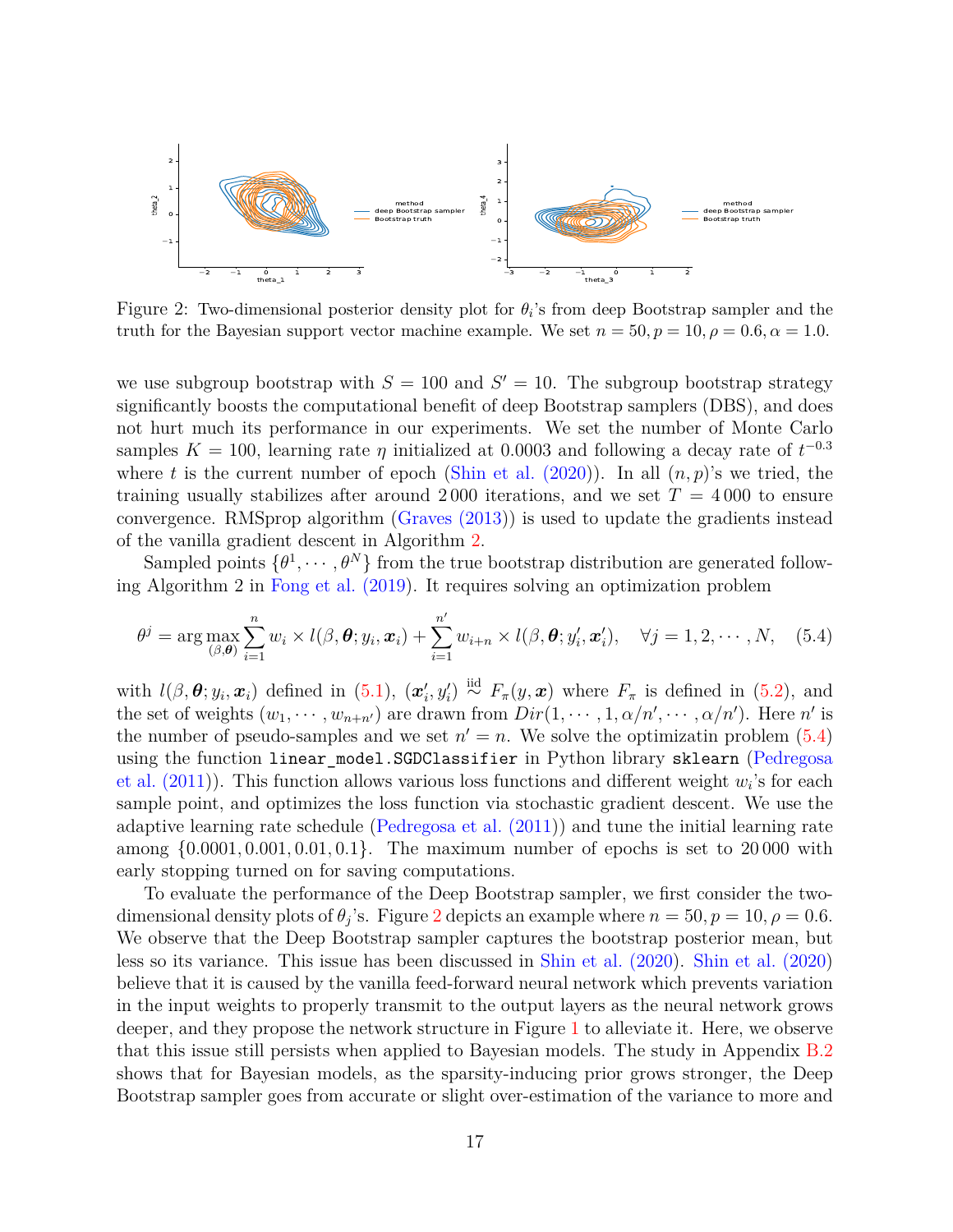<span id="page-17-1"></span>

| Setting             |            | Equi-correlated $\rho = 0.6$ |           |        |      |      |                                                                      |                 |  |  |  |
|---------------------|------------|------------------------------|-----------|--------|------|------|----------------------------------------------------------------------|-----------------|--|--|--|
|                     | metric     | accuracy                     | precision | recall | F1   | ROC  | PR.                                                                  | time            |  |  |  |
|                     | <b>DBS</b> | 0.83                         | 0.82      | 0.86   | 0.83 | 0.91 | 0.92                                                                 | $48.59 + 0.58$  |  |  |  |
| $p = 10, n = 50$    | WLB        | 0.86                         | 0.85      | 0.90   | 0.87 | 0.94 | 0.94<br>0.94<br>0.94<br>0.94<br>0.94<br>0.93<br>0.93<br>0.92<br>0.93 | 110.99          |  |  |  |
| $p = 50, n = 500$   | <b>DBS</b> | 0.87                         | 0.88      | 0.87   | 0.88 | 0.94 |                                                                      | $97.01 + 0.65$  |  |  |  |
|                     | WLB        | 0.86                         | 0.87      | 0.87   | 0.87 | 0.94 |                                                                      | 208.10          |  |  |  |
| $p = 100, n = 1000$ | <b>DBS</b> | 0.86                         | 0.88      | 0.85   | 0.86 | 0.93 |                                                                      | $194.80 + 0.64$ |  |  |  |
|                     | WLB        | 0.85                         | 0.83      | 0.85   | 0.86 | 0.93 |                                                                      | 436.86          |  |  |  |
| $p = 200, n = 2000$ | <b>DBS</b> | 0.87                         | 0.87      | 0.87   | 0.87 | 0.93 |                                                                      | $315.19 + 0.66$ |  |  |  |
|                     | WLB        | 0.86                         | 0.86      | 0.86   | 0.86 | 0.93 |                                                                      | 1187.21         |  |  |  |
| $p = 500, n = 5000$ | <b>DBS</b> | 0.89                         | 0.89      | 0.89   | 0.89 | 0.95 |                                                                      | $565.05 + 0.63$ |  |  |  |
|                     | WLB        | 0.87                         | 0.86      | 0.87   | 0.87 | 0.94 |                                                                      | 5677.71         |  |  |  |

Table 1: Evaluation of approximation properties based on 10 independent runs for Bayesian support vector machine example. DBS standards for 'deep Bootstrap sampler'. WLB standards for samples from the true bootstrap distribution. 'Bias' refers to the  $l_1$  distance of estimated posterior means. 'ROC' refers to the area under the receiver operating characteristic curve; 'PR' refers to the area under the precision-recall curve. The last column in each setting represents the time (in seconds) to generate 10 000 sample points. For deep Bootstrap sampler, time reported is in the form of training time  $+$  sampling time.

more severe underestimation. We emphasize that, usually, the variance mismatch issue is not severe as long as the regularization strength is properly selected (e.g., using the BIC criterion [\(Schwarz \(1978\)](#page-25-12)) as in the next example). In this example (with  $\alpha = 1.0$ ), it does not affect the predictive inference on testing data, which is shown in Table [1.](#page-17-1)

In Table [1,](#page-17-1) we measure the ability of the Deep Bootstrap sampler to approximate the bootstrap target in terms of predictive performance. For each  $x_i$ , we assign an 'average' label by the majority vote based on samples of  $(\beta, \theta)$ . We report quantitative metrics that reflect the quality of this average (accuracy, precision, recall, F1 score). In addition, we report metrics that reflect the shape of the whole Deep Bootstrap posterior (the area under the receiver operating characteristic curve and the precision-recall curve). The metrics are calculated for different choice of *n, p*'s, and on a separate testing set of size 100. The results are summarized in Table [1](#page-17-1) which shows that samples generated from the Deep Bootstrap sampler are of high quality for various prediction-related metrics and are close to the target. In terms of predictive performance, the actual bootstrap and DBS are comparable. However, the computing times are dramatically different. We observe that the timing benefit of DBS increases as *n* or *p* grow larger.

In summary, this example shows that DBS approximates the true bootstrap posterior well in terms of predictive performance. However, the deep sampler is dramatically faster, especially in large  $(n, p)$  settings. The variance mismatch issue mentioned in [Shin et al.](#page-26-6) [\(2020\)](#page-26-6) exists, but is not fatal.

#### <span id="page-17-0"></span>**5.2 Bayesian LAD Regression**

Least squares regression estimators tend to be less robust to outliers or heavy-tailed errors. When robustness becomes a concern, M-estimators [\(Huber and Ronchetti \(2009\)](#page-23-1)) are often used instead of least-square estimators. Given data  $\{(y_i, x_i) \in \mathbb{R} \otimes \mathbb{R}^p\}_{i=1}^n$  where  $x_i$  denotes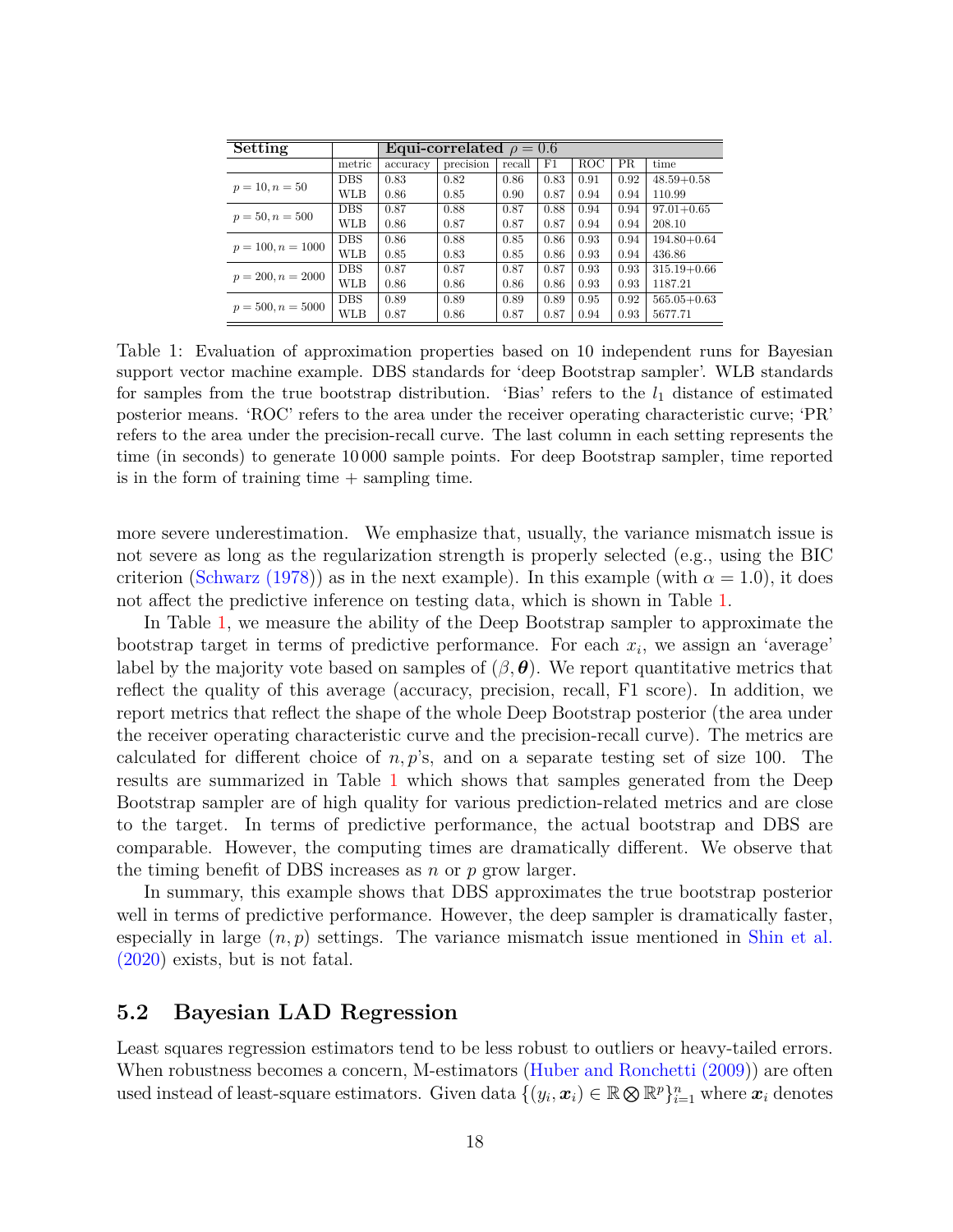the covariates of an observation with response  $y_i$ , a regression M-estimator is the minimizer of the loss

$$
l(\beta, \boldsymbol{\theta}; y_i, \boldsymbol{x}_i) = g(y_i - \beta - \boldsymbol{x}_i^{\top} \boldsymbol{\theta}). \tag{5.5}
$$

where  $\beta \in \mathbb{R}$  is the intercept,  $\boldsymbol{\theta} = (\theta_1, \dots, \theta_p) \in \mathbb{R}^p$  is the regression coefficient vector, and  $g: \mathbb{R} \to [0, \infty)$  is a residual function that satisfies (i)  $g(0) = 0$ , (ii)  $g(t) = g(-t), \forall t \in \mathbb{R}$ , (iii) *g* is monotonically increasing [\(Rousseeuw and Leroy \(2005\)](#page-25-13)). Statistical literature on robustness has proposed a variety of residual functions *g*, including the Huber function [\(Huber \(1964\)](#page-23-14))

$$
g(t; \delta) = \begin{cases} \frac{1}{2}t^2, & \text{for } |t| \le \delta \\ \delta(|t| - \frac{1}{2}\delta), & \text{otherwise} \end{cases}
$$

and the absolute value function [\(Boscovich \(1757\)](#page-21-10))  $g(t) = |t|$ . Here, we consider the case where *g* is the absolute value function, i.e., least absolute deviation (LAD) regression [\(Boscovich \(1757\)](#page-21-10)). A penalized LAD regression model is investigated in [Lambert-Lacroix](#page-23-15) [and Zwald \(2011\)](#page-23-15); [Wang et al. \(2007\)](#page-26-10); [Wang \(2013\)](#page-26-11); [Wang et al. \(2006\)](#page-26-12); [Zou \(2006\)](#page-26-13), which minimizes

<span id="page-18-0"></span>
$$
\sum_{i=1}^{n} |y_i - \beta - \boldsymbol{\theta}^{\top} \boldsymbol{x}_i| + \lambda \sum_{j=1}^{p} |\theta_j|.
$$
 (5.6)

Note that the intercept  $\beta$  is excluded from the penalty term as suggested by [Wang et al.](#page-26-12) [\(2006\)](#page-26-12). In [\(5.6\)](#page-18-0), the regularization strength  $\lambda$  can be selected from the classical BIC criteria as recommended by [Lambert-Lacroix and Zwald \(2011\)](#page-23-15); [Schwarz \(1978\)](#page-25-12).

Viewing  $(5.6)$  from a Bayesian viewpoint, minimizing  $(5.6)$  is equivalent to estimating the mode of a Bayesian model with a loss

<span id="page-18-1"></span>
$$
l(\beta, \theta; y_i) = |y_i - \beta - \boldsymbol{\theta}^\top \boldsymbol{x}_i|,\tag{5.7}
$$

and a prior

<span id="page-18-2"></span>
$$
\pi(\boldsymbol{\theta}) = \prod_{j=1}^{p} \left[ \frac{\lambda}{2} e^{-\lambda |\theta_j|} \right]. \tag{5.8}
$$

However, one might be interested in not only the posterior mode but also uncertainty quantification. The Gibbs posterior defined by [\(2.5\)](#page-4-0) in Section [2.2](#page-4-2) provides one such uncertainty measurement. We compute the Gibbs posterior using MCMC. Another possibility is to obtain approximations, either by directly solving the optimization problem defined in [\(3.1\)](#page-6-0), or by using the deep Bootstrap sampler (Algorithm [2\)](#page-10-0). This examples investigates these three objects for uncertainty quantification.

We simulate data following the settings in [Lambert-Lacroix and Zwald \(2011\)](#page-23-15): *n* i.i.d. data points  $\{(y_i, x_i)\}_{i=1}^n$  are generated from

$$
y_i = \beta^* + \boldsymbol{x}_i^{\top} \boldsymbol{\theta}^* + \sigma \epsilon_i, \quad \boldsymbol{x}_i \stackrel{\text{iid}}{\sim} N(0, \Sigma), \tag{5.9}
$$

where  $\beta^* = 1$ ,  $\theta^* = (1.5, 2, 3, 0, 0, \dots, 0) \in \mathbb{R}^p$ ,  $\Sigma$  is a Toeplitz matrix with  $\Sigma_{i,j} = (0.5)^{|i-j|}$ . Following [Lambert-Lacroix and Zwald \(2011\)](#page-23-15)), we consider two challenging cases with heavy-tailed noise distribution: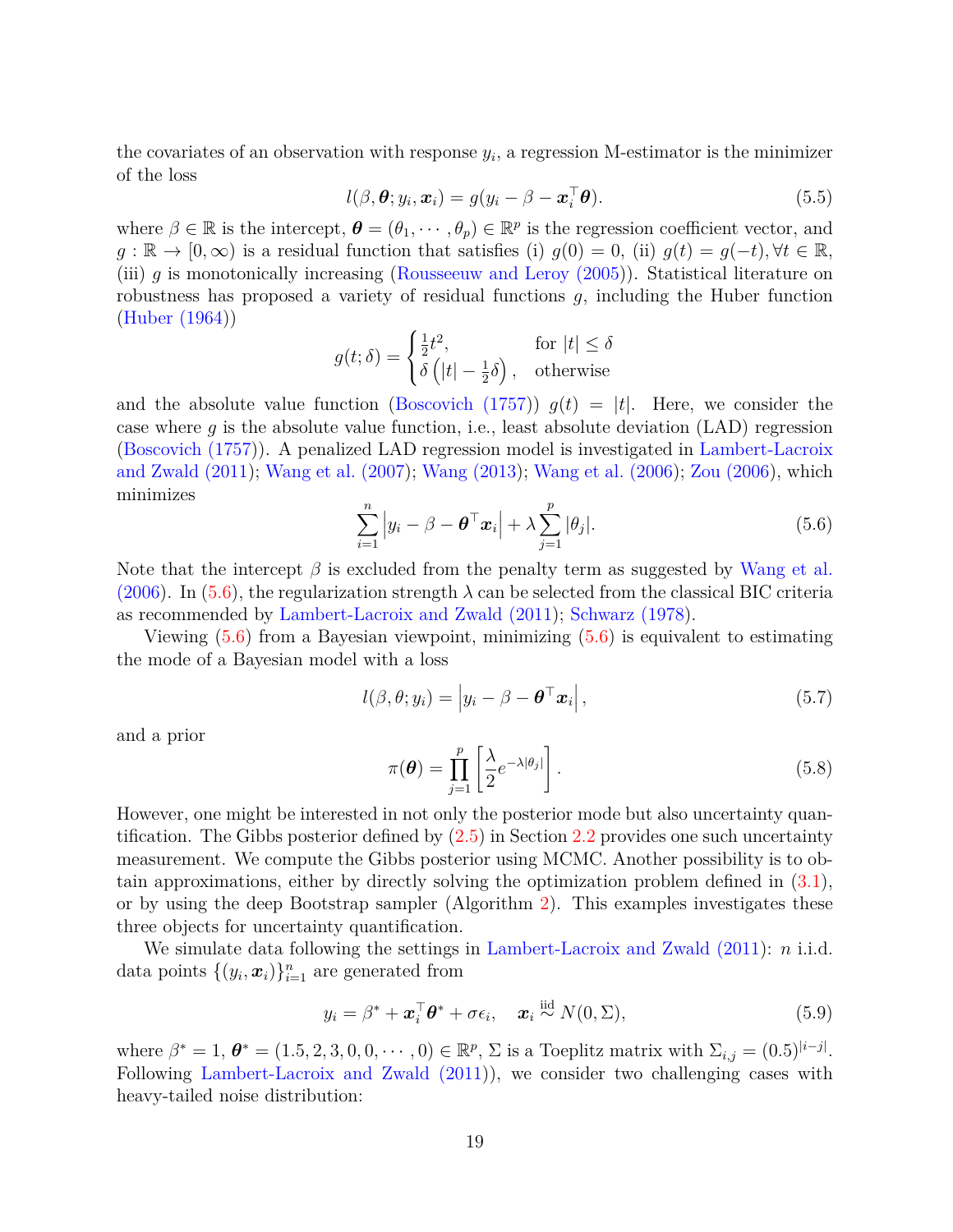<span id="page-19-0"></span>

Figure 3: Two-dimensional posterior density plot for  $\theta_i$ 's in Model 1 for Bayesian LAD example. We set  $n = 100, p = 8$ . The location of true parameters are marked in red star. The location of the minimizer of Equation  $(5.6)$  are marked in black triangle.

- Model 1: large outliers.  $\epsilon_i = v_i / \sqrt{\text{var}(v_i)}$ ,  $\sigma = 9.67$ , and  $v_i \stackrel{\text{iid}}{\sim} 0.9N(0, 1) + 0.1N(225)$ .
- Model 2: sensible outliers.  $\epsilon_i = v_i / \sqrt{\text{var}(v_i)}$ ,  $\sigma = 9.67$ , and  $v_i \stackrel{\text{iid}}{\sim} Laplace(1)$ .

One may show that the solution to [\(2.4\)](#page-4-1) equals the truth (i.e.,  $\theta_0 = (\beta, \theta) = (\beta^*, \theta^*)$ ) under some mild conditions as in [Gross and Steiger \(1979\)](#page-22-13); [Pollard \(1991\)](#page-25-10); [Ruzinsky and Olsen](#page-25-14) [\(1989\)](#page-25-14). We note that this equality holds for both Model 1 and 2. We investigate different choices of  $n \in \{8, 10, 20, 50\}$  and  $p \in \{100, 200, 500, 1000\}$ .

Both the Gibbs posterior [\(2.5\)](#page-4-0) and bootstrap samples [\(3.1\)](#page-6-0) use the loss [\(5.7\)](#page-18-1) and the prior  $(5.8)$ , where the regularization strength  $\lambda$  in prior  $(5.8)$  is set to the one that minimizes the BIC criteria [\(Schwarz \(1978\)](#page-25-12)) among  $log(\lambda) \in \{-6, \dots, 1\}$  (an equi-spaced sequence starting at -6, ending at 1 and of length 20), as suggested by [Lambert-Lacroix and Zwald](#page-23-15) [\(2011\)](#page-23-15). For the Gibbs posterior, we set the learning rate  $\alpha = 1$  to match [\(5.6\)](#page-18-0) which is used to generate bootstrap samples. We refer readers to [Bissiri et al. \(2016\)](#page-21-0) and [Lyddon](#page-24-2) [et al. \(2019\)](#page-24-2) for more discussion on the problem of determining *α*.

In practice, the Gibbs posterior is generated using the Metropolis-Hasting algorithm described in [Chernozhukov and Hong \(2003\)](#page-22-2). We implement it in Python. For faster convergence, the starting value for  $\theta_0$ ,  $\theta$  are set to the mode of the Gibbs posterior solved by QuantileRegressor. The proposal density  $q(x | y)$  is set to the density of  $N(y, \sigma' I_p)$ . We set  $\sigma' = 0.1$  for small data sets and  $\sigma' = 0.01$  for large ones as the true Gibbs posterior tends to have smaller variance as the dimension grows. We run MCMC for 1 000 000 iterations and discard the first 10 000 as burn-in. Gelman-Rubin diagnostic [\(Gelman and](#page-22-14) [Rubin \(1992\)](#page-22-14)) computed by R package coda [\(Plummer et al. \(2006\)](#page-25-15)) is checked to ensure convergence.

For the Bootstrap samples, we solve the optimization problem [\(3.1\)](#page-6-0) with  $w \sim n \times$  $Dir(1,1,\dots,1)$ , loss  $(5.7)$ , and prior  $(5.8)$  using the built-in function QuantileRegressor. This function solves [\(3.1\)](#page-6-0) by linear programming, and we use its default interior-point solver with default parameters. For the Deep Bootstrap sampler, we implement Algorithm [2](#page-10-0) using Pytorch, with a subgroup size  $S = 100$ . The other settings, including network architecture, training schedule and hyper-parameters, are identical to the Bayesian support vector machine example.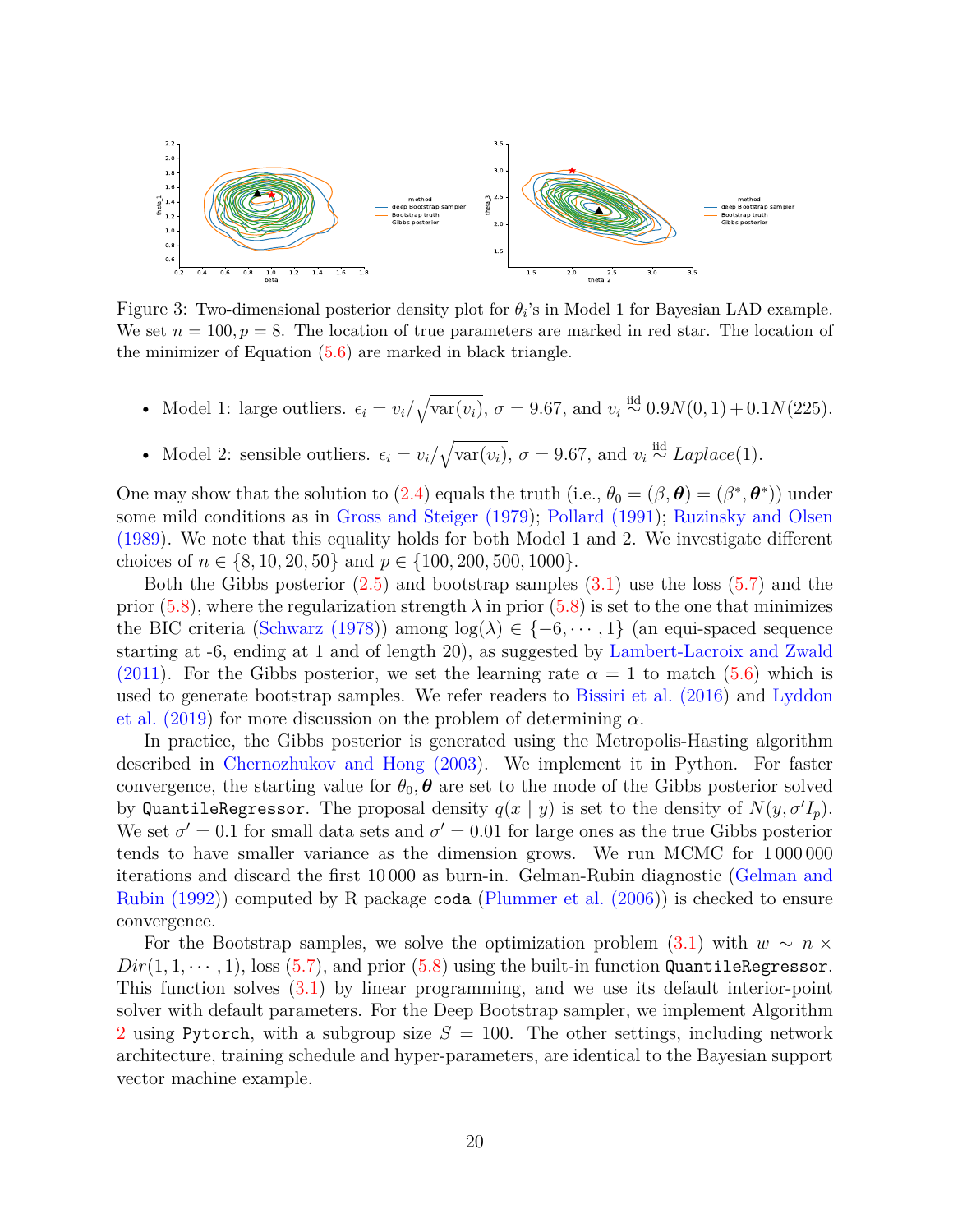<span id="page-20-0"></span>

| Setting            |            | Model 1  |      |                     |      |      |                          |                |          | Model 2 |                     |                          |        |                   |                |  |  |
|--------------------|------------|----------|------|---------------------|------|------|--------------------------|----------------|----------|---------|---------------------|--------------------------|--------|-------------------|----------------|--|--|
|                    | metric     | coverage |      | length of $90\%$ CI |      | bias |                          | time           | coverage |         | length of $90\%$ CI |                          | bias   |                   | time           |  |  |
|                    |            | $^{+}$   |      | $^{+}$              | -    | $+$  | $\overline{\phantom{0}}$ |                | $^{+}$   | -       | $^{+}$              | $\overline{\phantom{0}}$ | $^{+}$ | $\qquad \qquad -$ |                |  |  |
| $p = 8, n = 100$   | <b>DBS</b> | 0.90     | 0.98 | 1.10                | 1.23 | 0.23 | 0.268                    | $50.51 + 0.63$ | 0.90     | 0.88    | 3.43                | 3.82                     | 0.79   | 0.92              | $57.20 + 0.76$ |  |  |
|                    | <b>WLB</b> | 0.98     | 1.00 | 1.37                | 1.52 | 0.23 | 0.26                     | 534.08         | 0.90     | 0.95    | 4.19                | 4.71                     | 0.79   | 0.90              | 546.73         |  |  |
|                    | Gibbs      | 0.78     | 0.80 | 0.71                | 0.80 | 0.23 | 0.29                     | 42.71          | 0.45     | 0.43    | 1.22                | 1.32                     | 0.82   | 0.96              | 82.12          |  |  |
|                    | <b>DBS</b> | 0.85     | 0.85 | 0.99                | 1.15 | 0.26 | 0.33                     | $79.83 + 1.01$ | 0.90     | 0.83    | 3.20                | 3.93                     | 0.77   | 1.14              | $68.39 + 0.85$ |  |  |
| $p = 10, n = 100$  | <b>WLB</b> | 0.95     | 0.97 | 1.27                | 1.44 | 0.25 | 0.34                     | 889.63         | 0.95     | 0.93    | 4.11                | 4.86                     | 0.74   | 1.18              | 780.12         |  |  |
|                    | Gibbs      | 0.75     | 0.65 | 0.67                | 0.76 | 0.27 | 0.34                     | 58.58          | 0.43     | 0.33    | 1.14                | 1.39                     | 0.79   | 1.16              | 103.04         |  |  |
| $p = 20, n = 200$  | <b>DBS</b> | 0.90     | 0.88 | 0.72                | 0.76 | 0.18 | 0.19                     | $70.05 + 0.86$ | 0.78     | 0.82    | 2.28                | 2.46                     | 0.66   | 0.71              | $74.97 + 0.94$ |  |  |
|                    | <b>WLB</b> | 1.00     | 0.95 | 0.93                | 1.00 | 0.19 | 0.20                     | 2891.89        | 0.93     | 0.91    | 2.94                | 3.29                     | 0.69   | 0.73              | 3041.20        |  |  |
|                    | Gibbs      | 0.35     | 0.35 | 0.26                | 0.27 | 0.19 | 0.29                     | 696.23         | 0.43     | 0.39    | 0.85                | 0.93                     | 0.64   | 0.71              | 1550.77        |  |  |
| $p = 50, n = 500$  | <b>DBS</b> | 0.78     | 0.83 | 0.41                | 0.43 | 0.13 | 0.12                     | $74.43 + 0.91$ | 0.85     | 0.82    | 1.35                | 1.42                     | 0.42   | 0.41              | $81.64 + 1.01$ |  |  |
|                    | <b>WLB</b> | 0.93     | 0.96 | 0.60                | 0.63 | 0.13 | 0.12                     | $> 6$ hours    | 0.95     | 0.95    | 1.89                | 2.04                     | 0.42   | 0.42              | $> 6$ hours    |  |  |
|                    | Gibbs      | 0.68     | 0.74 | 0.32                | 0.34 | 0.13 | 0.12                     | 703.52         | 0.38     | 0.43    | 0.54                | 0.59                     | 0.40   | 0.41              | 1529.81        |  |  |
| $p = 50, n = 1000$ | <b>DBS</b> | 0.93     | 0.80 | 0.27                | 0.30 | 0.08 | 0.09                     | $75.08 + 0.87$ | 0.88     | 0.86    | 0.86                | 0.95                     | 0.23   | 0.25              | $81.90 + 0.93$ |  |  |
|                    | <b>WLB</b> | 0.98     | 0.91 | 0.38                | 0.41 | 0.15 | 0.20                     | $> 2$ days     | 0.98     | 0.94    | 1.17                | 1.24                     | 0.23   | 0.26              | $> 2$ days     |  |  |
|                    | Gibbs      | 0.73     | 0.68 | 0.21                | 0.23 | 0.08 | 0.09                     | 545.54         | 0.38     | 0.47    | 0.35                | 0.39                     | 0.24   | 0.25              | 1140.76        |  |  |

Table 2: Evaluation of approximation properties in different settings based on 10 independent runs of Bayesian LAD regression. DBS standards for 'Deep Bootstrap Sampler'. WLB standards for samples from the true bootstrap distribution. Coverage stands for the empirical coverage of 90% credible intervals. 'Bias' refers to the *l*<sup>1</sup> distance between estimated posterior means and the truth. We denote with + an average over active coordinates, and with − an average over inactive coordinates. Times reported are the number of seconds (unless otherwise noted) taken to generate 10 000 effective samples for each procedure. For deep Bootstrap sampler, time reported is in the form of training time  $+$  sampling time.

Let us first consider the posterior densty of  $\theta_j$ 's. Figure [3](#page-19-0) shows the two-dimensional posterior density plot in Model 1. Results for Model 2 are very similar and are included in the Appendix [B.4.](#page-37-0) We observe that samples from all three methods are centered around the same location. The center is close to the minimizer of Equation [\(5.6\)](#page-18-0), which is different from the truth due to shrinkage effects introduced from the prior. The Gibbs posterior tends to have the smallest variance, in contrast to the true Bootstrap samples which has the largest variance.

To quantitatively compare each method, we report the bias, lengths of 90% credible intervals and their coverage for various choice of  $(n, p)$ 's in Table [2.](#page-20-0) We separate between active and inactive coordinates. Table [2](#page-20-0) also includes the time cost for each method. For fairness, we compare the time required to generate the same number of effective samples. Since each sample from boostrap is independent, we treat the total number of samples as the effective sample size for both bootstrap samplers. The effective sample size for Gibbs posterior is calculated using R package coda. Table [2](#page-20-0) shows the deep Bootstrap sampler is much faster than both the true bootstrap and the Gibbs posterior, especially in large datasets.

We conclude that, in this example, DBS reconstructions could be a viable alternative to Gibbs posteriors. The Deep Bootstrap sampler achieves a similar bias and a larger variance, but is much faster than the Metropolis-Hastings algorithm.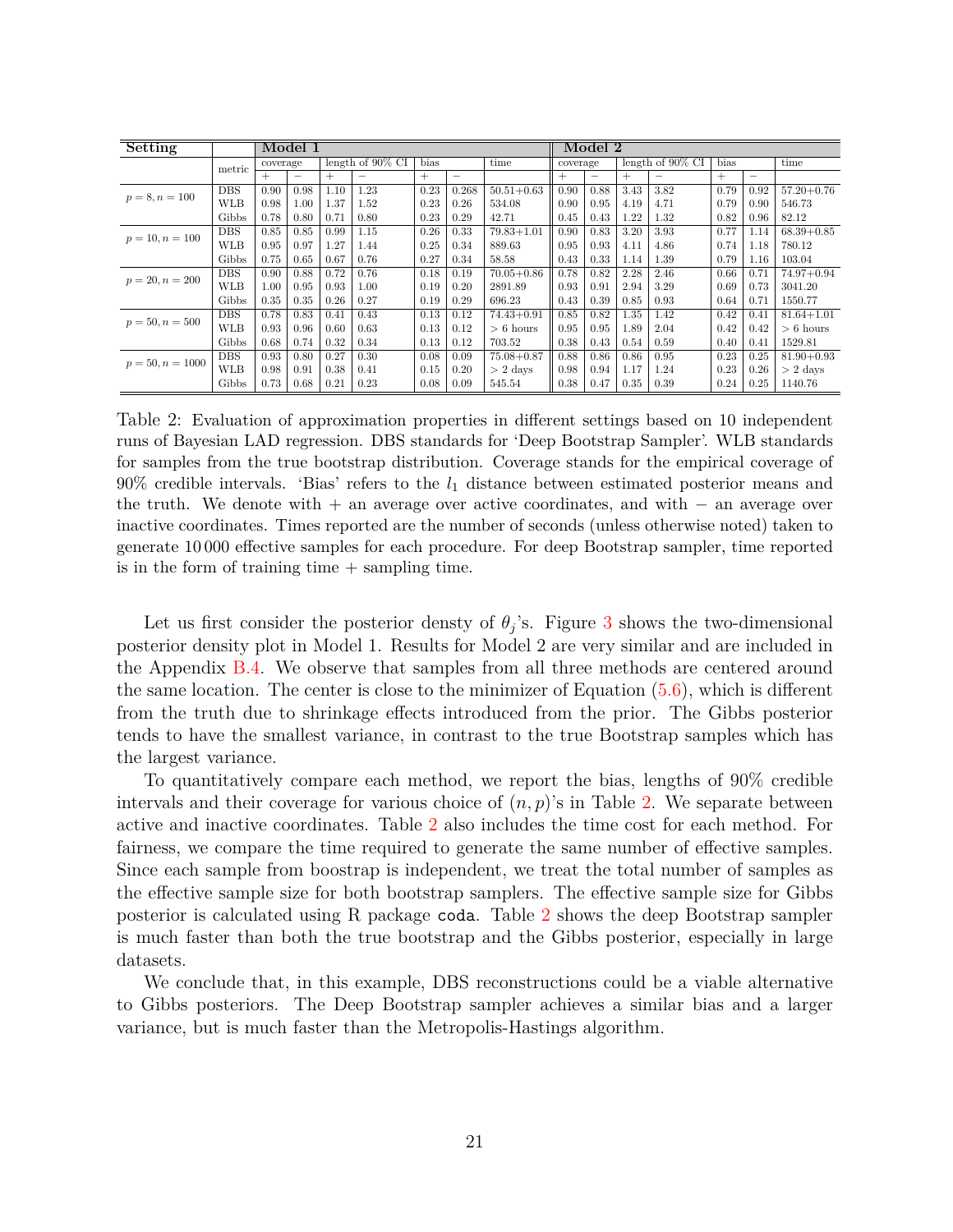## **6 Discussion**

This paper surveys several recent contributions to the Bayesian literature on learning about parameters defined by loss functions. We highlighted a new promising direction for Bayesian computation using generative bootstrap. We demonstrated the potential of this new strategy on several examples. This paper aims to draw practitioners' attention towards posterior sampling techniques beyond the traditional MCMC technology.

# **References**

- <span id="page-21-5"></span>Alquier, P. and Biau, G. (2013). Sparse single-index model. *Journal of Machine Learning Research*, 14(1):243–280.
- <span id="page-21-3"></span>Alquier, P., Ridgway, J., and Chopin, N. (2016). On the properties of variational approximations of Gibbs posteriors. *Journal of Machine Learning Research*, 17(236):1–41.
- <span id="page-21-8"></span>Barron, A. R. (1993). Universal approximation bounds for superpositions of a sigmoidal function. *IEEE Transactions on Information theory*, 39(3):930–945.
- <span id="page-21-7"></span>Beaumont, M. A., Zhang, W., and Balding, D. J. (2002). Approximate bayesian computation in population genetics. *Genetics*, 162(4):2025–2035.
- <span id="page-21-4"></span>Berger, J. O. (1993). *Statistical decision theory and Bayesian analysis*. Springer Science & Business Media.
- <span id="page-21-9"></span>Bhattacharya, A., Pati, D., and Yang, Y. (2019). Bayesian fractional posteriors. *The Annals of Statistics*, 47(1):39–66.
- <span id="page-21-0"></span>Bissiri, P. G., Holmes, C. C., and Walker, S. G. (2016). A general framework for updating belief distributions. *Journal of the Royal Statistical Society: Series B (Statistical Methodology)*, 78(5):1103–1130.
- <span id="page-21-10"></span>Boscovich, R. J. (1757). De litteraria expeditione per pontificiam ditionem, et synopsis amplioris operis, ac habentur plura ejus ex exemplaria etiam sensorum impessa. *Bononiensi Scientiarum et Artum Instuto Atque Academia Commentarii*, 4:353–396.
- <span id="page-21-2"></span>Catoni, O. (2004). *Statistical learning theory and stochastic optimization*. Springer Science & Business Media.
- <span id="page-21-6"></span>Chamberlain, G. and Imbens, G. W. (1996). Nonparametric applications of bayesian inference. Technical report, National Bureau of Economic Research.
- <span id="page-21-1"></span>Chamberlain, G. and Imbens, G. W. (2003). Nonparametric applications of bayesian inference. *Journal of Business & Economic Statistics*, 21(1):12–18.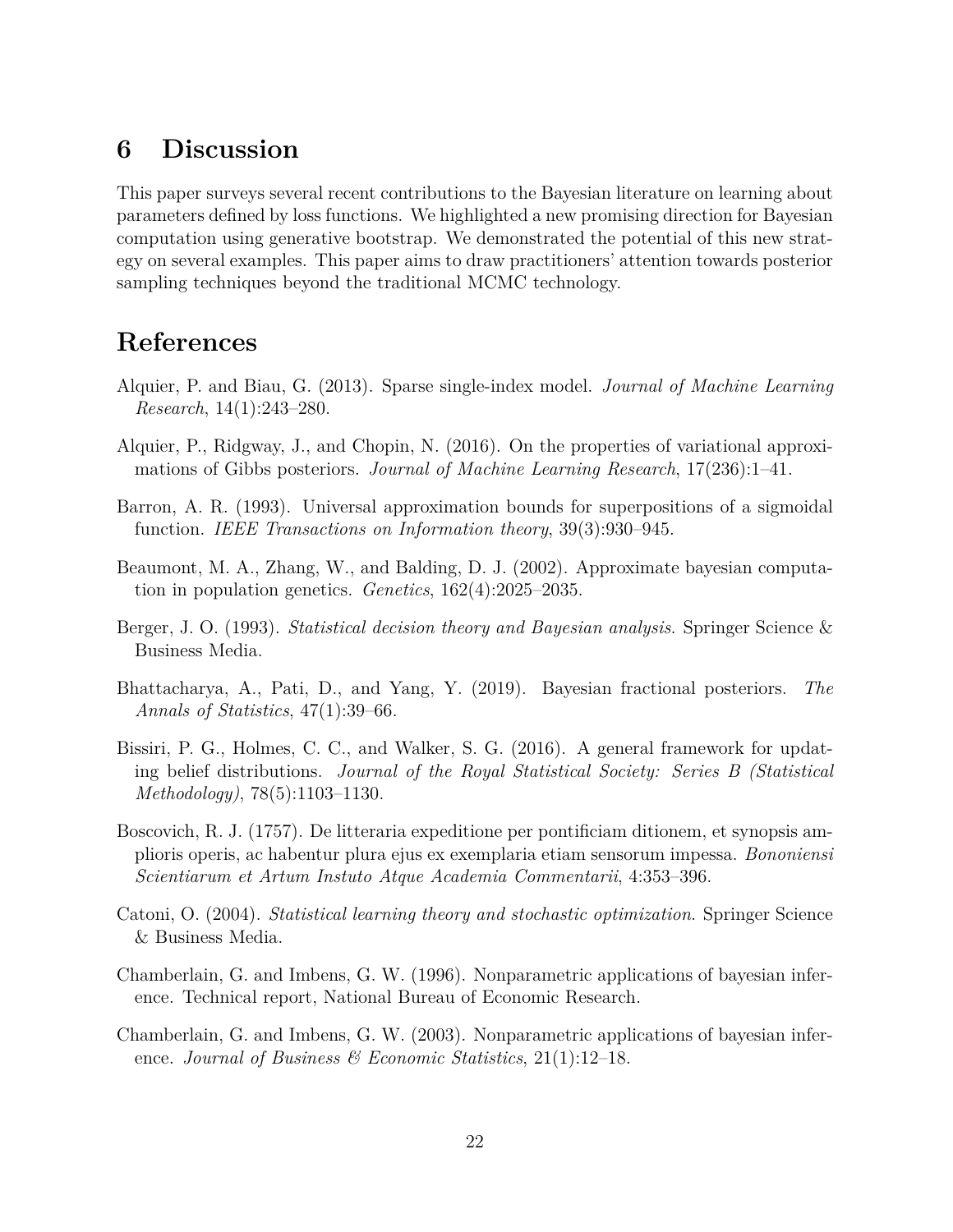- <span id="page-22-2"></span>Chernozhukov, V. and Hong, H. (2003). An mcmc approach to classical estimation. *Journal of Econometrics*, 115(2):293–346.
- <span id="page-22-11"></span>Cortes, C. and Vapnik, V. (1995). Support-vector networks. *Machine learning*, 20(3):273– 297.
- <span id="page-22-0"></span>Csiszár, I. (1975). I-divergence geometry of probability distributions and minimization problems. *The Annals of Probability*, 3(1):146–158.
- <span id="page-22-4"></span>Dalalyan, A. S. and Tsybakov, A. B. (2012). Mirror averaging with sparsity priors. *Bernoulli*, 18(3):914–944.
- <span id="page-22-1"></span>Donsker, M. D. and Varadhan, S. S. (1975). Asymptotic evaluation of certain Markov process expectations for large time, I. *Communications on Pure and Applied Mathematics*,  $28(1):1-47.$
- <span id="page-22-6"></span>Efron, B. (1979). Bootstrap methods: another look at the jackknife. *The Annals of Statistics*, 7(1):1–26.
- <span id="page-22-8"></span>Efron, B. (2012). Bayesian inference and the parametric bootstrap. *The annals of applied statistics*, 6(4):1971.
- <span id="page-22-7"></span>Fong, E., Lyddon, S., and Holmes, C. (2019). Scalable nonparametric sampling from multimodal posteriors with the posterior bootstrap. In *International Conference on Machine Learning*, pages 1952–1962.
- <span id="page-22-14"></span>Gelman, A. and Rubin, D. B. (1992). Inference from iterative simulation using multiple sequences. *Statistical science*, 7(4):457–472.
- <span id="page-22-9"></span>Ghosal, S., Ghosh, J. K., and Van Der Vaart, A. W. (2000). Convergence rates of posterior distributions. *Annals of Statistics*, pages 500–531.
- <span id="page-22-10"></span>Ghosal, S. and Van der Vaart, A. (2017). *Fundamentals of nonparametric Bayesian inference*, volume 44. Cambridge University Press.
- <span id="page-22-12"></span>Graves, A. (2013). Generating sequences with recurrent neural networks. *arXiv preprint arXiv:1308.0850*.
- <span id="page-22-5"></span>Green, P. J., Łatuszyński, K., Pereyra, M., and Robert, C. P. (2015). Bayesian computation: a summary of the current state, and samples backwards and forwards. *Statistics and Computing*, 25(4):835–862.
- <span id="page-22-13"></span>Gross, S. and Steiger, W. L. (1979). Least absolute deviation estimates in autoregression with infinite variance. *Journal of Applied Probability*, 16(1):104–116.
- <span id="page-22-3"></span>Grünwald, P. (2012). The safe Bayesian. In *International Conference on Algorithmic Learning Theory*, pages 169–183. Springer.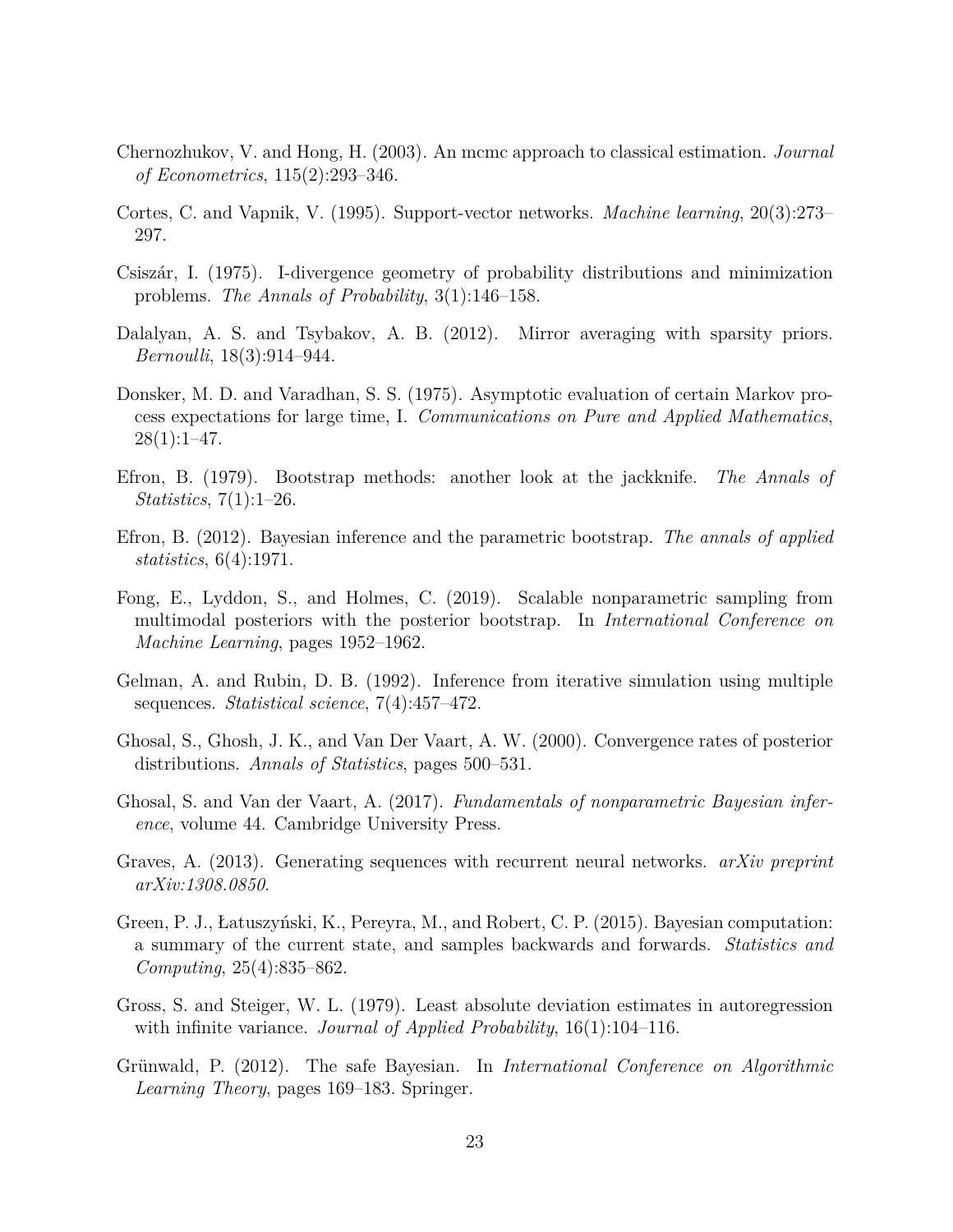- <span id="page-23-0"></span>Grünwald, P. and Van Ommen, T. (2017). Inconsistency of bayesian inference for misspecified linear models, and a proposal for repairing it. *Bayesian Analysis*, 12(4):1069–1103.
- <span id="page-23-12"></span>Gühring, I., Kutyniok, G., and Petersen, P. (2020). Error bounds for approximations with deep relu neural networks in w s, p norms. *Analysis and Applications*, 18(05):803–859.
- <span id="page-23-10"></span>Han, W. and Yang, Y. (2019). Statistical inference in mean-field variational bayes. *arXiv e-prints*, arXiv:1911.01525.
- <span id="page-23-2"></span>Hansen, L. P. and Singleton, K. J. (1982). Generalized instrumental variables estimation of nonlinear rational expectations models. *Econometrica: Journal of the Econometric Society*, 50(5):1269–1286.
- <span id="page-23-9"></span>Hecht-Nielsen, R. (1992). Theory of the backpropagation neural network. In *Neural networks for perception*, pages 65–93. Elsevier.
- <span id="page-23-8"></span>Holmes, C. C. and Walker, S. G. (2017). Assigning a value to a power likelihood in a general bayesian model. *Biometrika*, 104(2):497–503.
- <span id="page-23-13"></span>Hornik, K., Stinchcombe, M., and White, H. (1989). Multilayer feedforward networks are universal approximators. *Neural networks*, 2(5):359–366.
- <span id="page-23-14"></span>Huber, P. J. (1964). Robust estimation of a location parameter. *The Annals of Statistics*, 53(1):73–101.
- <span id="page-23-7"></span>Huber, P. J. (1981). *Robust statistics*. Wiley, New York.
- <span id="page-23-1"></span>Huber, P. J. and Ronchetti, E. M. (2009). *Robust statistics*. Wiley Series in Probability and Statistics. John Wiley & Sons, Hoboken, NJ, 2 edition.
- <span id="page-23-5"></span>Johndrow, J., Orenstein, P., and Bhattacharya, A. (2020). Scalable approximate mcmc algorithms for the horseshoe prior. *Journal of Machine Learning Research*, 21(73).
- <span id="page-23-4"></span>Jordan, M. I., Ghahramani, Z., Jaakkola, T. S., and Saul, L. K. (1999). An introduction to variational methods for graphical models. *Machine learning*, 37(2):183–233.
- <span id="page-23-11"></span>Kaji, T. and Rockova, V. (2021). Metropolis-hastings via classification. *arXiv e-prints*, arXiv:2103.04177.
- <span id="page-23-6"></span>Kleijn, B. J. and van der Vaart, A. W. (2006). Misspecification in infinite-dimensional Bayesian statistics. *The Annals of Statistics*, 34(2):837–877.
- <span id="page-23-3"></span>Knoblauch, J., Jewson, J., and Damoulas, T. (2019). Generalized variational inference: Three arguments for deriving new posteriors. *arXiv e-prints*, arXiv:1904.02063.
- <span id="page-23-15"></span>Lambert-Lacroix, S. and Zwald, L. (2011). Robust regression through the huber's criterion and adaptive lasso penalty. *Electronic Journal of Statistics*, 5:1015–1053.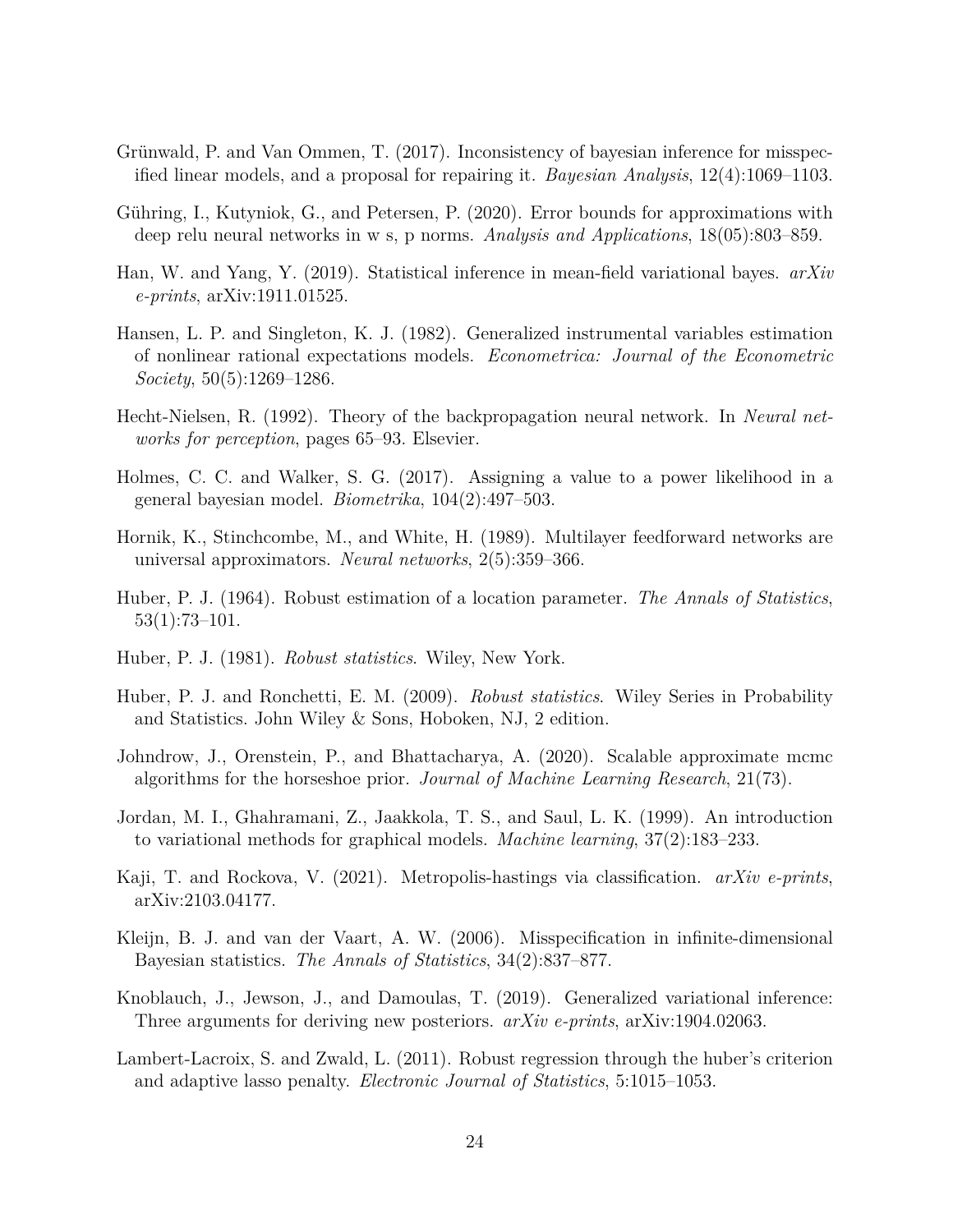- <span id="page-24-6"></span>Laplace, P.-S. (1774). Mémoire sur les suites récurro-récurrentes et sur leurs usages dans la théorie des hasards. *Mémoires de l'Académie Royale des Sciences Paris*, 6:353–371.
- <span id="page-24-3"></span>Li, Y. and Turner, R. E. (2018). Gradient estimators for implicit models. In *International Conference on Learning Representations*.
- <span id="page-24-2"></span>Lyddon, S., Holmes, C., and Walker, S. (2019). General Bayesian updating and the losslikelihood bootstrap. *Biometrika*, 106(2):465–478.
- <span id="page-24-5"></span>Maronna, R. A., Martin, R. D., and Yohai, V. J. (2006). *Robust statistics: theory and methods*. Wiley Series in Probability and Statistics. John Wiley & Sons, Chichester.
- <span id="page-24-7"></span>McAllester, D. A. (1998). Some PAC-Bayesian theorems. In *Proceedings of the eleventh annual conference on Computational learning theory*, pages 230–234. ACM Press.
- <span id="page-24-4"></span>Mohamed, S. and Lakshminarayanan, B. (2016). Learning in implicit generative models. *arXiv e-prints*, arXiv:1610.03483.
- <span id="page-24-1"></span>Mood, A. M. (1950). Introduction to the theory of statistics.
- <span id="page-24-0"></span>Müller, U. K. (2013). Risk of bayesian inference in misspecified models, and the sandwich covariance matrix. *Econometrica*, 81(5):1805–1849.
- <span id="page-24-8"></span>Newton, M. A., Polson, N. G., and Xu, J. (2021). Weighted bayesian bootstrap for scalable posterior distributions. *Canadian Journal of Statistics*, 49(2):421–437.
- <span id="page-24-9"></span>Newton, M. A. and Raftery, A. E. (1994). Approximate Bayesian inference with the weighted likelihood bootstrap. *Journal of the Royal Statistical Society: Series B (Methodological)*, 56(1):3–26.
- <span id="page-24-10"></span>Nie, L. and Ročková, V. (2022). Bayesian bootstrap spike-and-slab LASSO. *Journal of the American Statistical Association*, (just-accepted):1–35.
- <span id="page-24-13"></span>Paszke, A., Gross, S., Chintala, S., Chanan, G., Yang, E., DeVito, Z., Lin, Z., Desmaison, A., Antiga, L., and Lerer, A. (2017). Automatic differentiation in pytorch.
- <span id="page-24-12"></span>Pearl, R. and Reed, L. J. (1920). On the rate of growth of the population of the united states since 1790 and its mathematical representation. *Proceedings of the national academy of sciences*, 6(6):275–288.
- <span id="page-24-14"></span>Pedregosa, F., Varoquaux, G., Gramfort, A., Michel, V., Thirion, B., Grisel, O., Blondel, M., Prettenhofer, P., Weiss, R., Dubourg, V., Vanderplas, J., Passos, A., Cournapeau, D., Brucher, M., Perrot, M., and Duchesnay, E. (2011). Scikit-learn: Machine learning in Python. *Journal of Machine Learning Research*, 12:2825–2830.
- <span id="page-24-11"></span>Pequignot, Y., Alain, M., Dallaire, P., Yeganehparast, A., Germain, P., Desharnais, J., and Laviolette, F. (2020). Implicit variational inference: the parameter and the predictor space. *arXiv e-prints*, arXiv:2010.12995.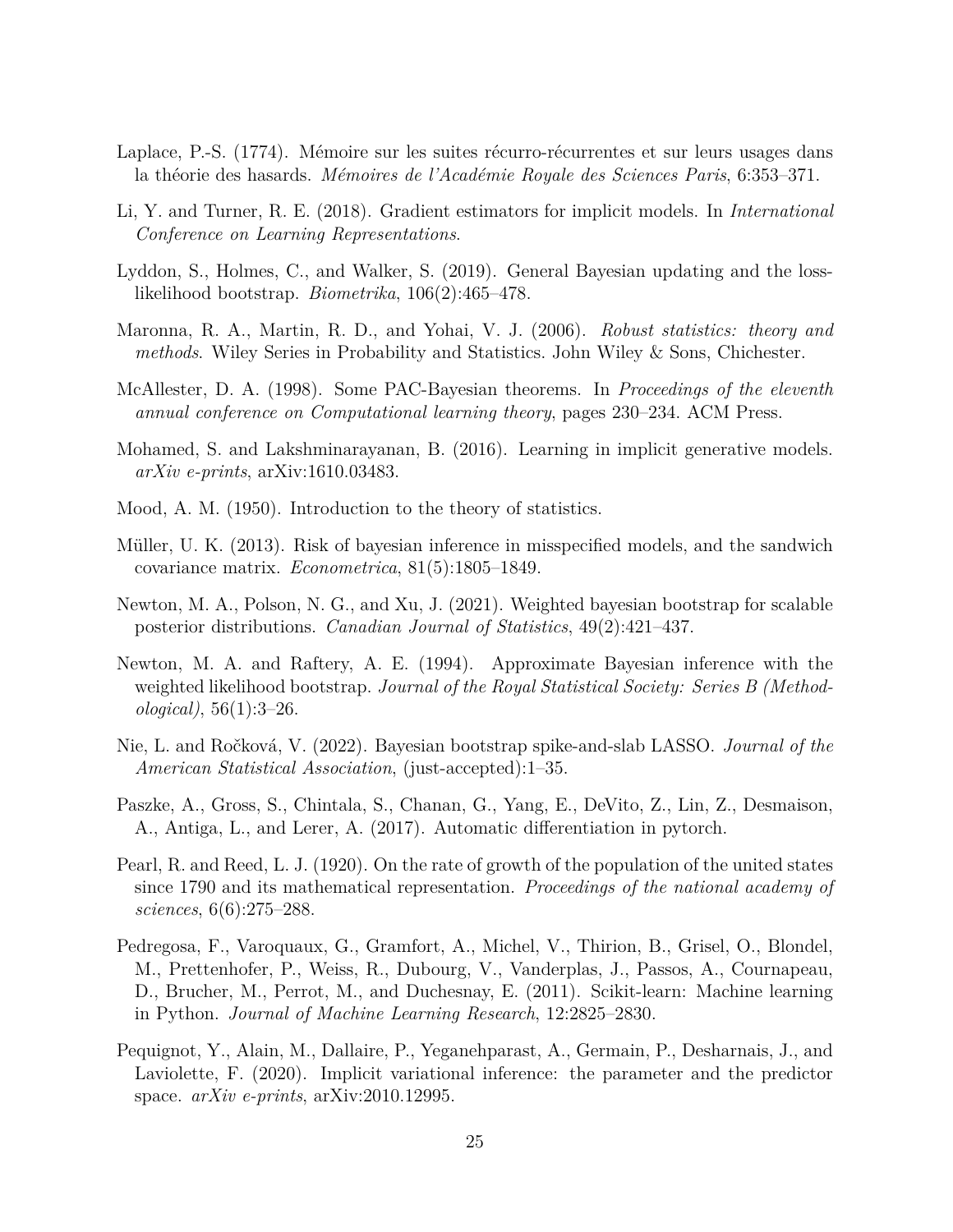- <span id="page-25-15"></span>Plummer, M., Best, N., Cowles, K., and Vines, K. (2006). Coda: Convergence diagnosis and output analysis for mcmc. *R News*, 6(1):7–11.
- <span id="page-25-10"></span>Pollard, D. (1991). Asymptotics for least absolute deviation regression estimators. *Econometric Theory*, 7(2):186–199.
- <span id="page-25-0"></span>Powell, J. L. (1986). Censored regression quantiles. *Journal of econometrics*, 32(1):143–155.
- <span id="page-25-6"></span>Pritchard, J. K., Seielstad, M. T., Perez-Lezaun, A., and Feldman, M. W. (1999). Population growth of human y chromosomes: a study of y chromosome microsatellites. *Molecular biology and evolution*, 16(12):1791–1798.
- <span id="page-25-1"></span>Quiroz, M., Kohn, R., Villani, M., and Tran, M.-N. (2018). Speeding up mcmc by efficient data subsampling. *Journal of the American Statistical Association*.
- <span id="page-25-4"></span>Ridgway, J., Alquier, P., Chopin, N., and Liang, F. (2014). PAC-Bayesian AUC classification and scoring. In *Advances in Neural Information Processing Systems*, pages 658–666.
- <span id="page-25-11"></span>Rosasco, L., De Vito, E., Caponnetto, A., Piana, M., and Verri, A. (2004). Are loss functions all the same? *Neural computation*, 16(5):1063–1076.
- <span id="page-25-13"></span>Rousseeuw, P. J. and Leroy, A. M. (2005). *Robust regression and outlier detection*. John wiley  $&$  sons.
- <span id="page-25-7"></span>Rubin, D. B. (1981). The bayesian bootstrap. *The annals of statistics*, pages 130–134.
- <span id="page-25-2"></span>Ruiz, F. and Titsias, M. (2019). A contrastive divergence for combining variational inference and mcmc. In *International Conference on Machine Learning*, pages 5537–5545. PMLR.
- <span id="page-25-8"></span>Rumelhart, D. E., Hinton, G. E., and Williams, R. J. (1986). Learning representations by back-propagating errors. *nature*, 323(6088):533–536.
- <span id="page-25-14"></span>Ruzinsky, S. A. and Olsen, E. T. (1989). Strong consistency of the lad (l/sub 1/) estimator of parameters of stationary autoregressive processes with zero mean. *IEEE transactions on acoustics, speech, and signal processing*, 37(4):597–600.
- <span id="page-25-12"></span>Schwarz, G. (1978). Estimating the dimension of a model. *The annals of statistics*, pages 461–464.
- <span id="page-25-5"></span>Sethuraman, J. (1994). A constructive definition of Dirichlet priors. *Statistica sinica*, 4:639–650.
- <span id="page-25-9"></span>Shalizi, C. R. (2009). Dynamics of Bayesian updating with dependent data and misspecified models. *Electronic Journal of Statistics*, 3:1039–1074.
- <span id="page-25-3"></span>Shawe-Taylor, J. and Williamson, R. C. (1997). A PAC analysis of a Bayesian estimator. In *Proceedings of the tenth annual conference on Computational learning theory*, pages 2–9.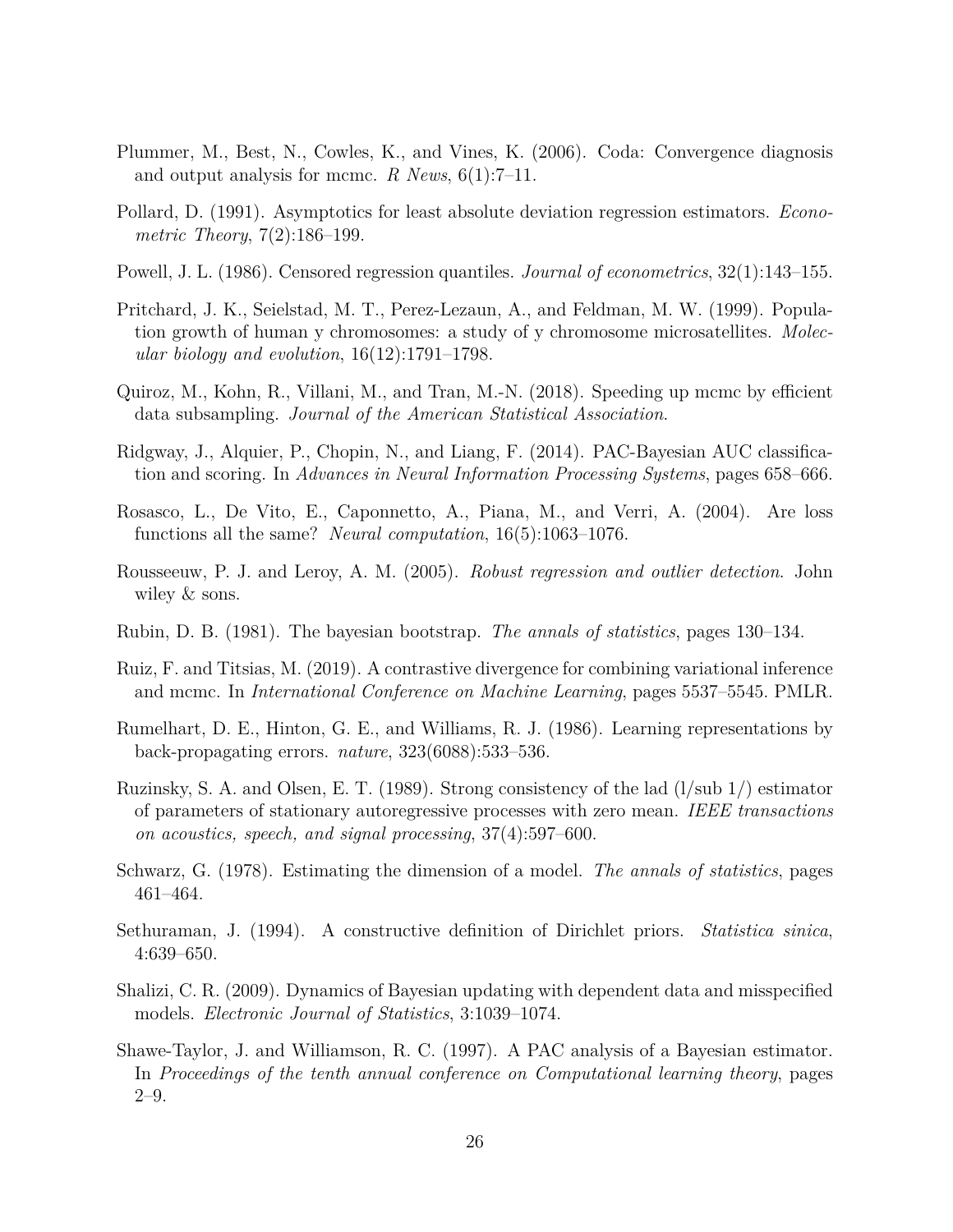- <span id="page-26-6"></span>Shin, M., Wang, L., and Liu, J. S. (2020). Scalable uncertainty quantification via generativebootstrap sampler. *arXiv e-prints*, arXiv:2006.00767.
- <span id="page-26-7"></span>Stigler, S. M. (1975). Studies in the history of probability and statistics. xxxiv: Napoleonic statistics: The work of laplace. *Biometrika*, 62(2):503–517.
- <span id="page-26-0"></span>Syring, N. and Martin, R. (2017). Gibbs posterior inference on the minimum clinically important difference. *Journal of Statistical Planning and Inference*, 187:67–77.
- <span id="page-26-8"></span>Syring, N. and Martin, R. (2020a). Gibbs posterior concentration rates under subexponential type losses. *arXiv e-prints*, arXiv:2012.04505.
- <span id="page-26-1"></span>Syring, N. and Martin, R. (2020b). Robust and rate-optimal gibbs posterior inference on the boundary of a noisy image. *The Annals of Statistics*, 48(3):1498–1513.
- <span id="page-26-9"></span>Van der Vaart, A. and Wellner, J. (1996). *Weak convergence and empirical processes: with applications to statistics*. Springer Science & Business Media.
- <span id="page-26-5"></span>Wainwright, M. J., Jordan, M. I., et al. (2008). Graphical models, exponential families, and variational inference. *Foundations and Trends® in Machine Learning*, 1(1–2):1–305.
- <span id="page-26-10"></span>Wang, H., Li, G., and Jiang, G. (2007). Robust regression shrinkage and consistent variable selection through the lad-lasso. *Journal of Business & Economic Statistics*, 25(3):347– 355.
- <span id="page-26-11"></span>Wang, L. (2013). The l1 penalized lad estimator for high dimensional linear regression. *Journal of Multivariate Analysis*, 120:135–151.
- <span id="page-26-12"></span>Wang, L., Gordon, M. D., and Zhu, J. (2006). Regularized least absolute deviations regression and an efficient algorithm for parameter tuning. In *Sixth International Conference on Data Mining (ICDM'06)*, pages 690–700. IEEE.
- <span id="page-26-4"></span>Zellner, A. (1988). Optimal information processing and Bayes's theorem. *The American Statistician*, 42(4):278–280.
- <span id="page-26-2"></span>Zhang, T. (2006a). From ε-entropy to kl-entropy: Analysis of minimum information complexity density estimation. *The Annals of Statistics*, 34(5):2180–2210.
- <span id="page-26-3"></span>Zhang, T. (2006b). Information-theoretic upper and lower bounds for statistical estimation. *IEEE Transactions on Information Theory*, 52(4):1307–1321.
- <span id="page-26-13"></span>Zou, H. (2006). The adaptive lasso and its oracle properties. *Journal of the American statistical association*, 101(476):1418–1429.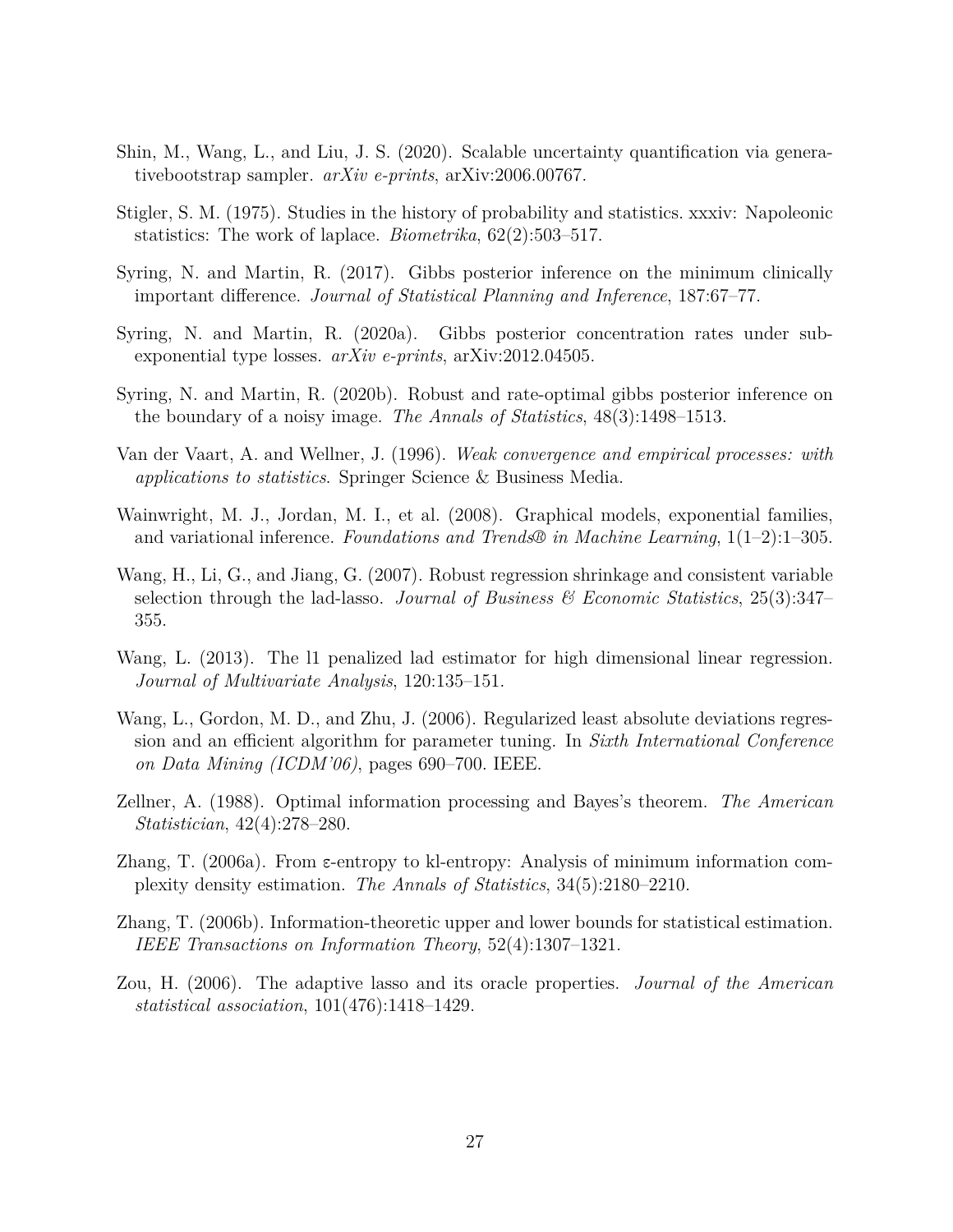## **A Proofs**

### **A.1 Notations**

First let us recall some notations. For a random variable *X* on a probability space  $(\Omega, \Sigma, P)$ , we denote  $\mathbb{P}(A) = \int_A dP$  for any  $A \in \Sigma$ , and  $Ph = \int_{\Omega} hdP$  for any  $h : \Omega \to \mathbb{R}$ . We denote  $[n] = \{1, 2, \dots, n\}$ . We use  $\|\cdot\|$  to denote Euclidean norm.

### <span id="page-27-0"></span>**A.2 Proof of Lemma [4.1](#page-12-1)**

Recall that

$$
p_{\theta}^{(n),\mathbf{w}}(X^{(n)}) = \prod_{i=1}^{n} p_{\theta}^{w_i}(X_i) \quad \text{and} \quad p_{\theta_0}^{(n),1-\mathbf{w}}(X^{(n)}) = \prod_{i=1}^{n} p_{\theta_0}^{1-w_i}(X_i).
$$

By definition, we have

$$
C_{\theta,\mathbf{w}} = P_{\theta}^{(n)} \frac{p_{\theta_0}^{(n),1-\mathbf{w}}(X^{(n)})}{p_{\theta}^{(n),1-\mathbf{w}}(X^{(n)})} = \int_{\mathcal{X}} p_{\theta_0}^{(n),1-\mathbf{w}}(X^{(n)}) p_{\theta}^{(n),\mathbf{w}}(X^{(n)}) dX^{(n)}
$$
  
= 
$$
P_{\theta_0}^{(n)} \frac{p_{\theta}^{(n),\mathbf{w}}(X^{(n)})}{p_{\theta_0}^{(n),\mathbf{w}}(X^{(n)})} = P_{\theta_0}^{(n)} \left[ \prod_{i=1}^n \frac{p_{\theta}^{w_i}(X_i)}{p_{\theta_0}^{w_i}(X_i)} \right] \stackrel{(a)}{=} \prod_{i=1}^n \left[ P_{\theta_0} \left( \frac{p_{\theta}^{w_i}(X_i)}{p_{\theta_0}^{w_i}(X_i)} \right) \right],
$$
 (A.1)

where (*a*) follows from the independence of  $X_i$ 's. For any fixed  $w$ , recall that  $\theta_w^*$  defined in [\(4.2\)](#page-11-0) is the minimizer of the function  $f_{\mathbf{w}}(\cdot)$ , where

<span id="page-27-1"></span>
$$
f_{\mathbf{w}}(\theta) = -P_{\theta_0}^{(n)} \log \frac{\tilde{p}_{\theta}^{(n),\mathbf{w}}(X^{(n)})}{p_{\theta_0}^{(n)}(X^{(n)})}.
$$

Notice that

$$
f_{\mathbf{w}}(\theta) = -P_{\theta_0}^{(n)} \log \frac{\tilde{p}_{\theta}^{(n),\mathbf{w}}(X^{(n)})}{p_{\theta_0}^{(n)}(X^{(n)})} = -P_{\theta_0}^{(n)} \left[ \sum_{i=1}^n -\log \frac{p_{\theta_0}^{w_i}(X_i)}{p_{\theta}^{w_i}(X_i)} - \log C_{\theta,\mathbf{w}} \right]
$$

$$
\stackrel{(a)}{=} \sum_{i=1}^n \left[ P_{\theta_0} \left( \log \frac{p_{\theta_0}^{w_i}(X_i)}{p_{\theta}^{w_i}(X_i)} \right) + \log P_{\theta_0} \left( \frac{p_{\theta}^{w_i}(X_i)}{p_{\theta_0}^{w_i}(X_i)} \right) \right]
$$

$$
\stackrel{(b)}{\geq} \sum_{i=1}^n \left[ P_{\theta_0} \left( \log \frac{p_{\theta_0}^{w_i}(X_i)}{p_{\theta}^{w_i}(X_i)} \right) + P_{\theta_0} \left( \log \frac{p_{\theta}^{w_i}(X_i)}{p_{\theta_0}^{w_i}(X_i)} \right) \right] = 0,
$$

where (*a*) uses Equation [\(A.1\)](#page-27-1), and (*b*) follows from Jensen's inequality. From properties of Jensen's inequality, (*b*) achieves equality if and only if  $\frac{p_{\theta}^{w_i}(X_i)}{z^{\theta_i}(Y_i)}$  $p_{\theta}^{w_i(X_i)}$  is degenerate for every  $i \in [n]$ , i.e., there exist constants  $c_{w_i}$  for  $i = 1, 2, \dots, n$  such that

$$
\mathbb{P}_{\theta_0}\left(\frac{p_{\theta}^{w_i}(X_i)}{p_{\theta_0}^{w_i}(X_i)}=c_{w_i}\right)=1, \quad \forall i=1,2,\cdots,n.
$$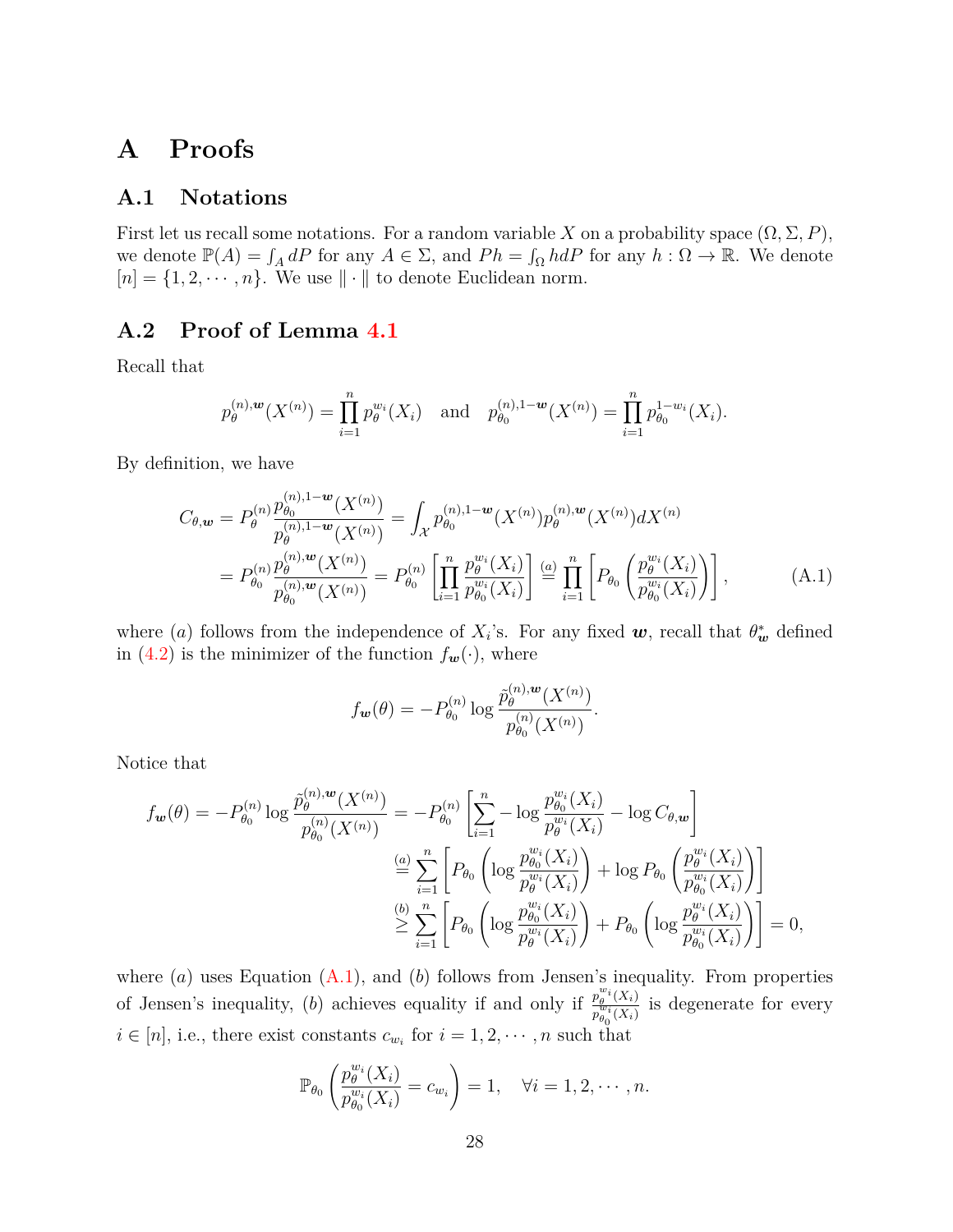From assumption (1), there must exist  $k \in [n]$  such that  $w_k > 0$  and thus,  $\mathbb{P}_{\theta_0} \left( \frac{p_{\theta}(X_k)}{p_{\theta_k}(X_k)} \right)$  $\frac{p_{\theta}(X_k)}{p_{\theta_0}(X_k)} = c_{w_k}^{1/w_k}$  $=$ 1, i.e.  $\frac{p_{\theta}(X_k)}{p_{\theta_0}(X_k)}$  is degenerate. From assumption (2), we then conclude that when (*b*) achieves equality, we must have  $\theta = \theta_0$ . Notice that setting  $\theta = \theta_0$  indeed achieves equality in (*b*). Thus,  $f_{\mathbf{w}}(\theta)$  is minimized iff  $\theta = \theta_0$ . This means that  $\theta_0$  is the unique minimizer of  $f_{\mathbf{w}}(\theta)$ .

### <span id="page-28-3"></span>**A.3 Proof of Theorem [4.2](#page-12-0)**

First, we introduce some notation and Assumptions. For any  $w$ , let us define the usual  $\epsilon$ -KL neighborhood around  $\widetilde{P}_{\theta_0}^{(n),\boldsymbol{w}}$  $\theta_0^{(n),\boldsymbol{w}}$  as

$$
B\left(\epsilon, \mathbf{w}, \widetilde{P}_{\theta_0}^{(n), \mathbf{w}}, P_{\theta_0}^{(n)}\right) = \left\{\widetilde{P}_{\theta}^{(n), \mathbf{w}} \in \widetilde{\mathcal{P}}^{(n), \mathbf{w}} : K(\mathbf{w}, \theta_0) \leq n\epsilon^2, V(\mathbf{w}, \theta_0) \leq n\epsilon^2\right\}
$$

where

$$
K(\boldsymbol{w},\theta_0)=P_{\theta_0}^{(n)}\log\frac{\widetilde{p}_{\theta_0}^{(n),\boldsymbol{w}}}{\widetilde{p}_{\theta}^{(n),\boldsymbol{w}}},\quad\text{and}\quad V(\boldsymbol{w},\theta_0)=P_{\theta_0}^{(n)}\left|\log\frac{\widetilde{p}_{\theta_0}^{(n),\boldsymbol{w}}}{\widetilde{p}_{\theta}^{(n),\boldsymbol{w}}}-K(\boldsymbol{w},\theta_0)\right|^2.
$$

We denote with  $Q_{\theta}^{(n)}$ *d*<sup>(*n*)</sup>)</sub> a probability measure defined through  $dQ_{\theta}^{(n),w} = \frac{p_{\theta_0}^{(n)}}{\hat{p}_0^{(n),w}}$  $\tilde{p}^{(n),\bm{w}}_{\theta_0}$  $dP_{\theta}^{(n)}$ .

<span id="page-28-0"></span>**Assumption 1** (Existence of suitable semi-metric). There exists a semi-metric  $d(\cdot, \cdot)$  and *some constant*  $C > 0$  *such that for any sufficiently large*  $n \in \mathbb{N}$  *and any*  $\mathbf{w} \in R_n(c_0)$ *,* 

$$
d\left(\widetilde{P}_{\theta}^{(n),\mathbf{w}},\widetilde{P}_{\theta_0}^{(n),\mathbf{w}}\right)\geq C\|\theta-\theta_0\|,\quad\theta\in\Theta.
$$

<span id="page-28-1"></span>**Assumption 2** (Existence of suitable tests). For any  $\epsilon > \epsilon_n$ , there exists a test  $\phi_n$  (de*pending on*  $\epsilon$ *) such that for any*  $J \in \mathbb{N}_0$ *,* 

$$
P_{\theta_0}^{(n)} \phi_n \lesssim e^{-n\epsilon^2/4} \quad \text{and} \quad \sup_{\mathbf{w} \in R_n(c_0)} \sup_{\widetilde{P}_{\theta}^{(n),\mathbf{w}} : d\left(\widetilde{P}_{\theta}^{(n),\mathbf{w}}, \widetilde{P}_{\theta_0}^{(n),\mathbf{w}}\right) > J\epsilon} Q_{\theta}^{(n),\mathbf{w}} \left(1 - \phi_n\right) \le e^{-nJ^2 \epsilon^2/4}.
$$

<span id="page-28-2"></span>**Assumption 3** (Prior regularization)**.** *There exists constant L >* 0 *such that for any sufficiently large*  $n, j \in \mathbb{N}$ ,

$$
\sup_{\mathbf{w}\in R_n(c_0)}\frac{\widetilde{\Pi}_{\mathbf{w}}\left(\theta\in\Theta:j\epsilon_n\lt d\left(\widetilde{P}_{\theta}^{(n),\mathbf{w}},\widetilde{P}_{\theta_0}^{(n),\mathbf{w}}\right)\leq (j+1)\,\epsilon_n\right)}{\widetilde{\Pi}_{\mathbf{w}}\left(B\left(\epsilon,\mathbf{w},\widetilde{P}_{\theta_0}^{(n),\mathbf{w}},P_{\theta_0}^{(n)}\right)\right)}\leq Le^{n\epsilon_n^2j^2/8}.
$$

*Proof.* Notice that

<span id="page-28-4"></span>
$$
P_{\theta_0}^{(n)} P_{\mathbf{w}} \left[ \Pi_{\mathbf{w}} \left( \theta \in \Theta : \|\theta - \theta_0\| \ge M_n \epsilon_n \mid X^{(n)} \right) \right]
$$
  
\n
$$
= P_{\mathbf{w}} P_{\theta_0}^{(n)} \left[ \Pi_{\mathbf{w}} \left( \theta \in \Theta : \|\theta - \theta_0\| \ge M_n \epsilon_n \mid X^{(n)} \right) \mathbb{I} \left( \mathbf{w} \in R_n \right) \right]
$$
  
\n
$$
+ P_{\mathbf{w}} P_{\theta_0}^{(n)} \left[ \Pi_{\mathbf{w}} \left( \theta \in \Theta : \|\theta - \theta_0\| \ge M_n \epsilon_n \mid X^{(n)} \right) \mathbb{I} \left( \mathbf{w} \notin R_n \right) \right]
$$
  
\n
$$
= U_1 + U_2,
$$
\n(A.3)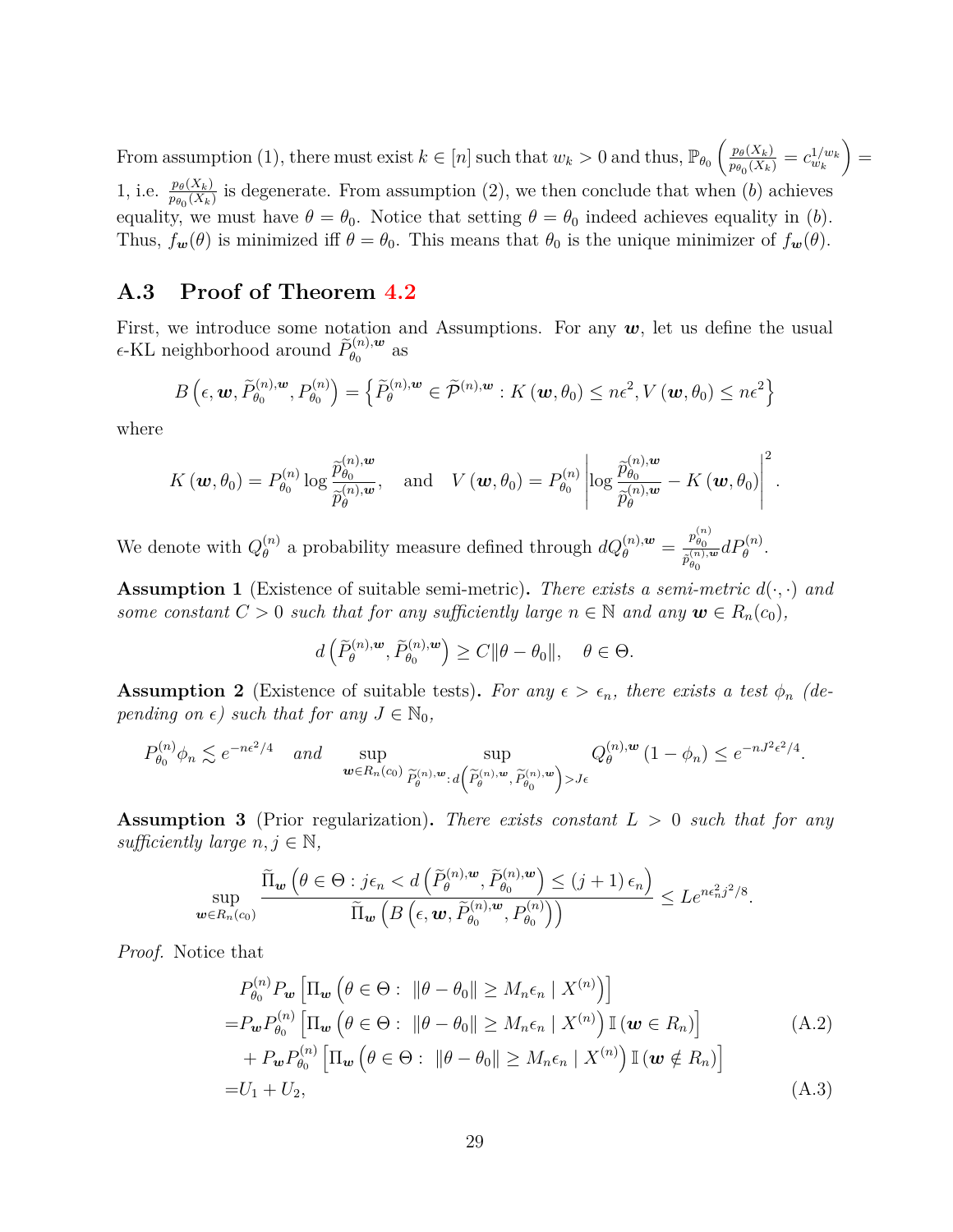where  $U_1 = P_{\bm{w}} P_{\theta_0}^{(n)}$  $\left[\Pi_{\bm{w}}\left(\theta \in \Theta: \ \|\theta - \theta_0\| \geq M_n\epsilon_n \mid X^{(n)}\right) \mathbb{I}\left(\bm{w} \in R_n\right)\right] \text{and } U_2 = P_{\bm{w}}\left[\mathbb{I}\left(\bm{w} \notin R_n\right)\right].$ Now, we will bound  $U_1$  and  $U_2$  separately.

From Lemma [4.1,](#page-12-1) we have  $\theta_{\mathbf{w}}^* = \theta_0$  for any  $\mathbf{w}$ . Thus, from Assumption [2,](#page-28-1) [3](#page-28-2) and Theorem 11.1 in [Kaji and Rockova \(2021\)](#page-23-11), we have for every sequence of constants  $M_n \to \infty$ , as  $n \to \infty$ ,

<span id="page-29-1"></span>
$$
P_{\theta_0}^{(n)}\left[\Pi_{\boldsymbol{w}}\left(\tilde{P}_{\theta}^{(n),\boldsymbol{w}}:\ d\left(\tilde{P}_{\theta}^{(n),\boldsymbol{w}},\tilde{P}_{\theta_0}^{(n),\boldsymbol{w}}\right)\geq M_n\epsilon_n\mid X^{(n)}\right)\mathbb{I}\left(\boldsymbol{w}_n\in R_n(c_0)\right)\right]\to 0,\tag{A.4}
$$

where  $\Pi_{\mathbf{w}}(\cdot \mid X^{(n)})$  is the probability measure with a density

$$
\pi_{\mathbf{w}}\left(\theta \mid X^{(n)}\right) \propto \widetilde{p}_{\theta}^{(n),\mathbf{w}}\left(X^{(n)}\right)\widetilde{\pi}_{\mathbf{w}}(\theta).
$$

From [\(A.4\)](#page-29-1) and Assumption [1,](#page-28-0) we have

<span id="page-29-2"></span>
$$
P_{\theta_0}^{(n)}\left[\Pi_{\boldsymbol{w}}\left(\theta\in\Theta:\ \|\theta-\theta_0\|\geq M_n\epsilon_n\mid X^{(n)}\right)\mathbb{I}\left(\boldsymbol{w}_n\in R_n(c_0)\right)\right]\to 0.\tag{A.5}
$$

Recall that Lemma [4.1](#page-12-1) says  $\theta_0 = \theta_w^*$ . Thereby, in Equation [\(A.5\)](#page-29-2), the usual center  $\theta_w^*$  to which the posterior  $\Pi_{\bm{w}}\left(\cdot \mid X^{(n)}\right)$  concentrates is replaced by  $\theta_0$  (which does not depend on w). The second term  $U_2$  in  $(A.3)$  can be trivially bounded using Equation  $(4.3)$ :

<span id="page-29-3"></span>
$$
P_{\mathbf{w}}\left[\mathbb{I}\left(\mathbf{w} \notin R_{n}\right)\right] = \mathbb{P}_{\mathbf{w}}\left(\mathbf{w} \notin R_{n}\right) \to 0. \tag{A.6}
$$

Plugging  $(A.5)$  and  $(A.6)$  into  $(A.3)$ , we get the desired conclusion.

 $\Box$ 

#### <span id="page-29-0"></span>**A.4 Proof of Theorem [4.3](#page-13-0)**

*Proof.* We will prove the case where  $w_n = (w_1, \dots, w_n)' \sim n \times Dir(c, \dots, c)$ . The other case is similar and easier. First, note that if we choose  $z_i \stackrel{\text{iid}}{\sim} Gamma(c, 1)$ , we have

$$
\left(\frac{z_1}{\sum_{i=1}^n z_i}, \cdots, \frac{z_n}{\sum_{i=1}^n z_i}\right) \sim Dir(c, \cdots, c).
$$

This implies

$$
\hat{\theta}_{\mathbf{w}} = \arg\min_{\theta} \left\{ \sum_{i=1}^{n} w_i \log p_{\theta}(X_i) + \log \pi(\theta) \right\}
$$

and

<span id="page-29-4"></span>
$$
\hat{\theta}_{\boldsymbol{z}} = \arg \min_{\theta} \left\{ \sum_{i=1}^{n} z_i \log p_{\theta}(X_i) + \frac{1}{n} \sum_{i=1}^{n} z_i \log \pi(\theta) \right\}, \quad \text{where } \boldsymbol{z} = (z_1, \dots, z_n) \tag{A.7}
$$

follows the same distribution. Thus, we focus on showing for any sequence  $M_n \to \infty$ ,

$$
P_0^{(n)}\left[\mathbb{P}_{\boldsymbol{z}}\left(d(\hat{\theta}_{\boldsymbol{z}},\theta_0) > M_n\epsilon_n \mid X^{(n)}\right)\right] \to 0.
$$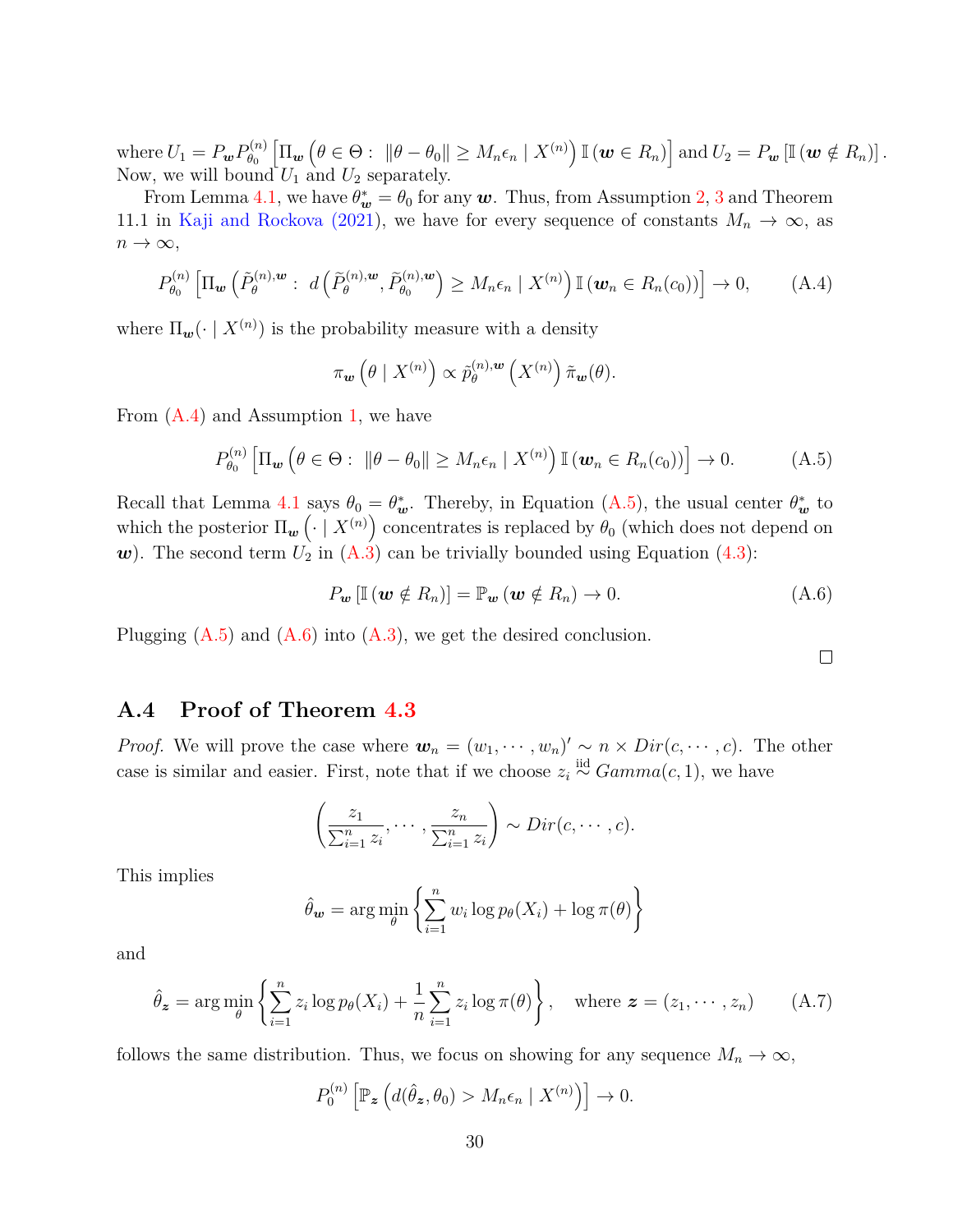This is equivalent to showing for any sequence  $M_n \to \infty$ ,

$$
P_0^{(n)}\left[\mathbb{P}_{\boldsymbol{z}}\left(d(\hat{\theta}_{\boldsymbol{z}},\theta_0)>2^{M_n}\epsilon_n\mid X^{(n)}\right)\right]\to 0.
$$

Note that  $\hat{\theta}_z$  is a random variable where randomness comes from both  $z$  and  $X^{(n)}$ . Since z and  $X^{(n)}$  are independent, denote the joint distribution of  $X^{(n)}$  and z as  $P^{(n)}_{0,z}$  $b_{0,\mathbf{z}}^{(n)}$ , i.e.,

$$
(X^{(n)}, z) \sim P_{0,z}^{(n)}, \text{ where } dP_{0,z}^{(n)} = dP_0^{(n)} \times dP_z.
$$

And write

$$
\mathbb{P}_{0,z}^{(n)}(A) = \int_A dP_{0,z}^{(n)}.
$$

Notice that from tower law, we have

$$
\mathbb{P}_{0,z}^{(n)}\left(d(\hat{\theta}_{\boldsymbol{z}},\theta_0)>2^{M_n}\epsilon_n\right)=P_0^{(n)}\left[\mathbb{P}_{\boldsymbol{z}}\left(d(\hat{\theta}_{\boldsymbol{z}},\theta_0)>2^{M_n}\epsilon_n\mid X^{(n)}\right)\right].
$$

Define the shells

$$
S_j = \left\{ \theta \in \Theta : 2^{j-1} \epsilon_n < d(\theta, \theta_0) \le 2^j \epsilon_n \right\}, \quad \text{for } j = 1, 2, \dots
$$

Then we have,

$$
\mathbb{P}_{0,z}^{(n)}(d(\hat{\theta}_{z},\theta_{0}) > 2^{M_{n}}\epsilon_{n})
$$
\n
$$
= \mathbb{P}_{0,z}^{(n)}(d(\hat{\theta}_{z},\theta_{0}) > 2^{M_{n}}\epsilon_{n}, \sum_{i=1}^{n} z_{i} < 2cn) + \mathbb{P}_{0,z}^{(n)}(d(\hat{\theta}_{z},\theta_{0}) > 2^{M_{n}}\epsilon_{n}, \sum_{i=1}^{n} z_{i} \ge 2cn)
$$
\n
$$
\le \sum_{j>M_{n}} \mathbb{P}_{0,z}^{(n)}(2^{j-1}\epsilon_{n} < d(\hat{\theta}_{z},\theta_{0}) \le 2^{j}\epsilon_{n}, \sum z_{i} < 2cn) + \mathbb{P}_{z}\left(\sum_{i=1}^{n} z_{i} \ge 2cn\right)
$$
\n
$$
= \sum_{j>M_{n}} \mathbb{P}_{0,z}^{(n)}(\hat{\theta}_{z} \in S_{j}, \sum_{i=1}^{n} z_{i} < 2cn) + \mathbb{P}_{z}\left(\sum_{i=1}^{n} z_{i} \ge 2cn\right).
$$

Notice that by the weak law of large numbers,  $\bar{z}_n = n^{-1} \sum_{i=1}^n z_i \stackrel{p}{\to} \mathbb{E}z_1 = c$ , and thus,

$$
\mathbb{P}_{\mathbf{z}}\left(\sum_{i=1}^{n}z_{i}\geq2cn\right)=\mathbb{P}_{\mathbf{z}}\left(\bar{z}_{n}\geq2c\right)\leq\mathbb{P}_{\mathbf{z}}\left(|\bar{z}_{n}-c|\geq c\right)\to0.
$$

Now, we will bound  $\mathbb{P}_{0,z}^{(n)}$  $\binom{n}{0,z}$   $(\hat{\theta}_z \in S_j, \sum z_i < 2cn)$  for each  $j > M_n$ . Denote

$$
\mathbb{M}_n(\theta) = \frac{1}{n} \sum_{i=1}^n z_i \log p_\theta(X_i), \quad \mathbb{M}(\theta) = P_0 \log p_\theta(X_i).
$$

Recall the definition of  $\hat{\theta}_z$  in Equation [\(A.7\)](#page-29-4). Thus,  $\hat{\theta}_z \in S_j$  implies

$$
\sup_{\theta \in S_j} \left( \mathbb{M}_n(\theta) + \frac{1}{n^2} \sum_{i=1}^n z_i \log \pi(\theta) \right) \geq \mathbb{M}_n(\theta_0) + \frac{1}{n^2} \sum_{i=1}^n z_i \log \pi(\theta_0).
$$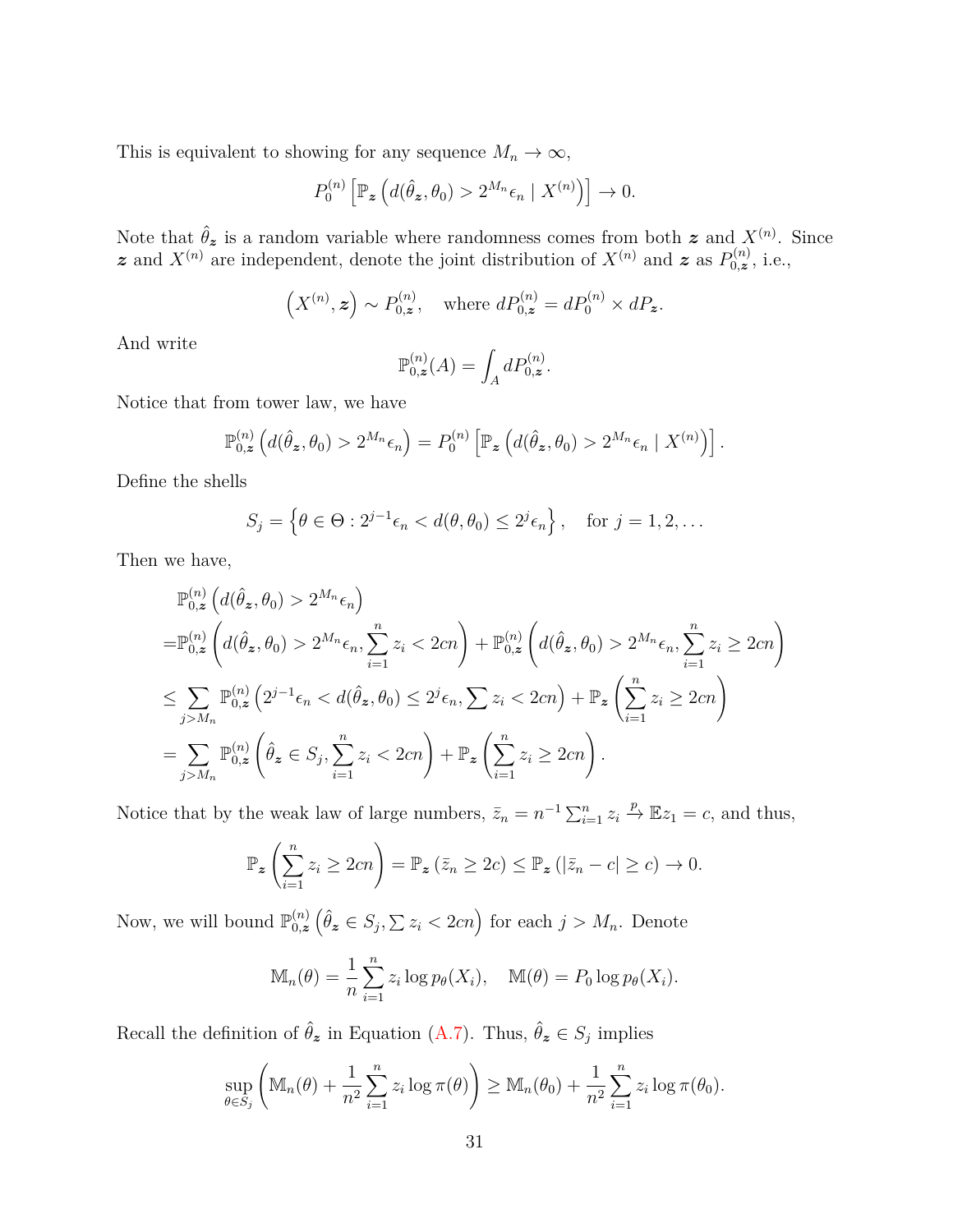Thus,

$$
\mathbb{P}_{0,z}^{(n)}\left(\hat{\theta}_{\mathbf{z}} \in S_j, \sum_{i=1}^n z_i < 2cn\right)
$$
\n
$$
\leq \mathbb{P}_{0,\mathbf{z}}^{(n)}\left(\sup_{\theta \in S_j} \left(\mathbb{M}_n(\theta) - \mathbb{M}_n(\theta_0) + \frac{1}{n^2} \sum_{i=1}^n z_i \log \frac{\pi(\theta)}{\pi(\theta_0)}\right) \geq 0, \sum_{i=1}^n z_i < 2cn\right)
$$
\n
$$
\leq \mathbb{P}_{0,\mathbf{z}}^{(n)}\left(\sup_{\theta \in S_j} \left(\mathbb{M}_n(\theta) - \mathbb{M}_n(\theta_0) + \frac{2c}{n} \log \frac{\pi(\theta)}{\pi(\theta_0)}\right) \geq 0\right).
$$

We have

$$
\mathbb{P}_{0,z}^{(n)}\left(\sup_{\theta\in S_j}\left(\mathbb{M}_n(\theta)-\mathbb{M}_n(\theta_0)+\frac{2c}{n}\log\frac{\pi(\theta)}{\pi(\theta_0)}\right)\geq 0\right)
$$
\n
$$
\leq\mathbb{P}_{0,z}^{(n)}\left(\sup_{\theta\in S_j}\left(\mathbb{M}_n(\theta)-\mathbb{M}(\theta)-\mathbb{M}_n(\theta_0)+\mathbb{M}(\theta_0)+\frac{2c}{n}\log\frac{\pi(\theta)}{\pi(\theta_0)}\right)+\sup_{\theta\in S_j}\left(-\mathbb{M}(\theta_0)+\mathbb{M}(\theta)\right)\geq 0\right)
$$
\n
$$
=\mathbb{P}_{0,z}^{(n)}\left(\sup_{\theta\in S_j}\left(\mathbb{M}_n(\theta)-\mathbb{M}(\theta)-\mathbb{M}_n(\theta_0)+\mathbb{M}(\theta_0)+\frac{2c}{n}\log\frac{\pi(\theta)}{\pi(\theta_0)}\right)\geq \inf_{\theta\in S_j}P_0\log[p_{\theta_0}/p_{\theta}]\right)
$$
\n
$$
\leq\mathbb{P}_{0,z}^{(n)}\left(\sup_{\theta\in S_j}\left(\mathbb{M}_n(\theta)-\mathbb{M}(\theta)\right)-\left[\mathbb{M}_n(\theta_0)-\mathbb{M}(\theta_0)\right]\right)+\frac{2c}{n}\sup_{\theta\in S_j}\log\frac{\pi(\theta)}{\pi(\theta_0)}\geq \inf_{\theta\in S_j}d^2(\theta_0,\theta)\right)
$$
\n
$$
\leq\mathbb{P}_{0,z}^{(n)}\left(\sup_{\theta\in S_j}\left(\mathbb{M}_n(\theta)-\mathbb{M}(\theta)\right)-\left[\mathbb{M}_n(\theta_0)-\mathbb{M}(\theta_0)\right]\right)\geq 2^{2j-2}\epsilon_n^2-\frac{2c}{n}\sup_{\theta\in S_j}\log\frac{\pi(\theta)}{\pi(\theta_0)}\right)
$$
\n
$$
\leq\mathbb{P}_{0,z}^{(n)}\left(\sup_{\theta\in S_j}\left(\mathbb{M}_n(\theta)-\mathbb{M}(\theta)\right)-\left[\mathbb{M}_n(\theta_0)-\mathbb{M}(\theta_0)\right]\right)\geq 2^{2j-3}\epsilon_n^2\right)
$$
\n
$$
\leq\frac{
$$

where  $(a)$  follows from Assumption  $(1)$ ,  $(b)$  follows the definition of  $S_j$ ,  $(c)$  follows from the second part of  $(4.6)$ , which says when *n* is sufficiently large, the following holds uniformly for all  $j \geq 1$ ,

<span id="page-31-0"></span>
$$
2^{2j-2}\epsilon_n^2 - \frac{2c}{n} \sup_{\theta \in S_j} \log \frac{\pi(\theta)}{\pi(\theta_0)} > 2^{2j-2}\epsilon_n^2 - \frac{1}{2}2^{2j-2}\epsilon_n^2 = 2^{2j-3}\epsilon_n^2,
$$

and (*d*) follows from Markov's inequality. Now, our task is to bound the numerator in [\(A.8\)](#page-31-0). Notice that

$$
P_{0,z}^{(n)}\left[\sup_{\theta\in S_j} |[\mathbb{M}_n(\theta) - \mathbb{M}(\theta)] - [\mathbb{M}_n(\theta_0) - \mathbb{M}(\theta_0)]|\right]
$$
  
= 
$$
P_{0,z}^{(n)}\left[\sup_{\theta\in S_j} \left|\frac{1}{n}\sum_{i=1}^n z_i \log \frac{p_\theta(X_i)}{p_{\theta_0}(X_i)} - P_0 \log \frac{p_\theta(X_i)}{p_{\theta_0}(X_i)}\right|\right]
$$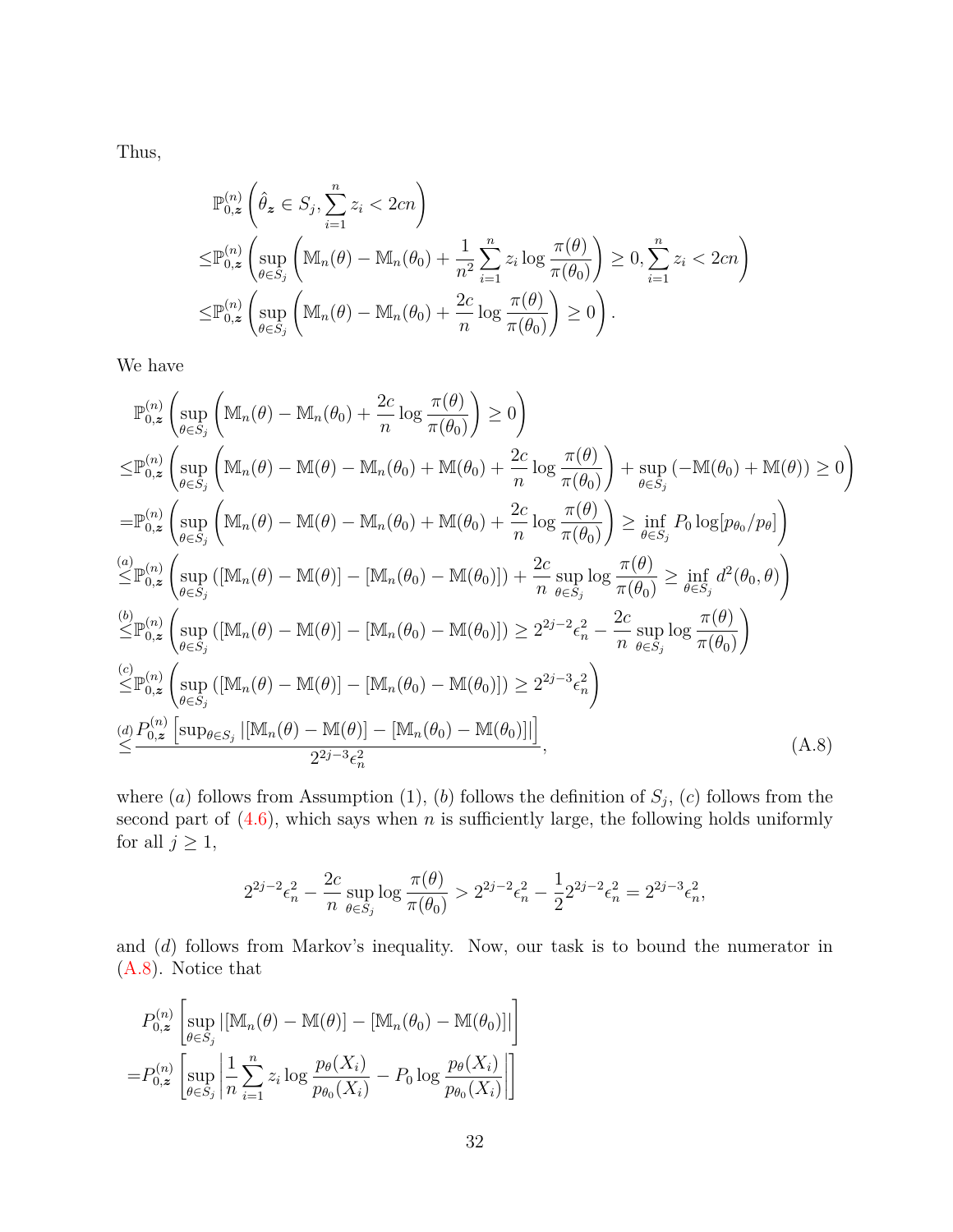$$
=P_{0,z}^{(n)}\left[\sup_{\theta\in S_j}\left|\frac{1}{n}\sum_{i=1}^n\left(z_i-1\right)\log\frac{p_{\theta}(X_i)}{p_{\theta_0}(X_i)}+\frac{1}{n}\sum_{i=1}^n\log\frac{p_{\theta}(X_i)}{p_{\theta_0}(X_i)}-P_0\log\frac{p_{\theta}(X_i)}{p_{\theta_0}(X_i)}\right|\right]
$$
  

$$
\leq P_{0,z}^{(n)}\left[\sup_{\theta\in S_j}\left|\frac{1}{n}\sum_{i=1}^n\left(z_i-1\right)\log\frac{p_{\theta}(X_i)}{p_{\theta_0}(X_i)}\right|\right]+P_0^{(n)}\left[\sup_{\theta\in S_j}\left|\frac{1}{n}\sum_{i=1}^n\log\frac{p_{\theta}(X_i)}{p_{\theta_0}(X_i)}-P_0\log\frac{p_{\theta}(X_i)}{p_{\theta_0}(X_i)}\right|\right].
$$

We will bound the two terms in the last line separately.

First, from Lemma 2.9.1 in [Van der Vaart and Wellner \(1996\)](#page-26-9) and Assumption (2), we have

$$
P_{0,z}^{(n)}\left[\sup_{\theta\in S_j}\left|\frac{1}{n}\sum_{i=1}^n(z_i-1)\log\frac{p_{\theta}(X_i)}{p_{\theta_0}(X_i)}\right|\right]
$$
  

$$
\leq 2\sqrt{2n^{-1}}\|z_1-1\|_{2,1}\max_{k\in[n]}P_{0,z}^{(k)}\left[\sup_{\theta\in S_j}\left|\frac{1}{\sqrt{k}}\sum_{i=1}^k\sigma_i\log\frac{p_{\theta}(X_i)}{p_{\theta_0}(X_i)}\right|\right]
$$
  

$$
\leq C_1n^{-1/2}\max_{k\in[n]} \sqrt{k}\mathcal{R}_k\left(\mathcal{M}_{2^j\epsilon_n}(\theta_0)\right).
$$

By symmetrization inequality (Lemma 2.3.1 in [Van der Vaart and Wellner \(1996\)](#page-26-9)),

$$
P_0^{(n)}\left[\sup_{\theta\in S_j}\left|\frac{1}{n}\sum_{i=1}^n\log\frac{p_\theta(X_i)}{p_{\theta_0}(X_i)}-P_0\log\frac{p_\theta(X_i)}{p_{\theta_0}(X_i)}\right|\right]\leq 2\mathcal{R}_n\left(\mathcal{M}_{2^j\epsilon_n}\left(\theta_0\right)\right).
$$

Thus, we have

$$
P_{0,z}^{(n)}\left[\sup_{\theta\in S_j} |[\mathbb{M}_n(\theta) - \mathbb{M}(\theta)] - [\mathbb{M}_n(\theta_0) - \mathbb{M}(\theta_0)]|\right]
$$
  

$$
\leq C_1 \frac{\max_{k\in[n]} \sqrt{k} \mathcal{R}_k (\mathcal{M}_{2^j \epsilon_n}(\theta_0))}{\sqrt{n}} + 2\mathcal{R}_n (\mathcal{M}_{2^j \epsilon_n}(\theta_0))
$$
  

$$
\leq C_2 n^{-1/2} \max_{k\in[n]} \phi_k(2^j \epsilon_n).
$$

Plugging into  $(A.8)$ , we get

$$
\mathbb{P}_{0,z}^{(n)}\left(\sup_{\theta\in S_j}\left(\mathbb{M}_n(\theta)-\mathbb{M}_n(\theta_0)+\frac{2c}{n}\log\frac{\pi(\theta)}{\pi(\theta_0)}\right)\geq 0\right)\leq \frac{C_2n^{-1/2}\max_{k\in[n]}\phi_k(2^j\epsilon_n)}{2^{2j-3}\epsilon_n^2}.
$$

By assumption,  $\phi_k(2^j \epsilon_n) \leq 2^{\gamma j} \phi_k(\epsilon_n)$  and thus

$$
\mathbb{P}_{0,z}^{(n)}\left(d(\hat{\theta}_{\boldsymbol{z}},\theta_0) > 2^M \epsilon_n\right) \le C_4 \frac{\max_{k \in [n]} \phi_k(\epsilon_n)}{8\sqrt{n} \epsilon_n^2} \sum_{j > M_n} 2^{(\gamma - 2)j}.
$$

As  $M_n \to \infty$ , we have  $\sum_{j>M_n} 2^{(\gamma-2)j} \to 0$ . And from assumption (4), we have

$$
\frac{\max_{k\in[n]}\phi_k(\epsilon_n)}{\sqrt{n}\epsilon_n^2} \leq C_5,
$$

thus,

$$
C_4 \frac{\max_{k \in [n]} \phi_k(\epsilon_n)}{8\sqrt{n}\epsilon_n^2} \sum_{j>M_n} 2^{(\gamma-2)j} \to 0,
$$

which implies  $\mathbb{P}_{0,z}^{(n)}$  $\binom{n}{0, z} (d(\hat{\theta}_z, \theta_0) > 2^{M_n} \epsilon_n) \to 0.$ 

 $\Box$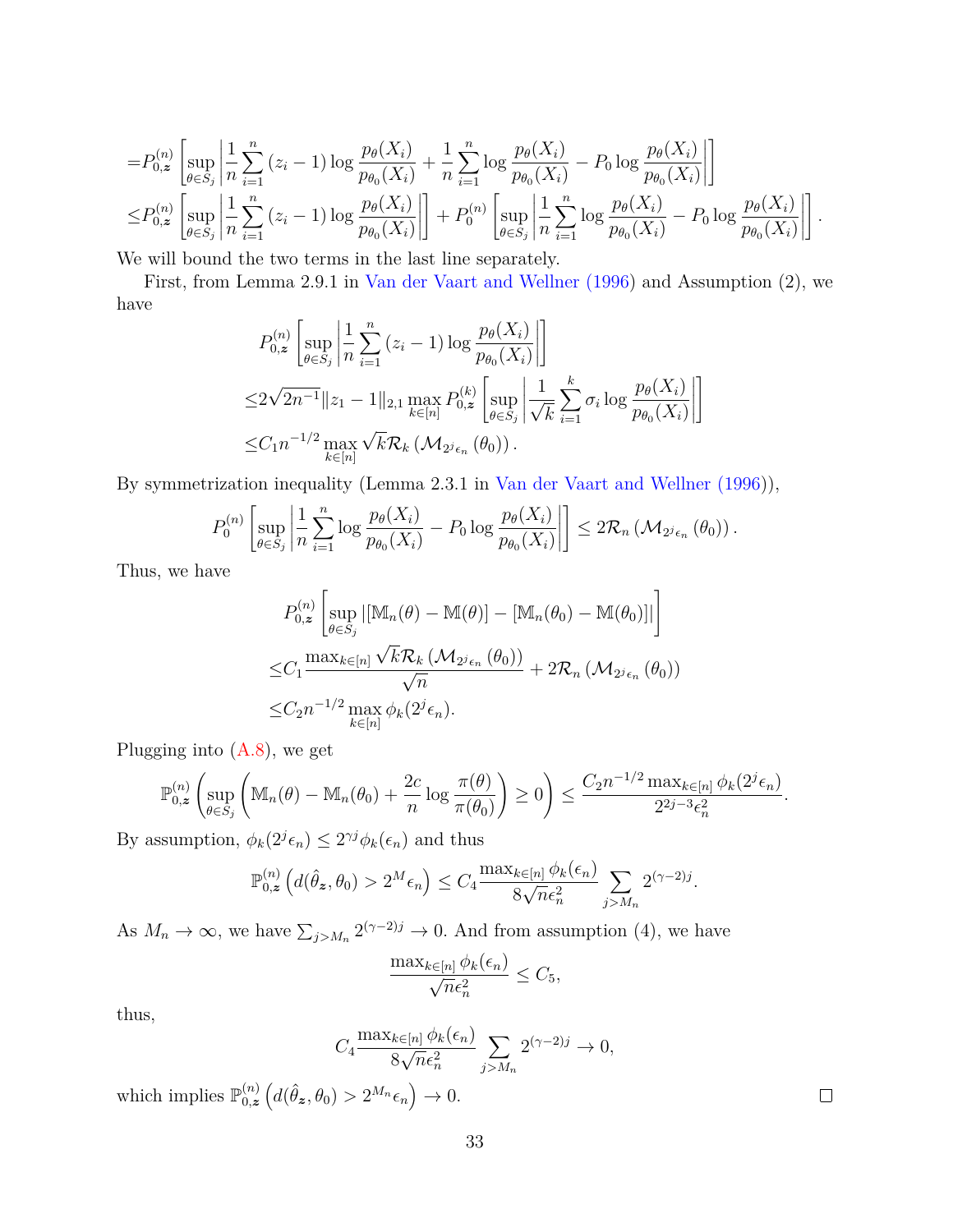# **B Additional Experimental Results**

This section presents additional experimental results mentioned in the main text. We include investigations into (a) the influence of network complexity, (b) the influence of regularization strength, and (c) additional results on Bayesian SVM and Bayesian LAD.

### <span id="page-33-0"></span>**B.1 Influence of Network Complexity**

We investigate the influence of complexity of the deep neural network on the approximating performance of the Deep Bootstrap sampler. We consider both the influence from the depth and the width of the architecture. Results are summarized in Table [3](#page-33-2) where Table [3a](#page-33-2) investigates the depth while Table [3b](#page-33-2) investigates the width. We observe that in both tables, the Deep Bootstrap sampler is not very sensitive to the complexity. As the depth (or width) further increases, the marginal gain from increasing the complexity becomes less and less important.

<span id="page-33-2"></span>

| Setting    |                                                                             | $n = 100, p = 8$                |      |                  |                     |          |      | $n = 1000, p = 50$ |                    |                     |      |        |      |  |
|------------|-----------------------------------------------------------------------------|---------------------------------|------|------------------|---------------------|----------|------|--------------------|--------------------|---------------------|------|--------|------|--|
|            | metric                                                                      | length of $90\%$ CI<br>coverage |      |                  | bias                | coverage |      |                    |                    | length of $90\%$ CI | bias |        |      |  |
|            | width                                                                       | $^{+}$                          | -    | $^{+}$           |                     | $^{+}$   |      | $\pm$              | -                  | $^{+}$              |      | $^{+}$ |      |  |
| <b>DBS</b> | $\overline{2}$                                                              | 0.90                            | 0.88 | 3.27             | 3.64                | 0.80     | 0.92 | 0.88               | 0.85               | 0.85                | 0.94 | 0.23   | 0.25 |  |
|            | 3                                                                           | 0.90                            | 0.88 | 3.34             | 3.75                | 0.79     | 0.92 | 0.88               | 0.86               | 0.86                | 0.95 | 0.23   | 0.25 |  |
|            | 4                                                                           | 0.90                            | 0.88 | 3.38             | 3.78                | 0.79     | 0.92 | 0.88               | 0.86               | 0.87                | 0.95 | 0.23   | 0.25 |  |
|            | 5                                                                           | 0.90                            | 0.88 | 3.41             | 3.83                | 0.79     | 0.92 | 0.88               | 0.87               | 0.87                | 0.96 | 0.23   | 0.25 |  |
| <b>WLB</b> |                                                                             | 0.90                            | 0.95 | 4.19             | 4.71                | 0.79     | 0.90 | 0.98               | 0.94               | 1.17                | 1.24 | 0.23   | 0.26 |  |
|            | (a) Fixing width (64 for $n = 100, p = 8$ and 128 for $n = 1000, p = 50$ ). |                                 |      |                  |                     |          |      |                    |                    |                     |      |        |      |  |
| Setting    |                                                                             |                                 |      | $n = 100, p = 8$ |                     |          |      |                    | $n = 1000, p = 50$ |                     |      |        |      |  |
|            | metric                                                                      | coverage                        |      |                  | length of $90\%$ CI | bias     |      | coverage           |                    | length of $90\%$ CI |      | bias   |      |  |
|            | width                                                                       | $^{+}$                          | -    | $^{+}$           |                     | $^{+}$   | -    | $^+$               | -                  | $^{+}$              |      | $^{+}$ |      |  |
| <b>DBS</b> | 16                                                                          | 0.90                            | 0.88 | 3.00             | 3.37                | 0.79     | 0.92 | 0.85               | 0.82               | 0.80                | 0.88 | 0.23   | 0.25 |  |
|            | 32                                                                          | 0.90                            | 0.88 | 3.17             | 3.53                | 0.80     | 0.93 | 0.85               | 0.83               | 0.81                | 0.89 | 0.23   | 0.25 |  |
|            | 64                                                                          | 0.90                            | 0.88 | 3.29             | 3.64                | 0.80     | 0.92 | 0.88               | 0.84               | 0.84                | 0.92 | 0.23   | 0.25 |  |
|            | 128                                                                         | 0.90                            | 0.88 | 3.31             | 3.72                | 0.79     | 0.92 | 0.88               | 0.86               | 0.86                | 0.95 | 0.23   | 0.25 |  |

WLB - 0.90 0.95 4.19 4.71 0.79 0.90 0.98 0.94 1.17 1.24 0.23 0.26 (b) Fixing depth  $(2 \text{ for } n = 100, p = 8 \text{ and } 3 \text{ for } n = 1000, p = 50)$ .

Table 3: Sensitivity analysis for deep Bootstrap sampler in Bayesian LAD regression example. We consider Model 2 with different  $(n, p)$ 's. 'DBS' stands for deep Bootstrap sampler. 'WLB' standards for samples from the true bootstrap distribution. Coverage stands for the empirical coverage of 90% confidence itervals. 'Bias' refers to the *l*<sup>1</sup> distance between estimated posterior means and the truth. We denote with  $+$  an average over active coordinates, and with  $-$  an average over inactive coordinates. Results are averaged over 10 independently generated data sets.

### <span id="page-33-1"></span>**B.2 Influence of Regularization Strength**

In examples in the main text, we choose the regularization parameter ( $\alpha$  for Bayesian NPL and  $\lambda$  for Gibbs posterior) either subjectively or by consulting classic model selection criteria. One intriguing question is whether the regularization strength has an impact on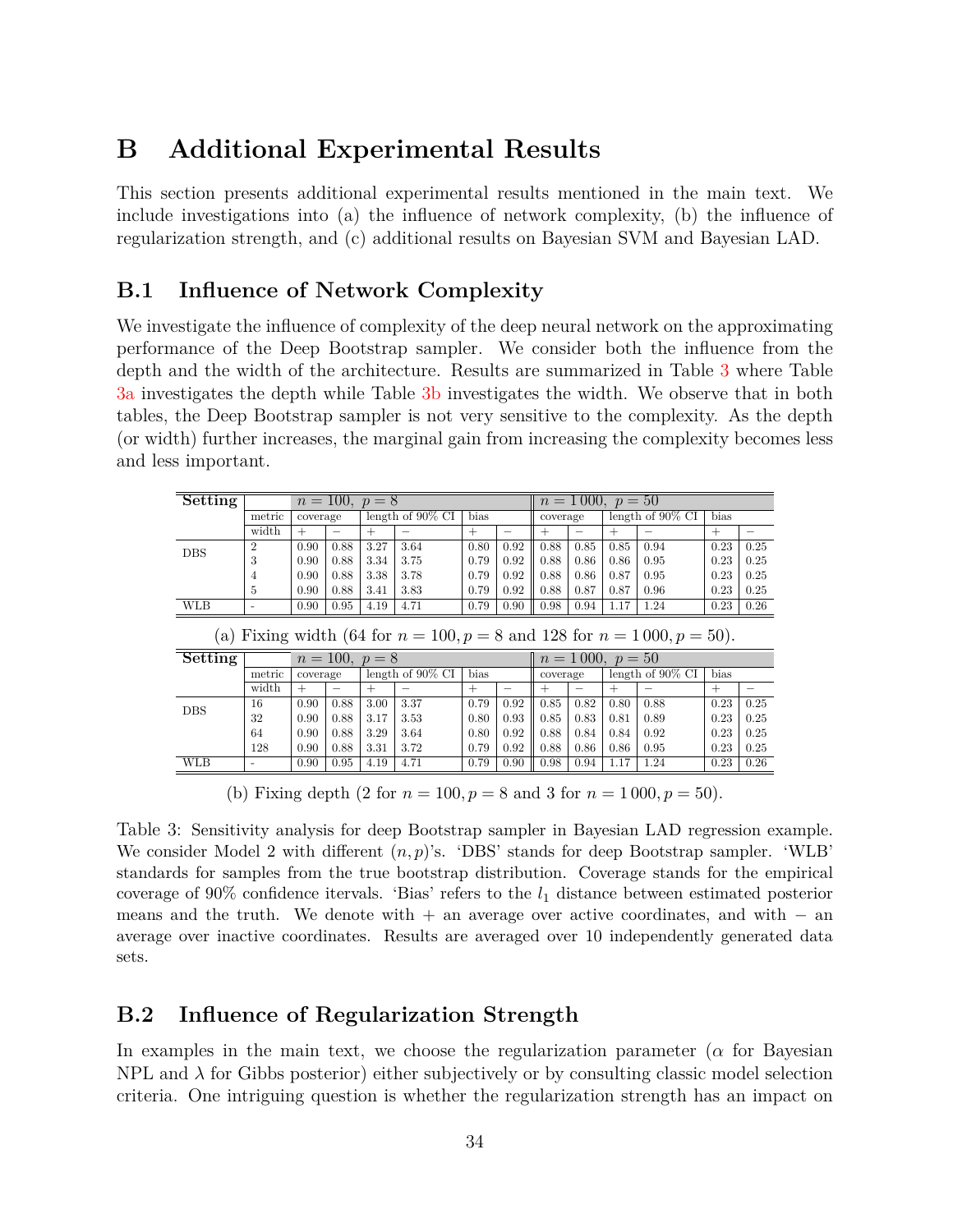approximating performance of the deep Bootstrap sampler, and if there is, how. This subsection investigates this question.

**Influence of**  $\lambda$  **in Gibbs posterior.** Let us consider the classic LASSO regression example. Given data  $\{(y_i, x_i) \in \mathbb{R} \otimes \mathbb{R}^p\}_{i=1}^n$  where  $x_i$  denotes the covariates of an observation with response  $y_i$  and assume a linear model, LASSO regression solves the penalized regression problem

$$
\sum_{i=1}^n l(\boldsymbol{\theta};y_i,\boldsymbol{x}_i)+\lambda \sum_{j=1}^p |\theta_j|,
$$

which is equivalent to a the MAP of a Gibbs posterior with loss

$$
l(\boldsymbol{\theta}; y_i, \boldsymbol{x}_i) = (y_i - \boldsymbol{\theta}^\top \boldsymbol{x}_i),
$$

and prior

$$
\pi(\boldsymbol{\theta}) = \prod_{j=1}^p \left[ \frac{\lambda}{2} e^{-\lambda |\theta_j|} \right].
$$

Here we assume the covariates and response are both centered so intercept is not included. One can use BIC strategy similar to that in Section [5.2](#page-17-0) to choose the regularization strength *λ*. Yet here we will investigate different choices of *λ*'s and its effect on the deep Bootstrap sampler.

We simulate data following the settings in [Nie and Ročková \(2022\)](#page-24-10). We generate *n* i.i.d. pairs  $(\boldsymbol{x}_i, y_i)$  from

$$
y_i = \boldsymbol{x}_i^{\top} \boldsymbol{\theta} + \epsilon_i, \quad \boldsymbol{x}_i \stackrel{\text{iid}}{\sim} N(\mathbf{0}_p, \Sigma), \quad \epsilon_i \stackrel{\text{iid}}{\sim} N(0, 1).
$$

with  $n = 1000, p = 50$ , and  $\rho$  a  $p \times p$  matrix with all 1's on the diagonal and  $\rho$ 's offdiagonally. We consider  $\rho = 0.6$ .

The Bootstrap truth is computed using the function linear\_model.Lasso in Python library sklearn [Pedregosa et al. \(2011\)](#page-24-14).

We plot the 95% confidence interval from both the Bootstrap target and the deep Bootstrap sampler for different value of  $\lambda$ 's, i.e., the so-called 'solution path'. The plot is shown in Figure [4.](#page-35-0) We observe that in both correlation structures, as regularization parameter  $\lambda$  grows, the degree of underestimation for deep Bootstrap sampler also grows.

**Influence of**  $\alpha$  **in Bayesian NPL.** We consider also the Bayesian support vector ma-chine example introduced in Section [5.1,](#page-14-0) with  $\rho = 0.6$ . Note that in Bayesian NPL, the effect of  $\alpha$  is analogous to  $\lambda$  in Gibbs posterior. So we make a similar solution path for varying  $\alpha$ 's in Figure [5.](#page-35-1) Again, we observe that as  $\alpha$  increases, in general the degree of underestimation also increases, which is consistent to our observations in the previous example.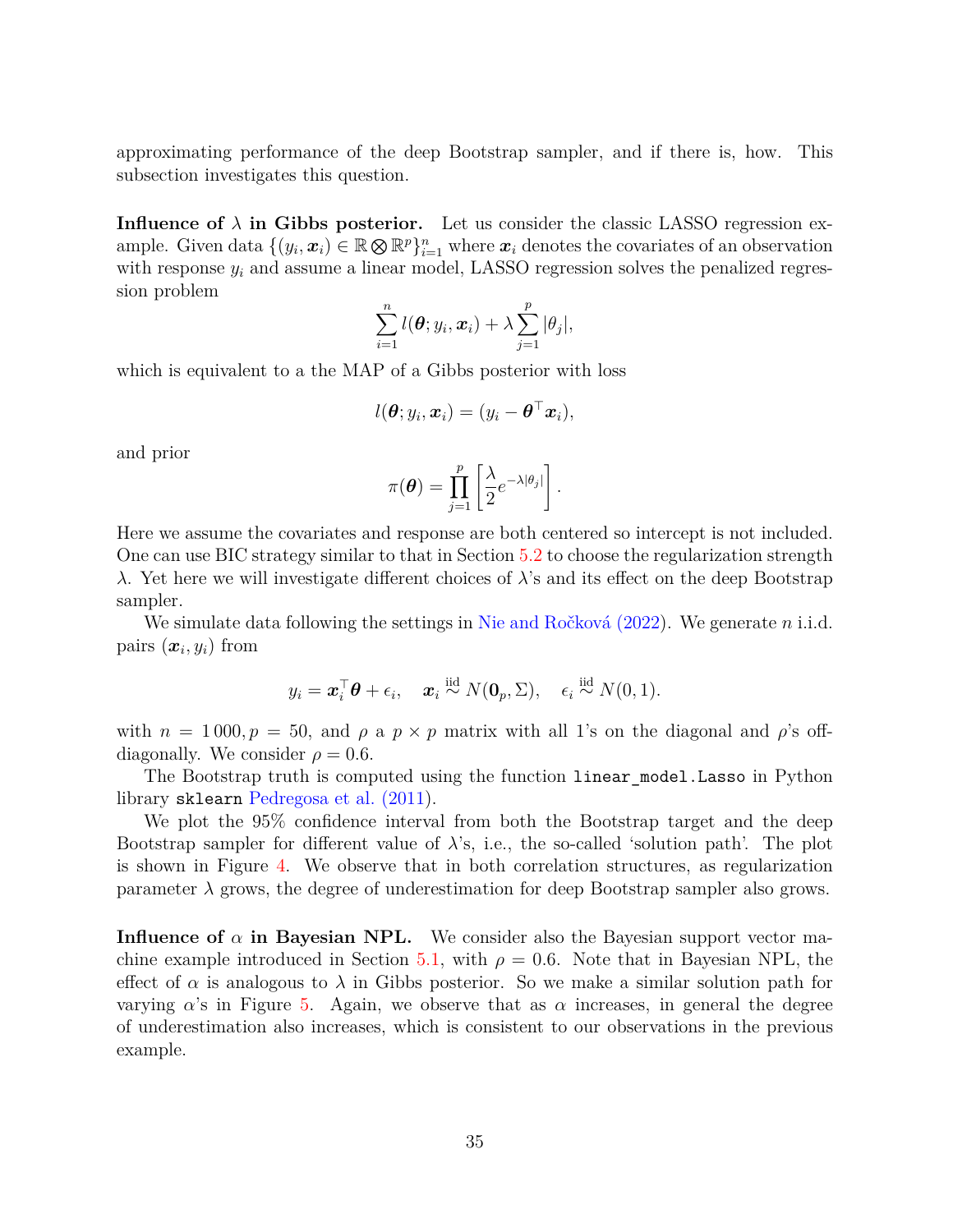<span id="page-35-0"></span>

Figure 4: LASSO solution path for the 4 active coordinates from deep Bootstrap sampler (blue line) and Bootstrap truth (orange line). We set  $n = 1000, p = 50, \rho = 0.6$ . The active coordinates are  $\theta_{active} = (1, 2, -2, 3)'$ . Each subfigure corresponds to one active coordinate.

<span id="page-35-1"></span>

Figure 5: Solution path for the Bayesian support vector machine example. We set  $n = 50, p =$  $10, \rho = 0.6.$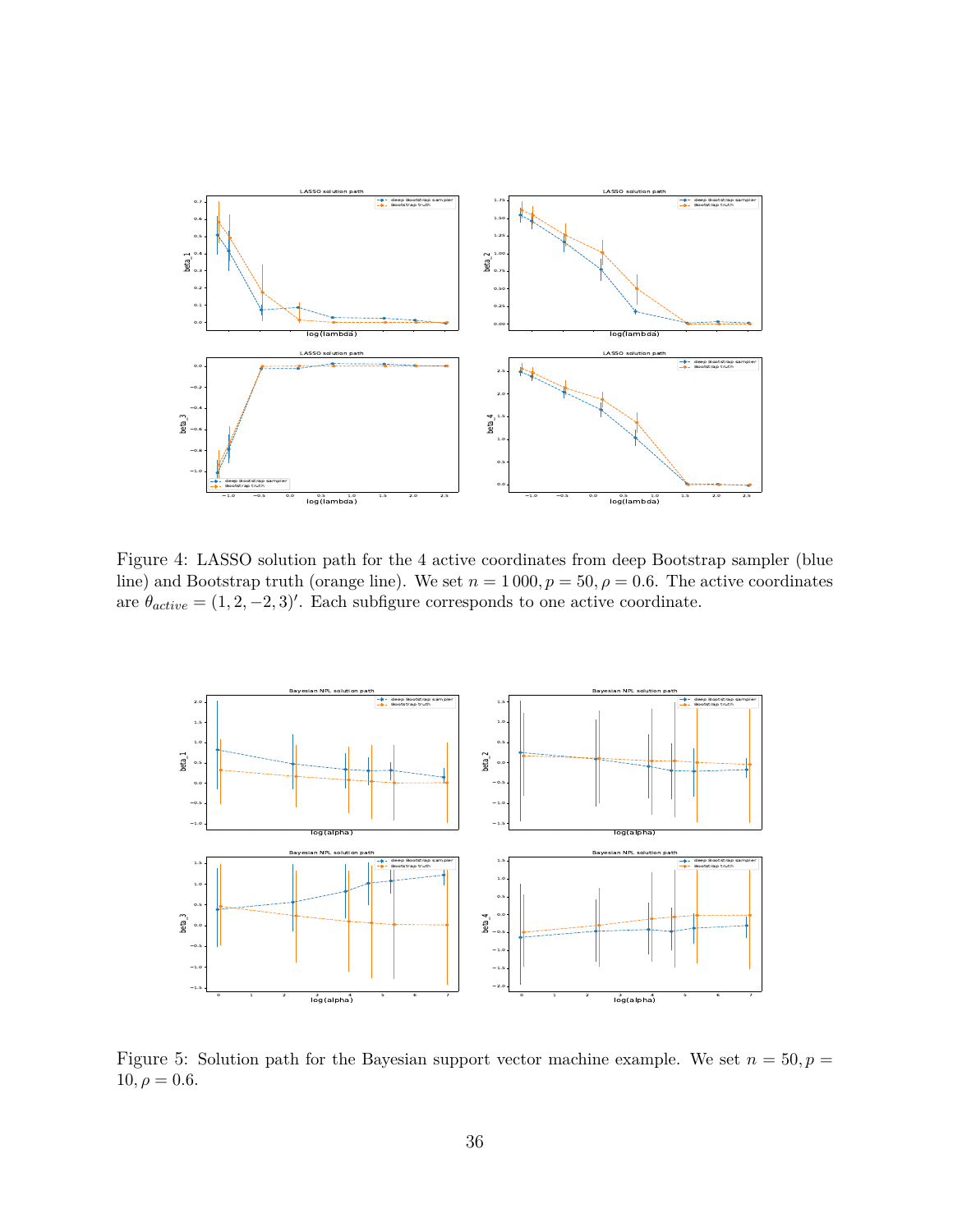**Conclusion.** We conclude that regularization strength has an impact on the performance of deep Bootstrap samplers. In general, the larger the regularization strength is, the more severe the variance underestimation problem is.

#### <span id="page-36-0"></span>**B.3 Additional Results on Bayesian Support Vector Machine**

We present results on the Bayesian support vector machine for the independent case  $(\rho = 0)$ . The two-dimensional density plots are shown in Figure [6.](#page-36-1) We observe that the posterior mean is captured well, while variance is more underestimated compared to correlated case. It is because with independent covariates, this is a simple problem, where similar and small values of  $(\beta, \theta)$  will always yield a small loss, regardless of the input weight w. Consequently, variation in the input weight  $w$ 's only turned into small variation over output  $G(\mathbf{w})$ . We note that this issue does not affect the predictive performance, which is shown in Table [4.](#page-36-2)

<span id="page-36-1"></span>

<span id="page-36-2"></span>Figure 6: Two-dimensional posterior density plot for  $\theta_i$ 's from deep Bootstrap sampler and the truth for Bayesian support vector machine example. We set  $n = 50, p = 10, \rho = 0, \alpha = 1.0$ .

| Setting             |            | Equi-correlated $\rho = 0.6$ |           |        |      |                      |                                                                      |                 |  |  |  |
|---------------------|------------|------------------------------|-----------|--------|------|----------------------|----------------------------------------------------------------------|-----------------|--|--|--|
|                     | metric     | accuracy                     | precision | recall | F1   | <b>ROC</b>           | <b>PR</b>                                                            | time            |  |  |  |
| $p = 10, n = 50$    | <b>DBS</b> | 0.99                         | 1.00      | 0.99   | 0.99 | 1.00                 | 1.00                                                                 | $54.68 + 0.65$  |  |  |  |
|                     | WLB        | 1.00                         | 1.00      | 1.00   | 1.00 | 1.00                 | 1.00<br>1.00<br>1.00<br>1.00<br>1.00<br>1.00<br>1.00<br>1.00<br>1.00 | 176.20          |  |  |  |
| $p = 50, n = 500$   | <b>DBS</b> | 1.00                         | 1.00      | 1.00   | 1.00 | 1.00                 |                                                                      | $100.92 + 0.65$ |  |  |  |
|                     | WLB        | 1.00                         | 1.00      | 1.00   | 1.00 | 1.00                 |                                                                      | 199.98          |  |  |  |
| $p = 100, n = 1000$ | <b>DBS</b> | 1.00                         | 1.00      | 1.00   | 1.00 | 1.00                 |                                                                      | $256.87 + 0.87$ |  |  |  |
|                     | WLB        | 1.00                         | 1.00      | 1.00   | 1.00 | 1.00<br>1.00<br>1.00 |                                                                      | 548.26          |  |  |  |
|                     | <b>DBS</b> | 1.00                         | 1.00      | 1.00   | 1.00 |                      |                                                                      | $378.68 + 0.80$ |  |  |  |
| $p = 200, n = 2000$ | WLB        | 1.00                         | 1.00      | 1.00   | 1.00 |                      |                                                                      | 1130.23         |  |  |  |
| $p = 500, n = 5000$ | <b>DBS</b> | 1.00                         | 1.00      | 1.00   | 1.00 | 1.00                 |                                                                      | $559.22 + 0.64$ |  |  |  |
|                     | WLB        | 1.00                         | 1.00      | 1.00   | 1.00 | 1.00                 |                                                                      | 6256.95         |  |  |  |

Table 4: Evaluation of approximation properties based on 10 independent runs for Bayesian support vector machine example. DBS standards for 'deep Bootstrap sampler'. WLB standards for samples from the true bootstrap distribution. 'Bias' refers to the  $l_1$  distance of estimated posterior means. 'ROC' refers to the area under the receiver operating characteristic curve; 'PR' refers to the area under the precision-recall curve. The last column in each setting represents the time (in seconds) to generate 10 000 sample points. For deep Bootstrap sampler, time reported is in the form of training time  $+$  sampling time.